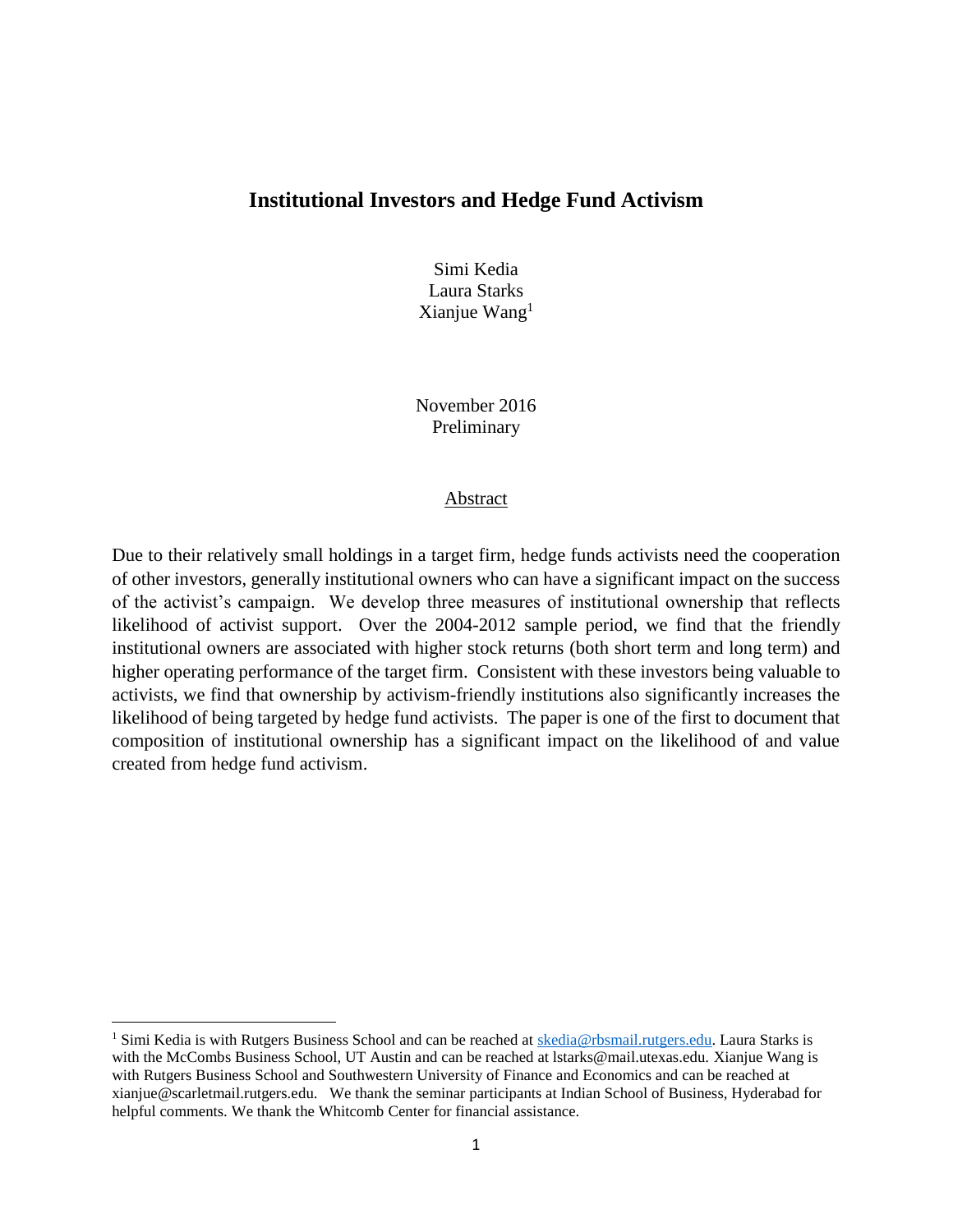#### **1. Introduction**

 $\overline{\phantom{a}}$ 

Hedge fund activists often claim that it is important to have large shareholders in the target firm who are likely to support the activist through their votes and, perhaps more importantly, their direct discussions with management and the board. Thus, the existence of such shareholders helps accomplish the activist's agenda. However, institutional investors vary in their responses to hedge fund activism. Some institutions see hedge fund activism as effective in bringing about change and hence are likely to be supportive. While other institutions are wary of the aggressive tactics employed by some activists and believe that hedge fund activism may result in short term price increase but is not sustainable. 2

In this paper, we consider a firm's composition of institutional ownership and whether these owners are likely to be supportive of hedge fund activism. With over \$15 trillion in assets, the prime opportunity for support for hedge fund activists would come from the mutual fund industry, which owns a substantial share of public equity. Consequently, we examine whether mutual funds and other institutional investors provide support that has a significant impact on the success of the activist's campaign. If the ownership of the hedge fund's target consists of institutions that are supportive of the activist, there is more likelihood of additional pressure on the target firm management to make the changes demanded by the activist. On the other hand, if the institutional owners of the target firm are skeptical or antagonistic toward a hedge fund activist (and supportive of management), the activist may find it difficult to bring about the desired changes.

We develop three measures to capture the propensity of an institutional investor to support the hedge fund activist. The first measure derives from the institutional investors'

<sup>&</sup>lt;sup>2</sup> "Activist Investors find Allies in Mutual, Pension Funds," Reuters News, 9 April 2013. The article is available at http://www.reuters.com/article/us-funds-activist-idUSBRE9380DU20130409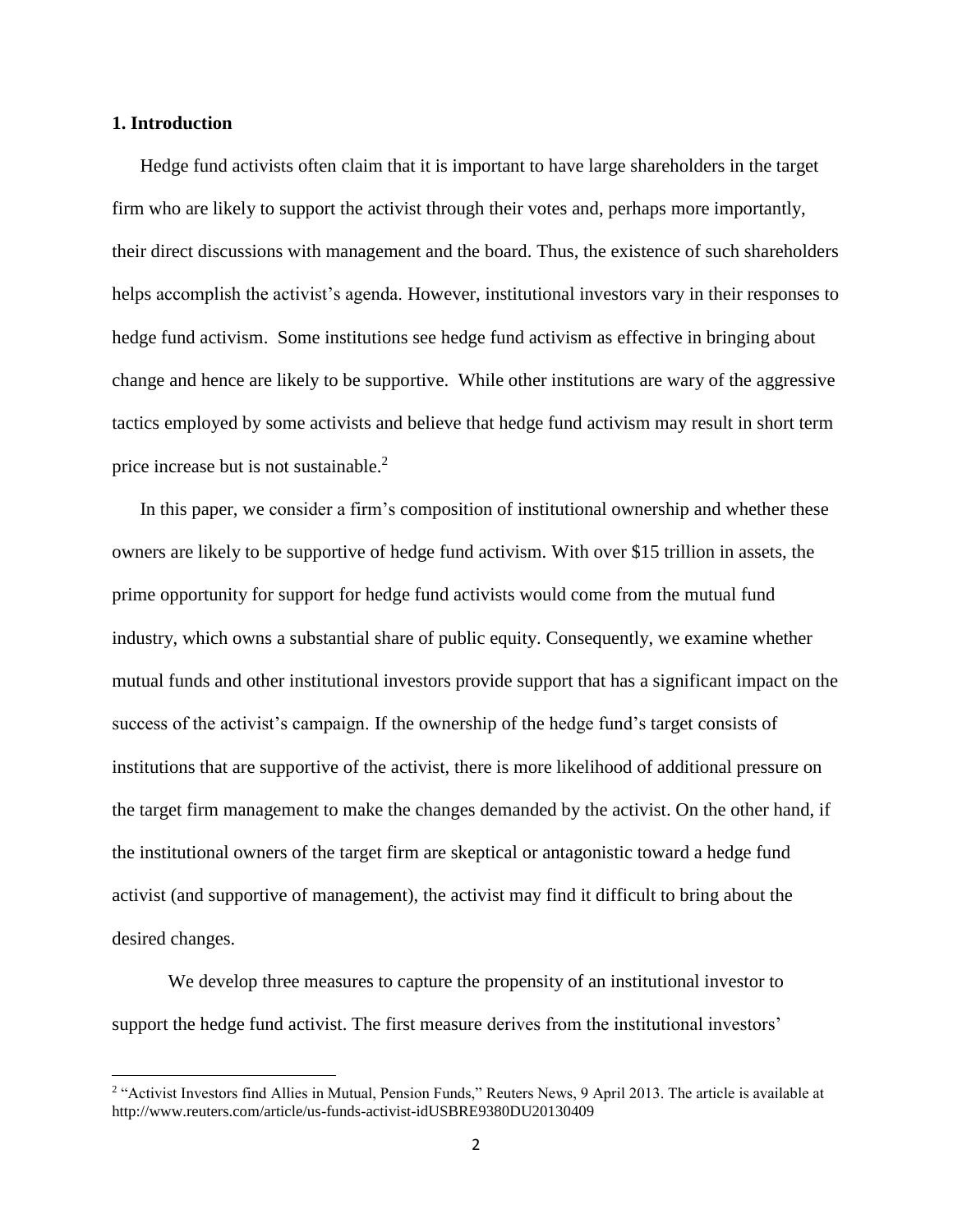revealed preferences toward supporting the target firm's management given their previous proxy voting on that firm. When institutional investors are dissatisfied with a target firm they are more likely to vote against management (or completely exit the firm by selling their shares). Those dissatisfied institutional investors who continue to maintain their stake in the firm would thus be expected to support an activist.

The second measure of institutions friendly to activists also derives from an institution's voting patterns, but in this case, rather than their previous voting on the target, we focus on the institution's voting against management of other firms who were previously activism targets. As most institutions tend to vote with management, this measure captures the institution's general preferences regarding the involvement of activists in their portfolio firms. Such institutions have revealed previous support for activists rather than management and presumably they would be more open to an activist's agenda with another firm.

The third measure designed to capture institutions who are more likely to support activists is based on the institution's investment behavior with regard to prior activism targets. If the institution increased its ownership in prior targets subsequent to their being targeted, it suggests that they have a positive view on the potential gains from the activism and hence would be more likely to support activists in the future.

We first use these three measures of activism-friendly institutions to determine whether their presence is associated with greater shareholder value from activism. We develop a sample of 1,183 interventions by 217 hedge fund activists through hand collecting all 13D filings over the 2004 to 2012 period and employing screens to identify whether hedge funds are the filers. To determine whether investors expect the activism to pay off more in the presence of the friendly institutions, we examine short term returns to the announcement of hedge fund activism, using

3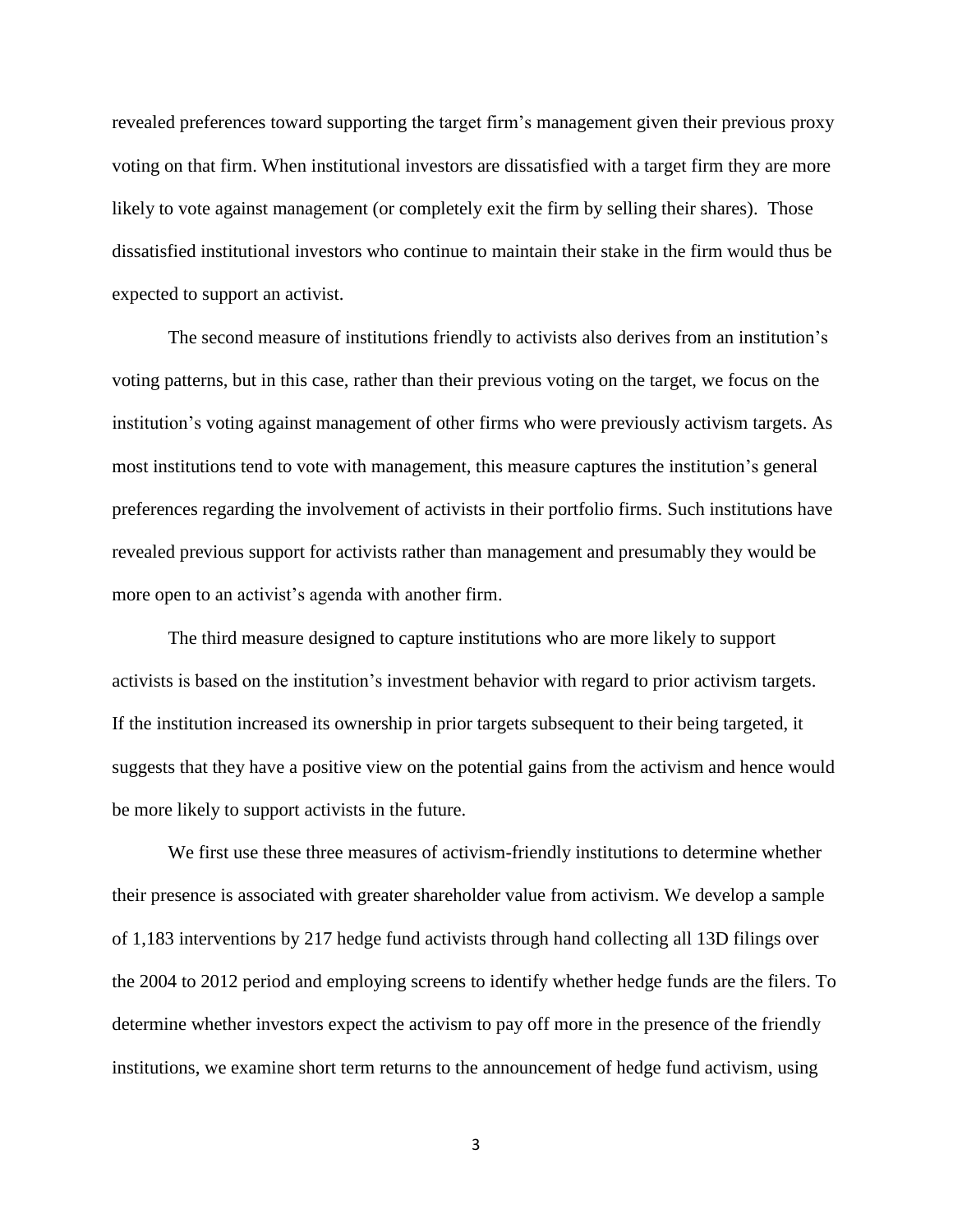different trading day windows around the date of the 13D filing. We find that the average cumulative abnormal returns (CARs) are significantly higher for the quartile of activism targets with the highest pre-event activism-friendly institutional ownership relative to the quartile with the lowest level of such shareholders. This result holds for all trading windows and for all three measures of activism-friendly ownership. In multivariate regressions, we control for additional variables including the pre-event ownership of other institutional investors and the activist along with firm-level and case-specific variables. The level of pre-event activism-friendly ownership remains positive and significantly associated with the announcement period returns to the activism. The effect is economically significant as well. A one standard deviation increase in the activism-friendly measure is associated with an increase in the  $[-2, +20]$  day CAR by 1.04% to 1.41%, depending on the measure. Moreover, this effect is limited to the presence of the activism-friendly shareholders. Other institutional ownership that is not classified as activism friendly does not have significant coefficients in any of the specifications.

If investors expect the hedge fund activism to add value as implied by these short term results, then we would expect any long term returns to the activism to be related to the activismfriendly shareholders as well. Thus, we estimate buy and hold returns and four factor alphas for calendar time portfolios, employing multiple horizons, i.e., 24, 36 and 60 months, and three different benchmarks, i.e., the CRSP Value weighted index, the DGTW portfolios and the Fama-French 48 industry classification. The results are consistent across all horizons, benchmarks and for all three measures of activism-friendly ownership. Targets in quartiles with the highest activism-friendly ownership have significantly higher buy and hold returns relative to targets in the lowest quartile of activism-friendly ownership. Controlling for other institutional ownership, firm and activism specific variables does not change the results – activism-friendly ownership is

4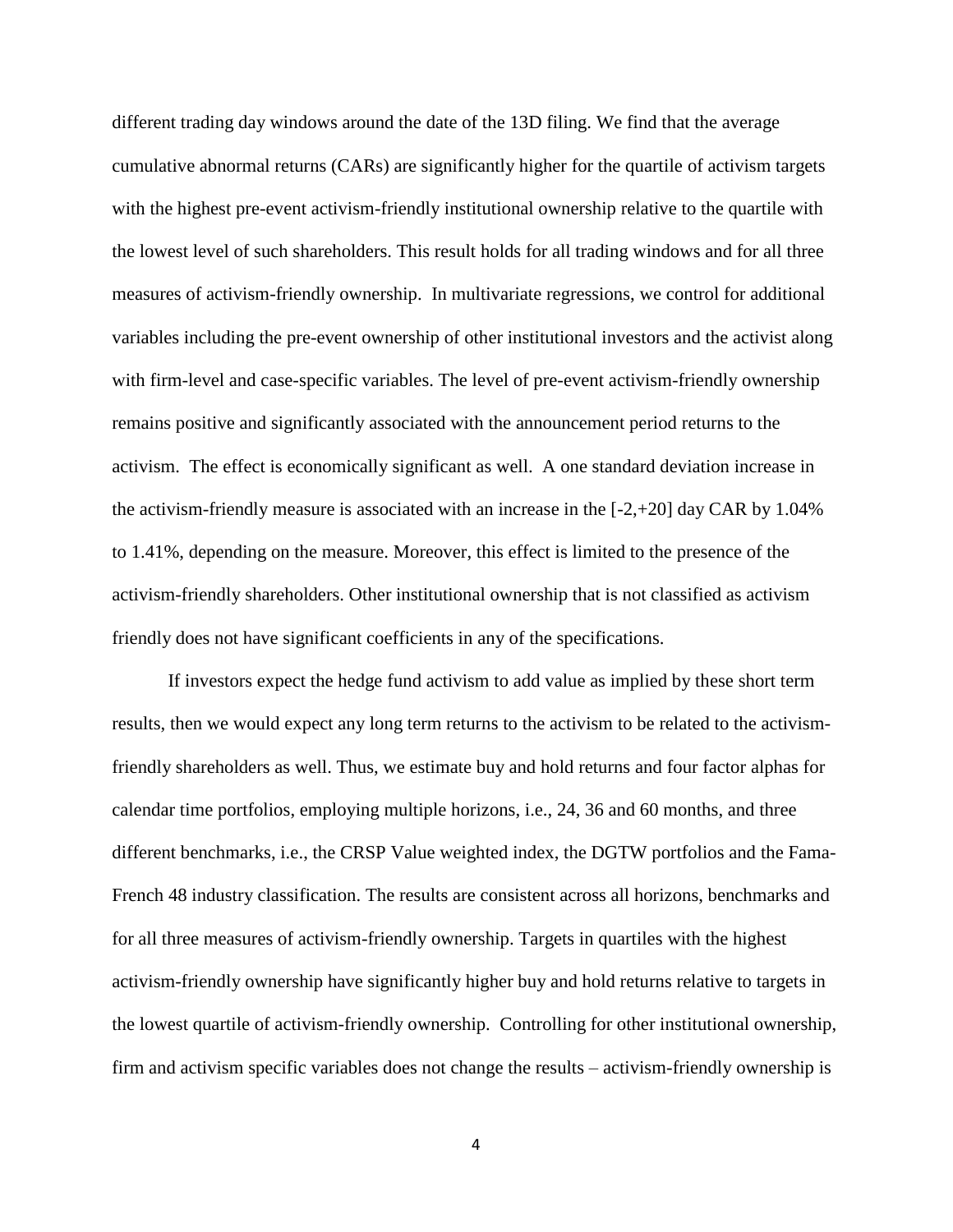positively associated with buy and hold returns while other institutional ownership has no significant impact. A one standard deviation increase in the activism-friendly ownership is associated with an increase in the 36-month buy and hold returns by 7.76% to 15.51%, depending on the benchmarks and measure used. Results are similar though statistically weaker with calendar time alphas.

Lastly, we examine the effect of activism-friendly ownership on the target's post event operating performance. Consistent with Chen, Harford and Li (2007) we estimate the abnormal industry-adjusted return on assets (ROA) for the three and five year period following the activism initiation. We find the operating performance to be significantly higher for targets in the highest quartile of activism-friendly ownership relative to targets in the lowest quartile of these investors. The results are robust to controls for other institutional ownership, firm and activism specific controls. Once again the results are economically significant. A one standard deviation increase in the activism-friendly measure is associated with an increase in abnormal industryadjusted three-year ROA by 2.12% to 3.26%, depending on the measure. In summary, we find that targets with higher levels of pre event activism-friendly ownership have higher value created from the activism, as captured by short term and long term stock returns as well as operating performance.

Since we measure activism-friendly ownership in the quarter prior to the 13D filing, we examine whether friendly institutions continue to maintain their presence in support of the activist's agenda after the 13D filing. Our results indicate that the friendly ownership is stable four quarters prior and post the 13D filing. $3$ 

<sup>&</sup>lt;sup>3</sup> Further, these owners appear to remain friendly to the activists. Analysis of their voting in shareholder proposals in the two years after targeting shows that whereas these institutions generally do not support shareholder proposals in their proxy voting, they are significantly more likely to support the activist-sponsored proposals. Though this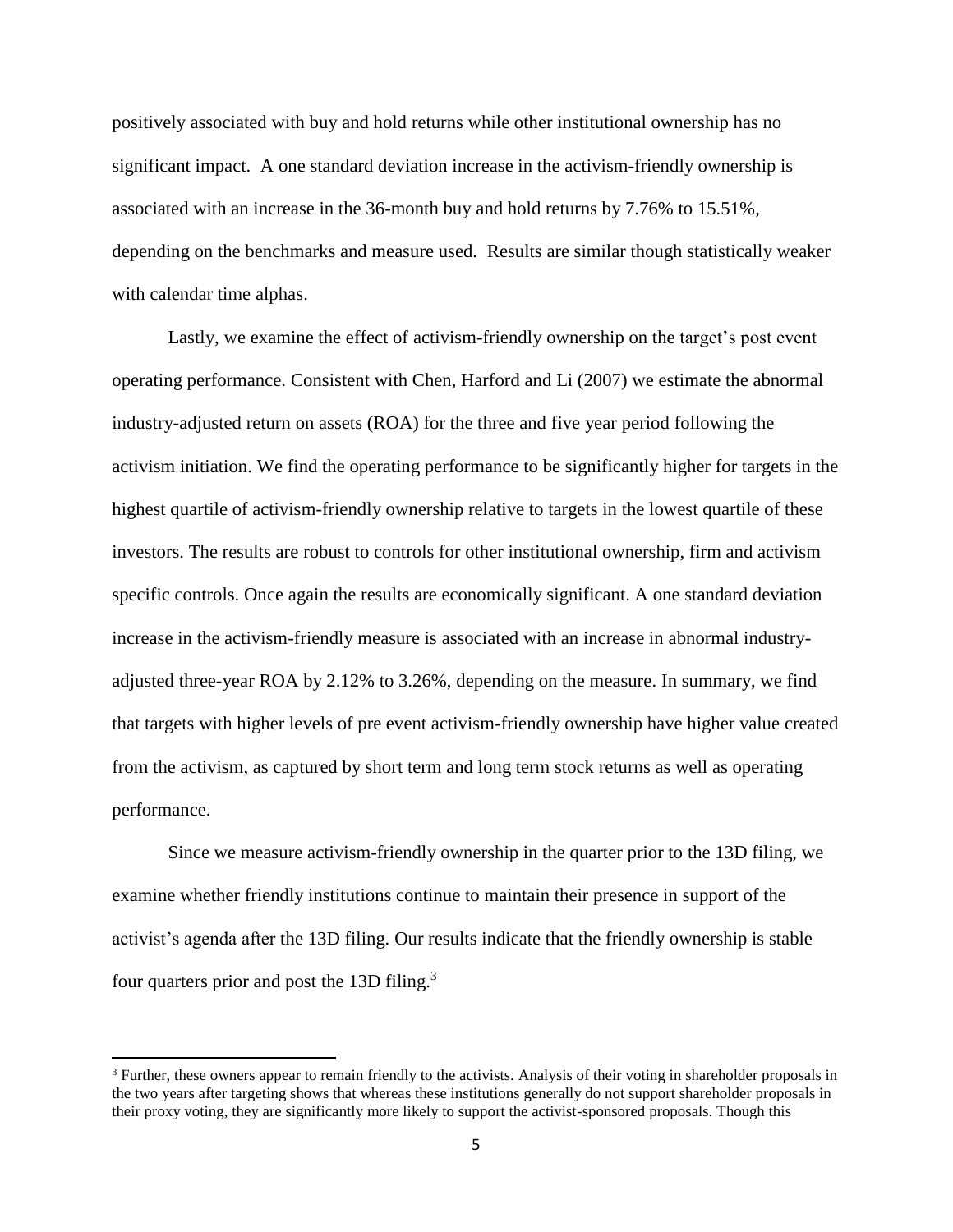An alternate interpretation of the results could be that friendly institutions are smart investors and the higher returns we document in their presence arises not from their support of the activist but rather their ability to pick the future targets or winners. To address this concern, we form portfolios that go long the portfolio held by friendly institutions and short the portfolio held by other institutions. Time series regressions of the monthly returns to the long/short portfolio on the Fama-French-Carhart four-factor model shows that the alphas are negative and significant. Friendly institutions are less likely than other institutions to select securities that earn future abnormal returns. To further rule out the possibility that friendly institutions can pick future activist targets, we examine whether friendly institutions increase or decrease their holding of target firms in the quarters prior to 13D filing. We find that friendly institutions are more likely to decrease their holdings of stocks that are later targeted. Further, long/short portfolios based on target stocks in which they increase/decrease their holdings show no evidence of positive and significant alpha. In summary, it is unlikely that the ability of friendly institutions to pick future winners or future targets accounts for the results.

We next examine whether the presence of activism-friendly institutions increases the likelihood that a firm will be targeted for hedge fund activism. $4$  In a matched sample, we find that firms with higher levels of activism-friendly ownership in the pre-event quarter are more likely to be targeted than control firms. Although other institutional ownership is also associated with a higher likelihood of being targeted, the presence of activism-friendly institutional ownership is significantly more likely than other institutional ownership to increase the likelihood of being targeted.

evidence shows direct support of friendly institutions for the activist agenda, it should be interpreted with caution as the sample of activist-sponsored proposals that are voted is very small.

<sup>4</sup> Brav, Jiang, Partnoy, and Thomas (2008) examine firm characteristics that are more likely to be associated with being targeted by hedge funds.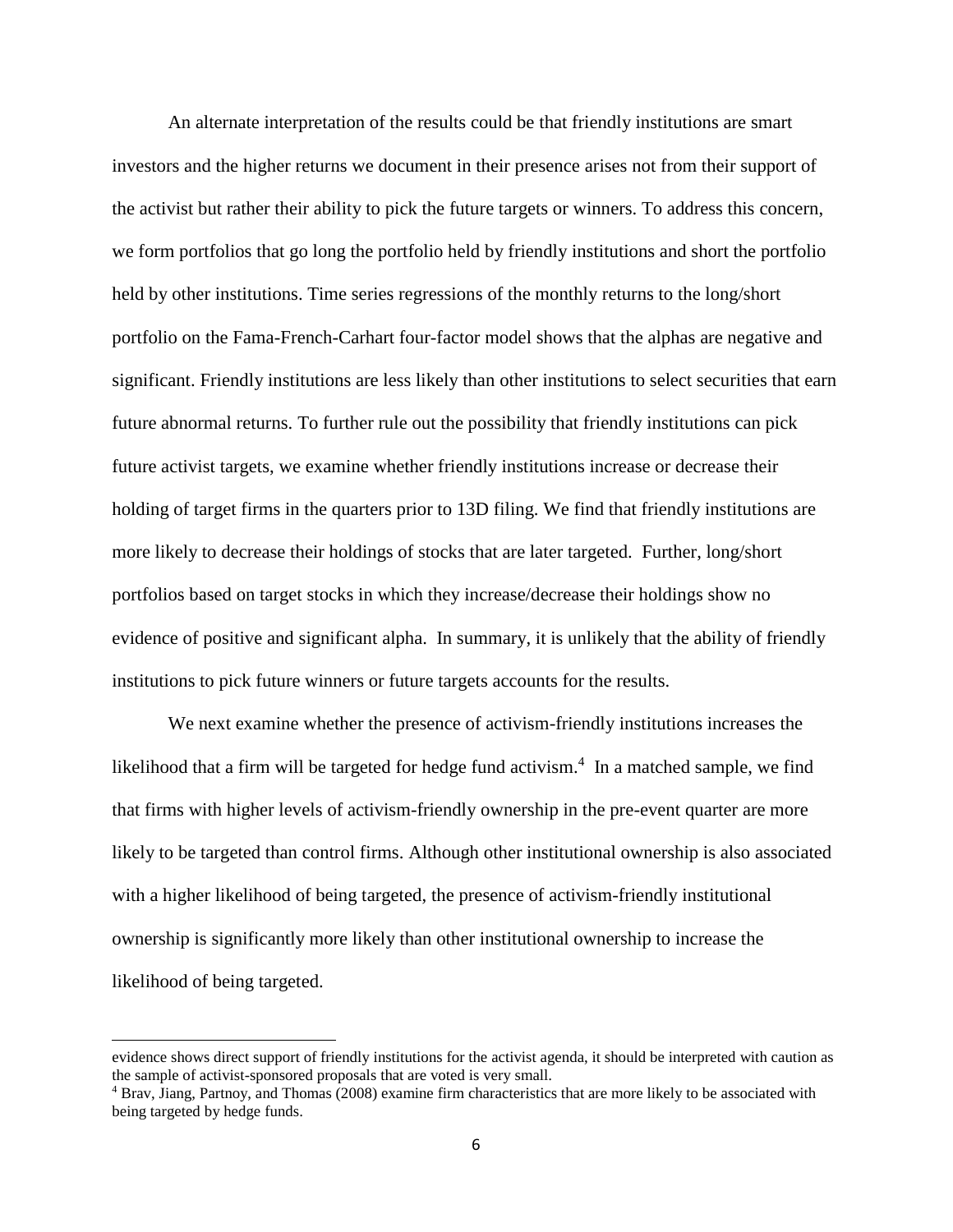Hedge fund activism has been hailed by some as having the potential to solve the monitoring and agency problems of widely held equity e.g., Bebchuk, Brav and Jiang (2015). However, along with successful cases, there have been failures. That is, although average returns are positive there still exist many instances in which hedge fund activism has been associated with little or negative gains to shareholders. Our results point to a primary factor that helps explain the cross-sectional variation in the value created from hedge fund activism, the presence of activism-friendly owners. Thus, support from institutional shareholders appears to be crucial to unlocking firm value through activism.

A large and growing literature characterizes institutions and their holdings, especially considering investment horizon, turnover propensity and size of the stake, and shows that these characteristics can impact institutional monitoring and corporate decision-making. <sup>5</sup> We contribute to this literature by characterizing institutions along a novel, but important, dimension, their likelihood of supporting hedge fund activism. Moreover, this characterization of institutional investors with respect to their support of hedge fund activism is different from other characterizations of institutional investors used in the prior literature. The measure developed in the paper can potentially be used to capture the fraction of the firm's shareholder base that is likely to join a conflict against management whether it occurs through activism or proxy voting.

This paper is also related to the growing literature on the performance impact of shareholder activism. Although earlier papers tend to focus on institutional shareholder activism and find little positive change, more recent papers examine hedge fund activism and find significant short and long term returns (e.g., Brav, Jiang, Partnoy, and Thomas (2008), Clifford

<sup>5</sup> See for e.g., Bushee (1998) and Chen, Harford and Li (2007)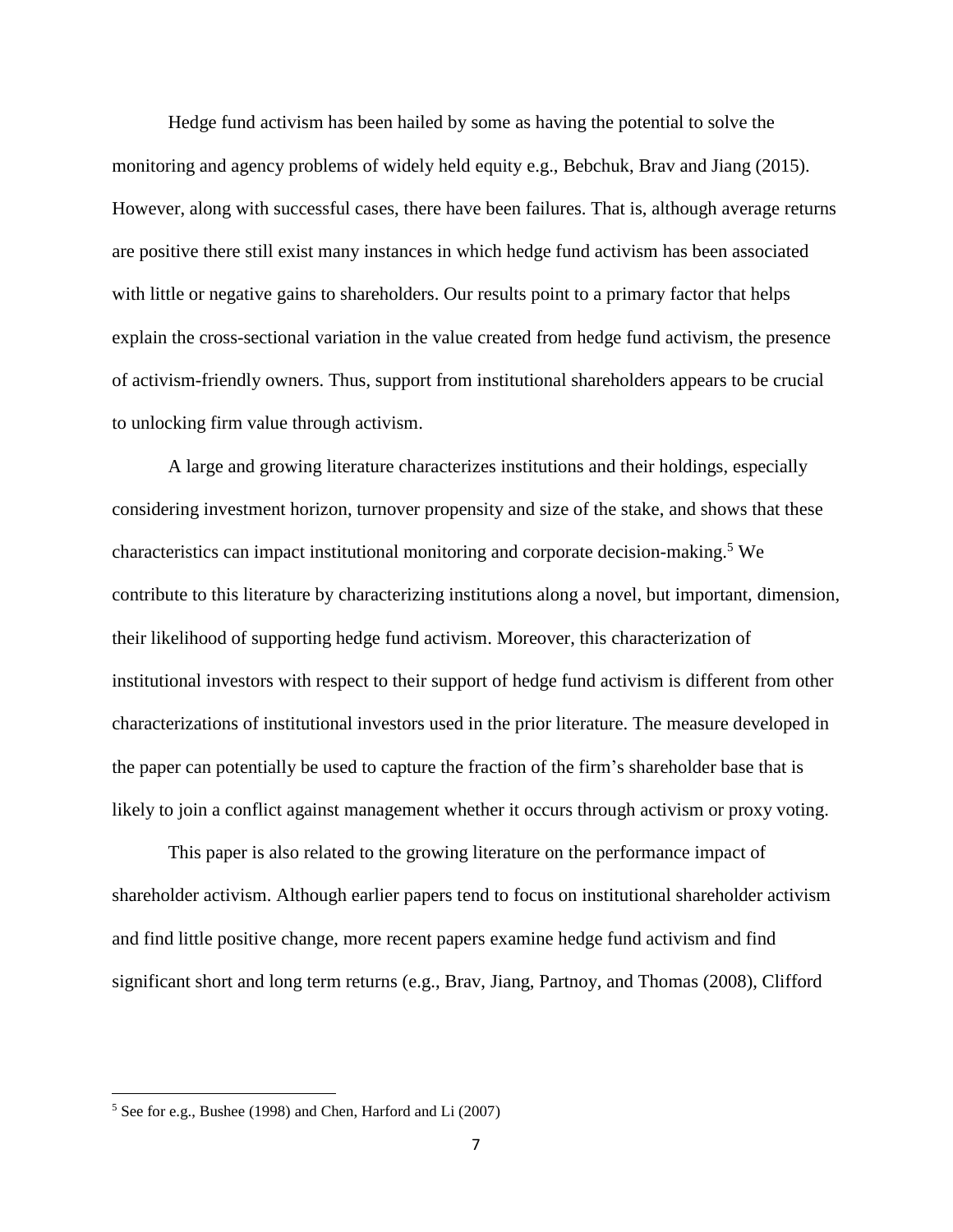$(2008)$ , and Bebchuk, Brav and Jiang  $(2015)$ .<sup>6</sup> Further, studies have found other significant effects on target firms from the hedge fund activism such as increased productivity.<sup>7</sup> Whereas existing literature has examined how performance varies by hedge fund characteristics and by the nature of changes sought, there is yet little understanding of how institutional ownership and its composition impacts the success of the activist's campaign. Our paper fills this gap by examining the composition of institutional ownership, with respect to the presence or not of activism-friendly institutions, and how it impacts the success of the activism. Our paper is complementary to that of Appel, Gormley and Keim (2016), who document the role of passive mutual funds in supporting requests from hedge fund activists. We study a broader base of activism-friendly institutions and target firms. Further we examine whether these institutions' explicit or implicit support of the activist is positively associated with increases in value for shareholders.<sup>8</sup>

The next section describes the data and the construction of activism-friendly measures. Section 3 discusses the performance of firms after being targeted for activism, Section 4 examines friendly institution voting and stock picking ability, and Section 5 discusses the likelihood of being targeted. Finally, Section 6 concludes.

<sup>6</sup> See Gillan and Starks (2007) for a survey of the early literature on shareholder activism. The added returns from activism by hedge funds are not universal for targeted firms. Greenwood and Schor (2009) document that targets that are eventually acquired account for most of the returns from hedge fund activism (See also Boyson, Gantchev and Shivdasani (2016), and Klein and Zur (2009)).

<sup>7</sup> See Becht, Franks, Mayer and Rossi (2010), Boyson and Mooradian (2011) and Brav, Jiang and Kim (2015a). Also see Brav, Jiang and Kim (2009), and Brav, Jiang and Kim (2015b) for surveys on recent studies on the impact of hedge fund activism for target shareholders.

<sup>8</sup> Appel, Gormley and Keim (2016) restrict their analysis to index funds and the target firms to those within the 500 bandwidth around the cutoff between the Russell 1000 and 2000 indexes.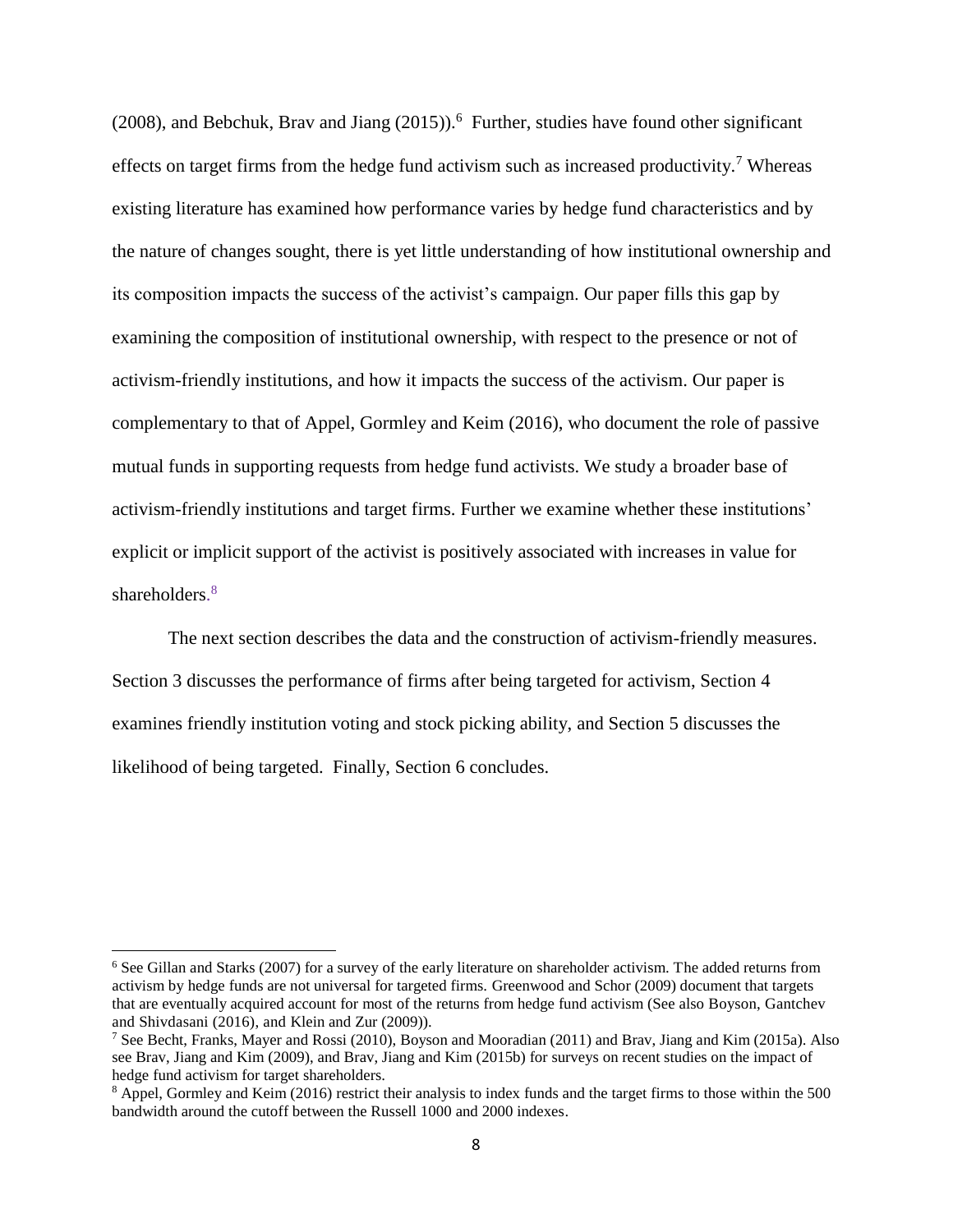### **2. Data Description**

#### *2.1 Sample*

l

We construct a comprehensive list of hedge funds using five sources: 1) NIRI list of Top 200 Activist hedge funds, 2) The Altman Group list, 3) Conference Board Top 50 Activist Investors, 4) 13D Monitor and 5) Gantchev  $(2013)$ .<sup>9</sup> Using this list of hedge funds, we search the Securities and Exchange Commission (SEC) EDGAR database for all 13D filings from 2000 to 2012 and identify the activist filings by checking the name of the 13D filer against our list.<sup>10</sup> This process results in a preliminary sample of 2,156 activism cases initiated by 236 unique hedge fund activists. We then exclude on-going cases, duplicative filings, and cases involving bankruptcy. We also exclude cases in which the 13D holding of the hedge fund is less than 1% or greater than 20% as these cases do not reflect typical activism and usually involve pre-activism major financial transactions such as reorganization and initial public offering. We match the name of the target firms with CRSP and Compustat and exclude targets that can be identified as ADRs, closed-end funds, and certain types of financial firms.<sup>11</sup> Finally, we require that data be available to construct our measure of activism-friendly shareholders, described in the next section.<sup>12</sup> This process results in a final sample of 1,183 cases with 217 hedge fund activists over the 2004-  $2012$  period.<sup>13</sup>

<sup>9</sup> The NIRI list is available at [http://www.niri.org/Other-Content/Top200HedgeFunds.aspx\)](http://www.niri.org/Other-Content/Top200HedgeFunds.aspx). The Altman Group list is available at [http://www.niri.org/Other-Content/Exec-Alerts-PDFs/Hedge-Fund-Activists.aspx\)](http://www.niri.org/Other-Content/Exec-Alerts-PDFs/Hedge-Fund-Activists.aspx). 13DMonitor.com tracks activism targets. Gantchev (2013) list the most frequent hedge fund activists from 2000 to 2007.  $10$  Schedule 13D is required to be filed within 10 days of the transaction that reaches the 5% ownership threshold. The 13D lists the name of the target and filer, the number of shares and the purpose of the transaction. If the intentions of the institution are "passive" they must file a 13G. There are 32,045 13D filings over this time period. <sup>11</sup> We exclude ADRs (first digit of *shrcd* from CRSP is 3), closed-end funds (*shrcd* 14), REITS (*siccd* 6798), investment advice (*siccd* 6282) blank check entities (*siccd* 6770), and security brokers (*siccd* 6200).

<sup>&</sup>lt;sup>12</sup> We obtain the institutional holdings in the target firms from the Thomson Reuters 13F data.

<sup>&</sup>lt;sup>13</sup> Measure 3 of activism-friendly ownership requires four years of data prior to activism and therefore is first available for targets in 2004. Measure 1 and 2 are constructed from voting patterns of institutions and are available from 2007 onwards.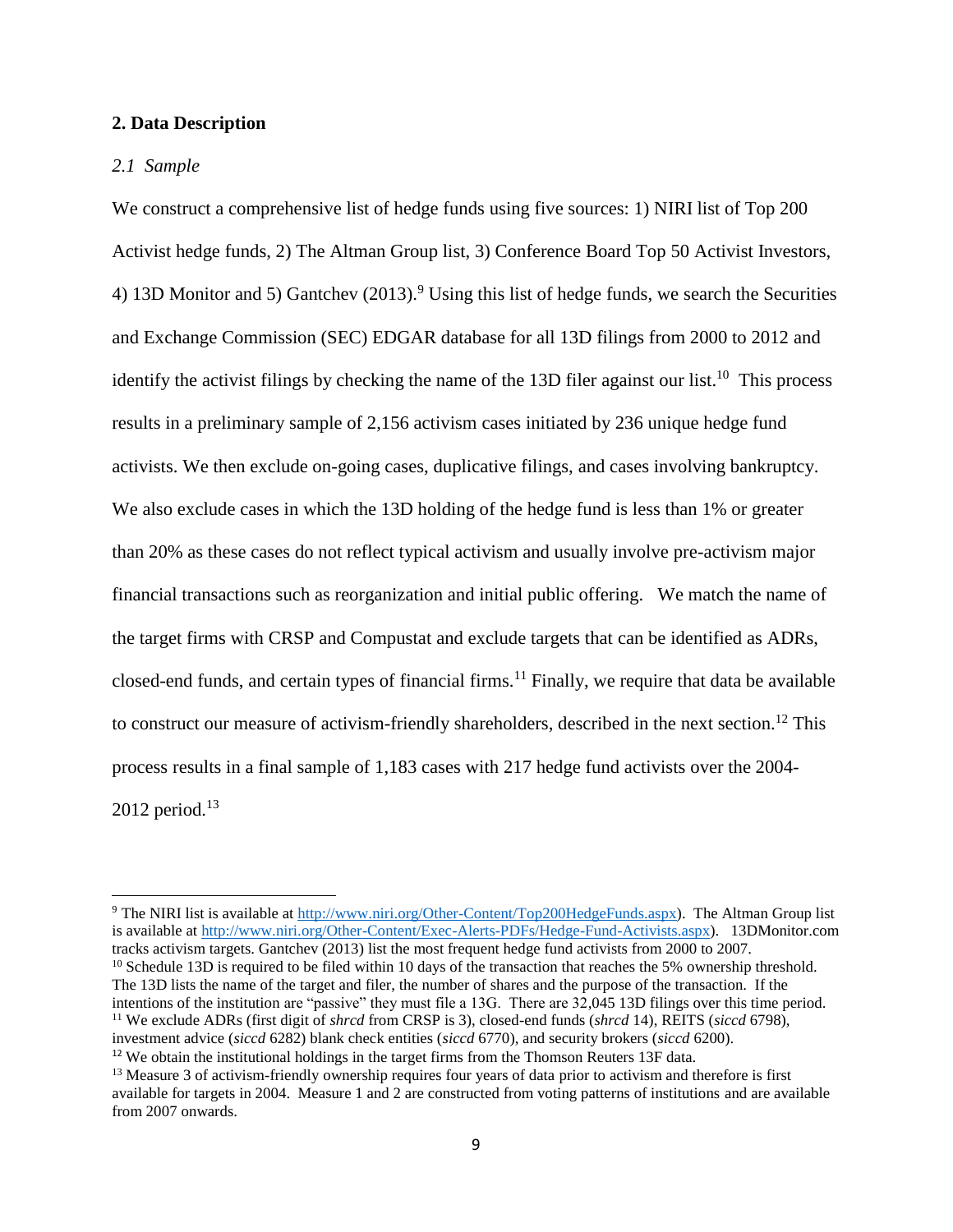The distribution of the number of target firms in our sample each year is displayed in Table 1. Hedge fund activism increases steadily between 2004 and 2007, but drops during the financial crisis. This activity is consistent with trends reported in prior work (See Bebchuk, Brav, and Jiang (2015) and Gantchev (2013)). The distribution of events by activists is positively skewed with a mean per hedge fund of 5.45 cases and a median of 3 cases. Appendix Table 1 shows the distribution of activism cases for hedge funds that initiated at least 15 activism events during the sample period.

From the initial 13D filings and any subsequent amendments we collect all requests for change made by the activist. We then identify potential outcomes of the activism through 8-Ks filed by the target firm, web search, and SDC Platinum Database. These requests are categorized in Table 2 with the majority of the cases (610) having no specific requests. The remaining 573 cases have at least one request with the most common being merger related, which accounts for about 39.6% of all cases, followed by governance-related requests, which account for 34% of the cases.

We define the activist's campaign as successful if at least one request is fulfilled, even if it is not fulfilled in its original form, but an agreement is reached with the activist. (For example, the activist could request that the target firm be acquired, but the final result is an agreement between the activist and the target that allows the activist to nominate directors.) In our sample the highest success rate among the different categories of requests are found in the governance related requests, which have successful requests 62.56% of the time.

### *2.2 Measures of Activism-friendly Shareholders*

As discussed earlier, institutional investors vary in their responses to hedge fund with some believing that hedge fund activists can help increase firm value, and others disagreeing.

10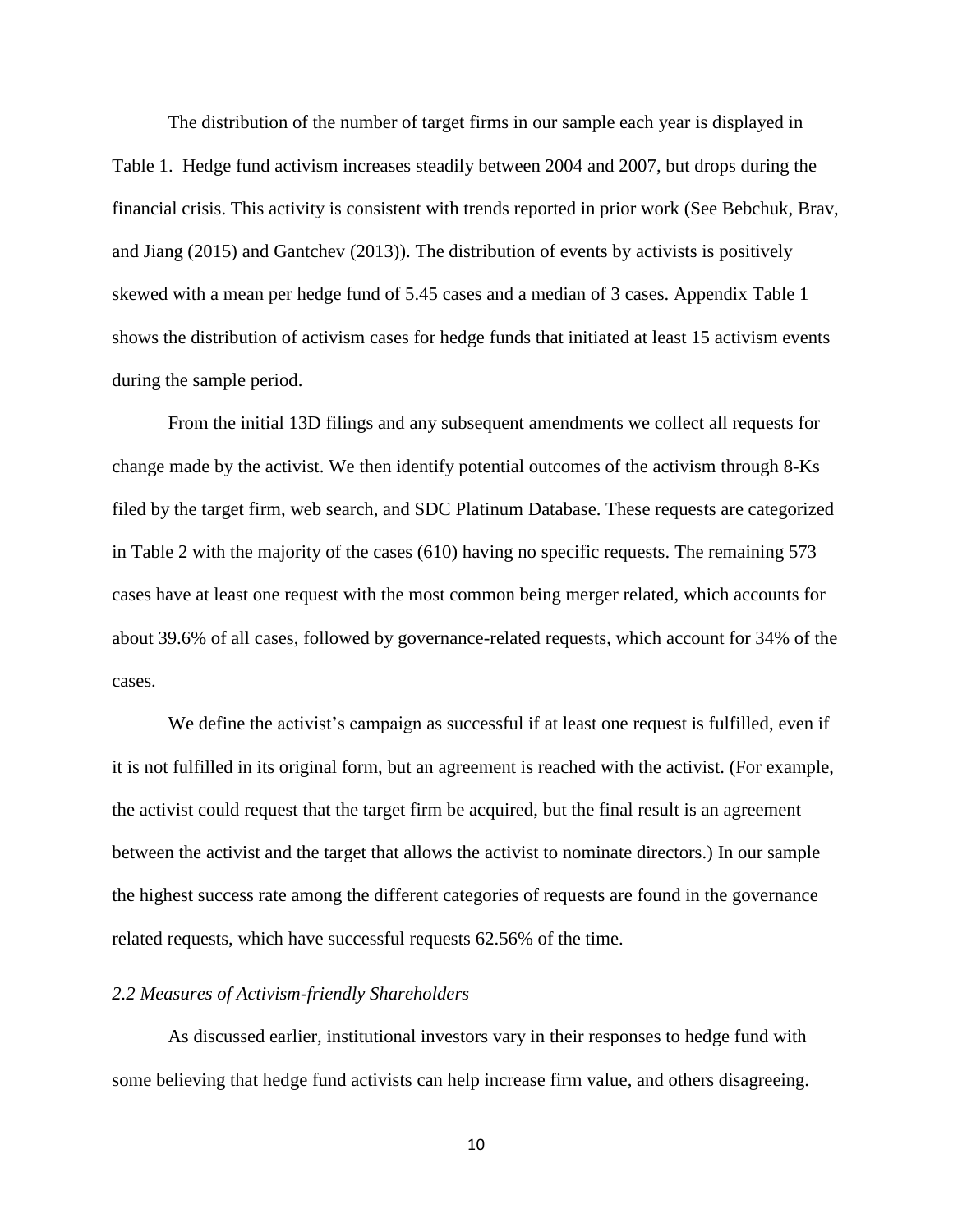Further, institutional investors are not constant in their support, favoring some activist causes, but not others. In this section, we develop measures to capture the propensity of an institution to support hedge fund activism in general.

#### *2.2.1 Dissatisfied Shareholders as Activism-Friendly Shareholders*

The first measure for institutions likely to be activism friendly is based on how satisfied the shareholders are with the target's current management. If existing institutional owners of the target firm are unhappy with the management, they are more likely to be supportive of the changes being requested by the hedge fund activist. In fact, such institutions will at times even request hedge fund intervention. For example, William Ackman, founder of hedge fund Pershing Square, has stated, "Periodically, we are approached by large institutions who are disappointed with the performance of companies they are invested in to see if we would be interested in playing an active role in effectuating change." Institutional investors are even reported to have an informal term for this, R.F.A., or request for activist.<sup>14</sup> Further, hedge funds will look for dissatisfied shareholders in their intervention decision. For example, Eric Rosenfeld, founder of Crescendo Partners, has remarked, "The requirement for us is to have disgruntled shareholders, or shareholders that want change and will support us."<sup>15</sup>

To construct a measure to capture firms that have these dissatisfied institutions as shareholders, we use voting data, which requires us to focus on mutual funds due to voting data limitations on other types of institutions. For a firm that was targeted in quarter q, the measure SUFFER is the percentage ownership of all institutions in the prior quarter, i.e., q-1, that are classified as dissatisfied or unhappy with management. An institution is classified as such if it

 $\overline{a}$ 

<sup>14</sup> Available at http://www.bloombergview.com/articles/2014-03-19/activist-hedge-funds-are-making-friends <sup>15</sup> See<https://www.youtube.com/watch?v=dfMaFCw10Yo>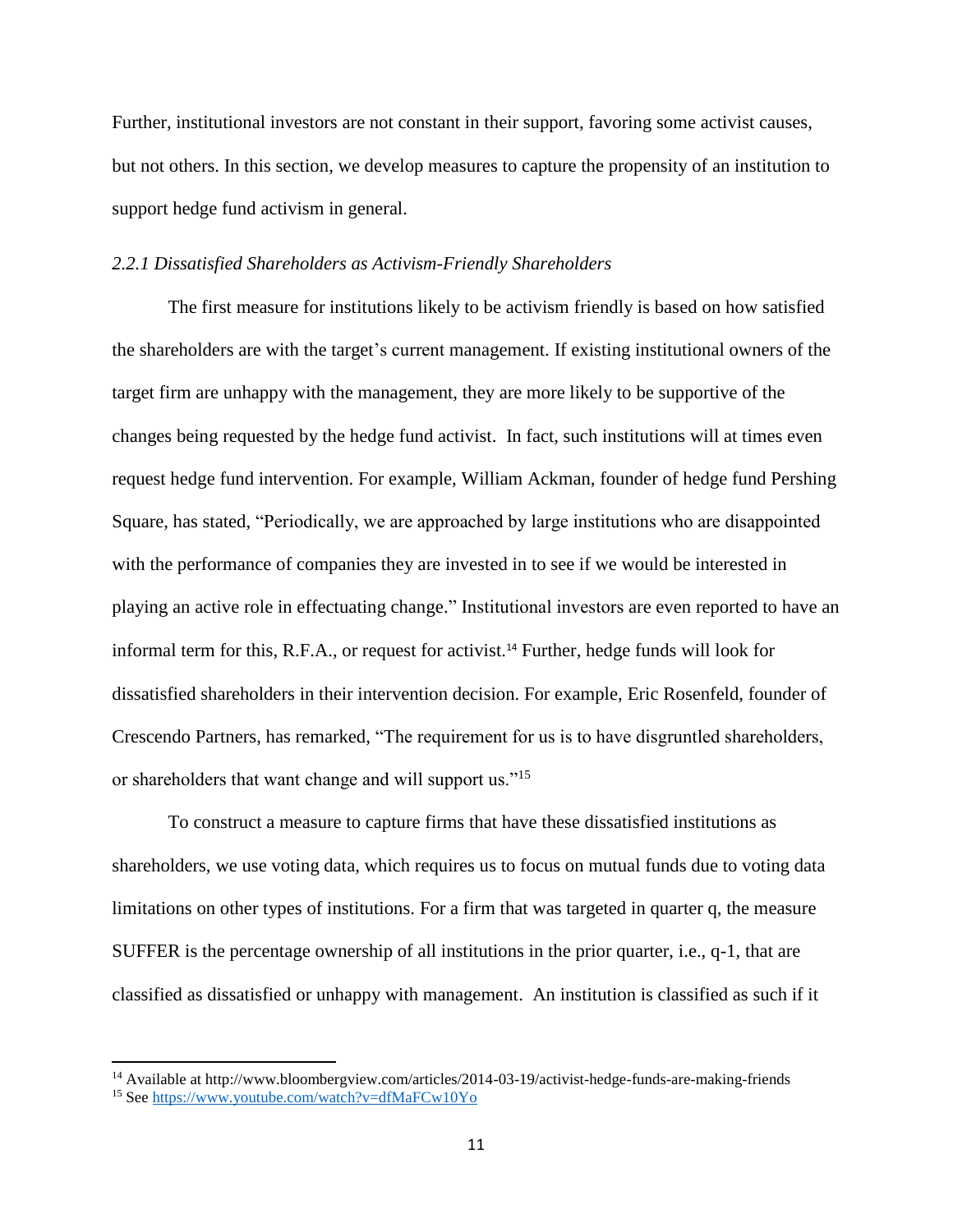voted against the target firm management on proxies at least once in the prior three years. We use Risk Metrics' ISS Voting Analytics database to access mutual fund proxy voting records, which begins in 2004. As we require voting history for three years to construct this measure, it is limited to the 2007-2012 period and is available for 656 of the sample targets.

Table 3 provides summary statistics for the measures of activism-friendly institutional ownership in the target firm as well as other measures of institutional ownership. The mean ownership by institutions classified as SUFFER is 3.7% and the median is zero, thus, the targets do not have large ownership by institutional investors who have previously voted against management. Further, not surprisingly, the majority of the target firms have all of their institutions voting with management, as is usually the case for proxy votes in general. However, as measured by their voting behavior, in about one quarter of the targets there exists a significant fraction of institutions that are unhappy with management.

#### *2.2.2 Shareholders Voting against Management in Prior Activism Cases*

The second measure designed to capture institutions likely to be activism friendly is based on an institution's support, or lack thereof, for other firms that have been targeted by hedge funds in which the institution was a shareholder. An institution that favors activism, in general, is more likely to have voted with an activist and against target management in prior activism campaigns. In our definition, an institution is classified as being supportive of activism if it voted against management in any firm targeted by activists in the prior three years. The measure VOTER is the percentage of the firm held by activism-friendly institutions, as defined above, in the quarter prior to the firm's targeting.<sup>16</sup> As we require three years of voting data for this measure, it is also limited to the 2007-2012 period. For the 656 targets for which we can

<sup>&</sup>lt;sup>16</sup> For further details on the construction of this measure see Appendix A.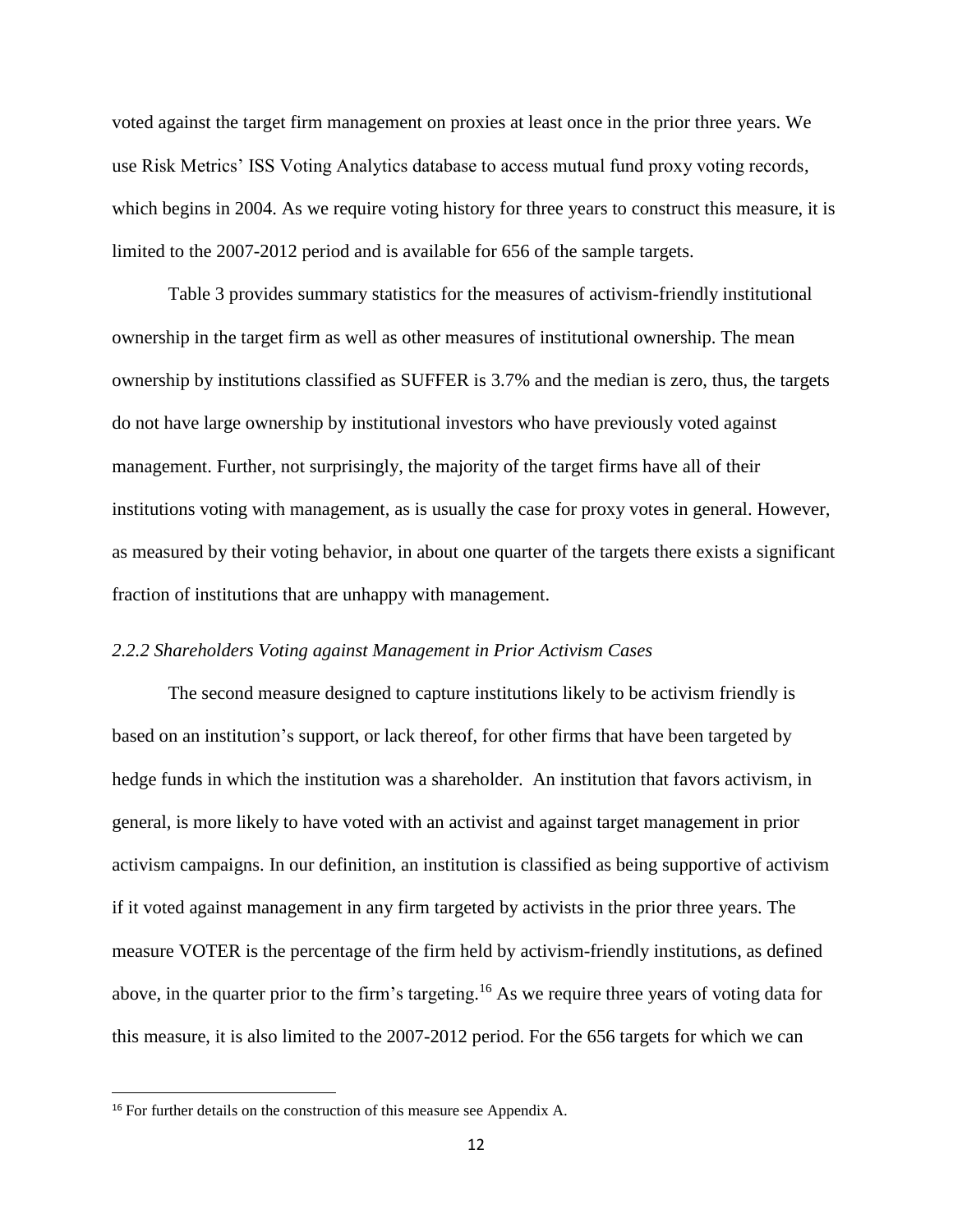construct this measure, Table 3 shows that the mean value of VOTER is quite high at 19.4%, with the median being of similar value. Comparing the SUFFER measure to the VOTER measure shows that although the vast majority of the institutional ownership in the target firms have not voted against management in the past, the ownership indicates a significant percentage has the propensity to vote with activists given they have done so in their other portfolio holdings.

### *2.2.3 Increase in Ownership During Activist Campaigns*

 $\overline{\phantom{a}}$ 

The third measure we employ to identify institutions with a higher propensity to support activism is based on the institutions' holding decisions in prior activism events for other firms. That is, if the institution has tended to increase its ownership in prior targets, it is more likely to support current activism campaigns. For this measure, an institution is regarded as being supportive if it increased its ownership in another firm after that firm was targeted by hedge fund activists.<sup>17</sup> Specifically, if the proportion of targets, in the past three years, in which the institution increases its ownership is in the top quartile, the institution is classified as being supportive of activism. The variable OWNINC is the fractional ownership of the target firm by all supportive institutions in the quarter prior to being targeted.<sup>18</sup>

The mean value of OWNINC is 8.5% as seen in Table 3. In other words, the average ownership by institutions deemed friendly to activism in the quarter prior to the 13D filing is 8.5%. This is in comparison to 50.2%, the average ownership by all institutions, referred to as TOTINT, in targeted firms in the quarter prior to being targeted. Activism-friendly ownership by this measure is similar in magnitude to the average ownership by the activist hedge fund as reported in the initial 13D filing and referred to as INITHOLD of 7.5 percentage.

 $17$  If the institution's average ownership in the five quarters after the event, including the event quarter, is positive and greater than its average ownership in the four quarters prior to the event it is classified as being supportive. <sup>18</sup> For further details on the construction of this measure see Appendix A.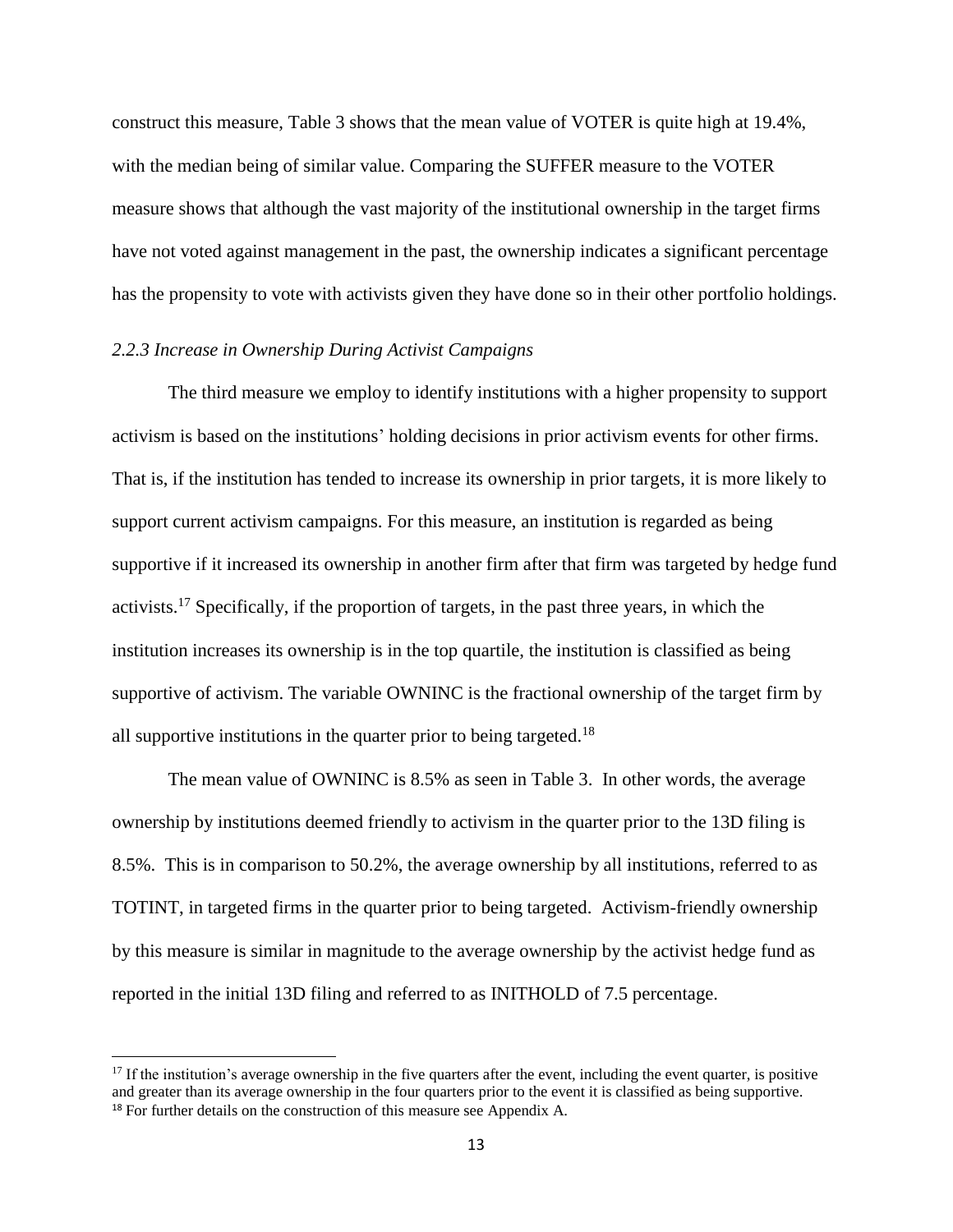### *2.2.4 Other Measures of Institutional Ownership*

There exist several characterizations of institutional ownership that have been used in the prior literature. One common measure of investment style developed by Bushee (1998) is based on portfolio turnover and size of holdings. Institutions with relatively high portfolio turnover rates and diversified holdings are characterized as transient (TRA) investors; institutions with relatively low portfolio turnover and diversified holdings are characterized as quasi-indexers (QIX); and those with relatively low turnover rates and large investments are characterized as dedicated (DED). <sup>19</sup> Table 3 provides the summary statistics for these measures of institutional ownership in the target firms. The quasi-indexers have the largest percentage ownership at about 26%, with transient investors at 13% ownership and dedicated investors being almost 5%.

Finally, we measure the independent long term investors (ILTI) of Chen, Harford and Li (2007). This variable is measured by finding for each of the target firms the percentage ownership controlled by the top 5 institutional investors as in Hartzell and Starks (2003) and separating them into two groups according to whether they are in the top 5 for the year before targeting. As Table 3 indicates, the target firms have about 13% ownership by the ILTI investors.

Table 4 provides the correlations between our activism-friendly ownership measures and the other institutional ownership measures. We find that the correlation between two of our activism-friendly measures, OWNINC and VOTER, that is, between the ownership in our firms by institutions that increased their ownership in other firms previously targeted and ownership by institutions that voted in support of activists in other firms is higher than with the third measure (SUFFER). Bushee's measures capture the investment horizon of institutional investors and are different from the measures developed here that capture an institution's propensity to support

<sup>&</sup>lt;sup>19</sup> The classification of the institutions as TRA, QIX and DED are obtained from Brian Bushee's website at http://acct3.wharton.upenn.edu/faculty/bushee/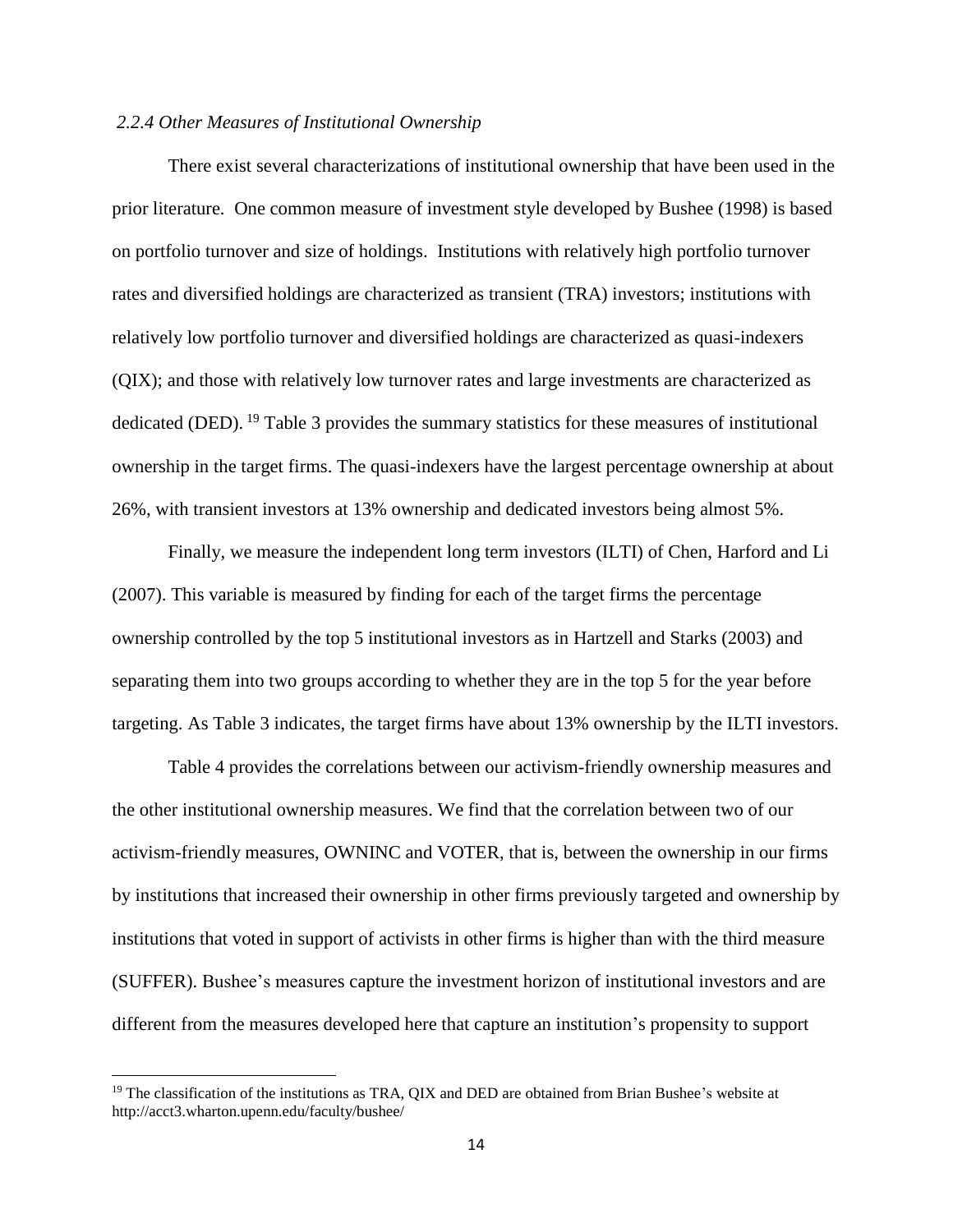activism. As can been seen in Table 4, the highest correlation of our measures is with QIX, the indexers. The correlations of all Bushee measures are the smallest with the SUFFER variable. This is also not surprising as SUFFER is constructed based on institutional views on a specific firm rather than general characteristics. We also examine the relation with the ILTI and find the correlations of this measure with all three of the activism-friendly measures to be low.

The measures of activism support developed in this paper, however, capture a different dimension of institutional preferences than that of investment horizon or trading frequency used earlier in the literature.<sup>20</sup> Our characterization of institutional preferences can be used more generally to capture the likelihood of an institution questioning and opposing firm management. Note, that an institution's support for hedge fund activism may evolve over time. Funds that did not initially support hedge funds, like some pension funds, have begun to support activism over time. As our measure is based on behavior over the previous three years, it allows for an institution's stance on activism to change and evolve over time.

#### **3. Performance of Target Firms**

 $\overline{\phantom{a}}$ 

We use several performance criteria to study how the composition of institutional ownership of the target firms has an impact on the hedge fund's activist campaign. Does a greater presence of institutions that support activism allow hedge fund activists to push for and successfully obtain more meaningful changes from the target firm management? Do the hedge funds' changes result in increased value for the firm? We examine the role of the target's

<sup>&</sup>lt;sup>20</sup> In untabulated results we use the Bushee measures, as well as the ILTI measure developed by Chen, Harford and Li (2007) in target performance regressions. Most coefficients are insignificant. Sometimes there are negative significant coefficients (mostly for operating performance) and sometimes there are positive significant coefficient for some specifications of buy and hold returns. We discuss the role of quasi-indexers (QIX) later in the paper.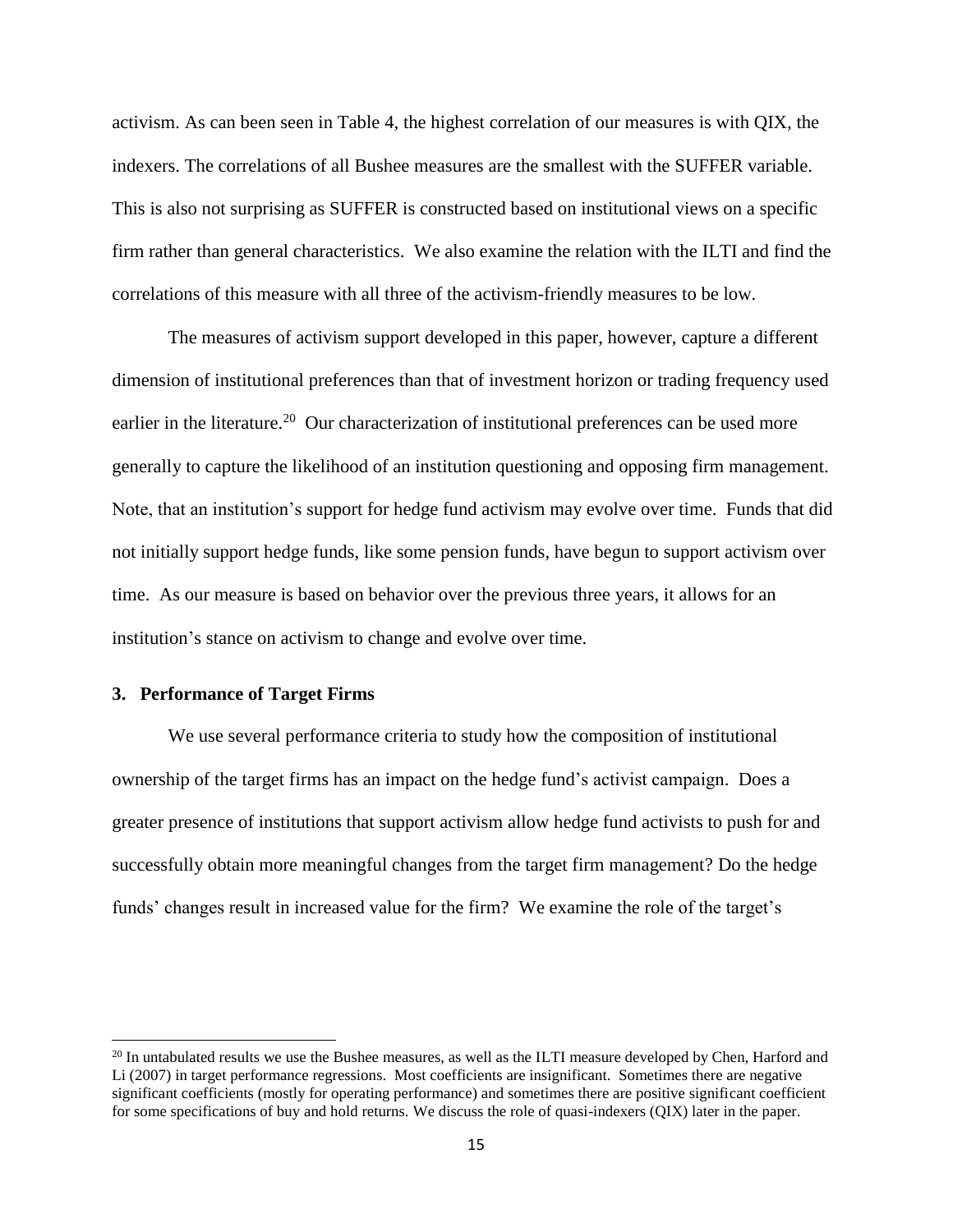institutional composition on the shareholder returns generated from activism using different performance criteria.

#### *3.1 Requests*

As discussed above, activists will often request the target firm to make specific changes as part of their campaign. Whether or not the target complies with this request, is an intuitive way to ascertain whether the activist was successful in its objectives. Therefore, we begin by first examining the impact of activism-friendly ownership on the likelihood that the target agrees to the hedge fund requests.

For the 48% of the sample for which requests are reported, we create four quartiles based on the levels of activism-friendly institutional ownership as captured by the first measure SUFFER. Table 5 reports the fraction of successful requests for each quartile. The first quartile, Q1 with the lowest level of SUFFER has 56.5% successful requests while the fourth quartile, Q4 with the highest value of SUFFER has 68.3% of successful requests. Targets with greater ownership by dissatisfied institutional shareholders (Q4) are more likely to grant the activist request relative to targets in Q1, though the difference between Q4 and Q1 is significant only at the 11% level (Test 1). Next, we test and find statistically significant evidence that the likelihood of successful requests is not independent of the activism-friendly quartiles (Test 2).

Results are qualitatively similar when we use VOTER, the second measure. When we use OWNINC, the third measure, to capture activism-friendly ownership, we find that the success rate of requests in Q4 is significantly higher than the success rate in Q1. However, we find that Test2, the test for the independence of the distribution is not significant. Overall, the results suggest that targets with higher levels of activism-friendly institutional ownership are more likely to comply with the requests made by the hedge fund activist.

16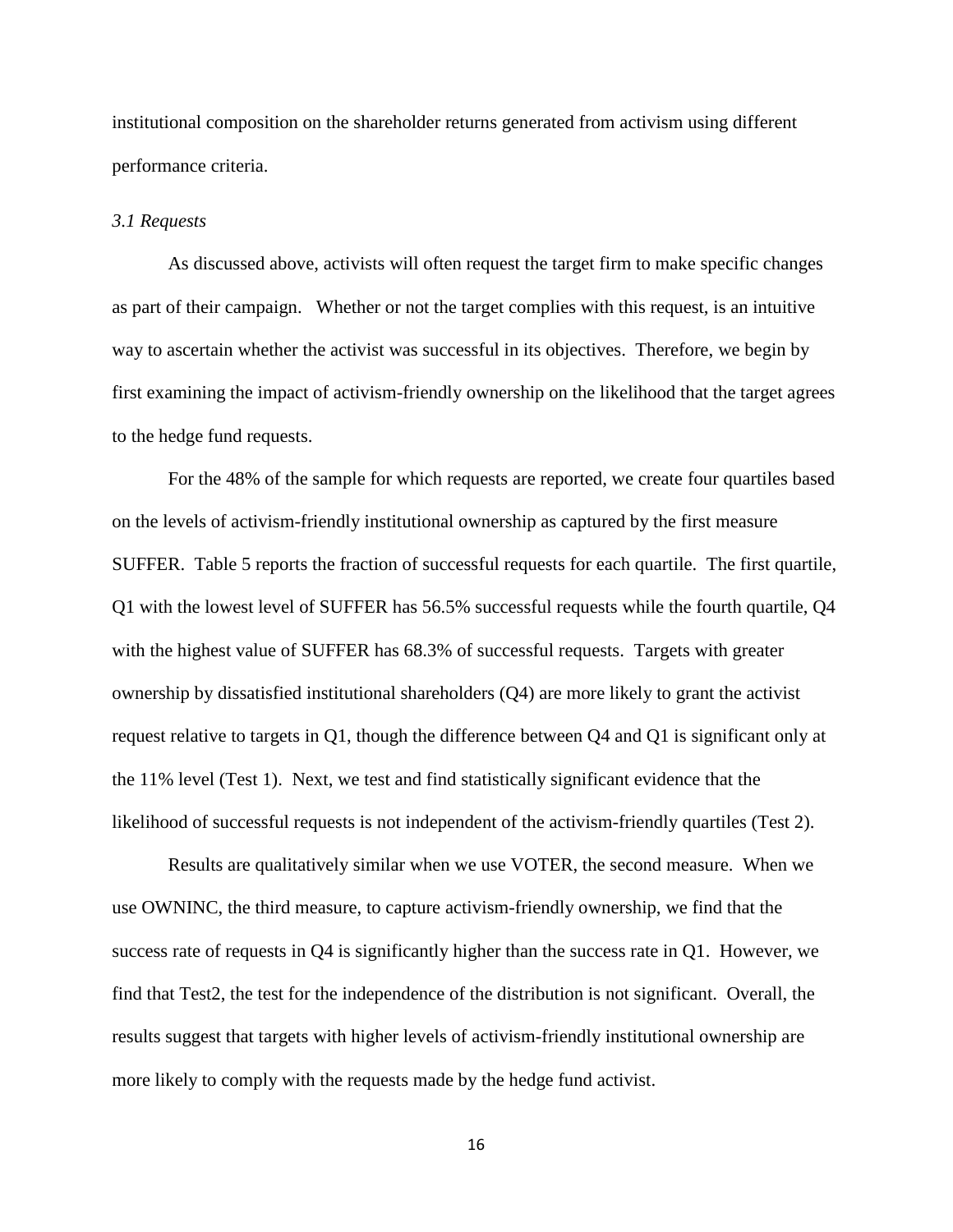It should be noted that although implementation of requests may be an intuitive measure of the activist's success, it also suffers from several shortcomings. In particular, in about half the cases the activists do not make any reported specific request and consequently, the measure is unavailable and success cannot be measured. As Mason Morfit, a Partner at ValueAct Capital states, "a lot of cases go behind the scenes."<sup>21</sup> Further, in cases where requests are made, it is not clear whether the request creates shareholder value for the target firms or not. While, we report the success of activists in their requests, we next examine stock returns as they are more likely to capture the value generated from hedge fund activism.

### *3.2 Short Term Returns Around the Announcement of Activism*

In this section, we examine the short term performance of the target firm around the announcement of the activism, defined as the 13D filing, by estimating cumulative abnormal returns (CARs) using several different trading day windows. The CARS are calculated in excess of the CRSP value weighted index.

We first examine differences within quartiles of targets formed on the basis of the level of activism-friendly institutional ownership. As shown in Table 6, Panel A, the mean abnormal returns over the [-2,+20] trading day window around the 13D filing is 1.5% for targets in Q1, the lowest quartile by value of SUFFER. This is significantly smaller than the 6.4% seen for targets in Q4, the highest quartile of SUFFER. A similar result is shown for the measures of activismfriendly ownership and the other specifications based on median differences and the shorter trading day window.

To understand what drives the differences in market reaction to the announcement of activism, we run cross sectional regressions where the dependent variable is the CAR with the

<sup>21</sup> See <http://www.youtube.com/watch?v=jy1l3rOAKjY>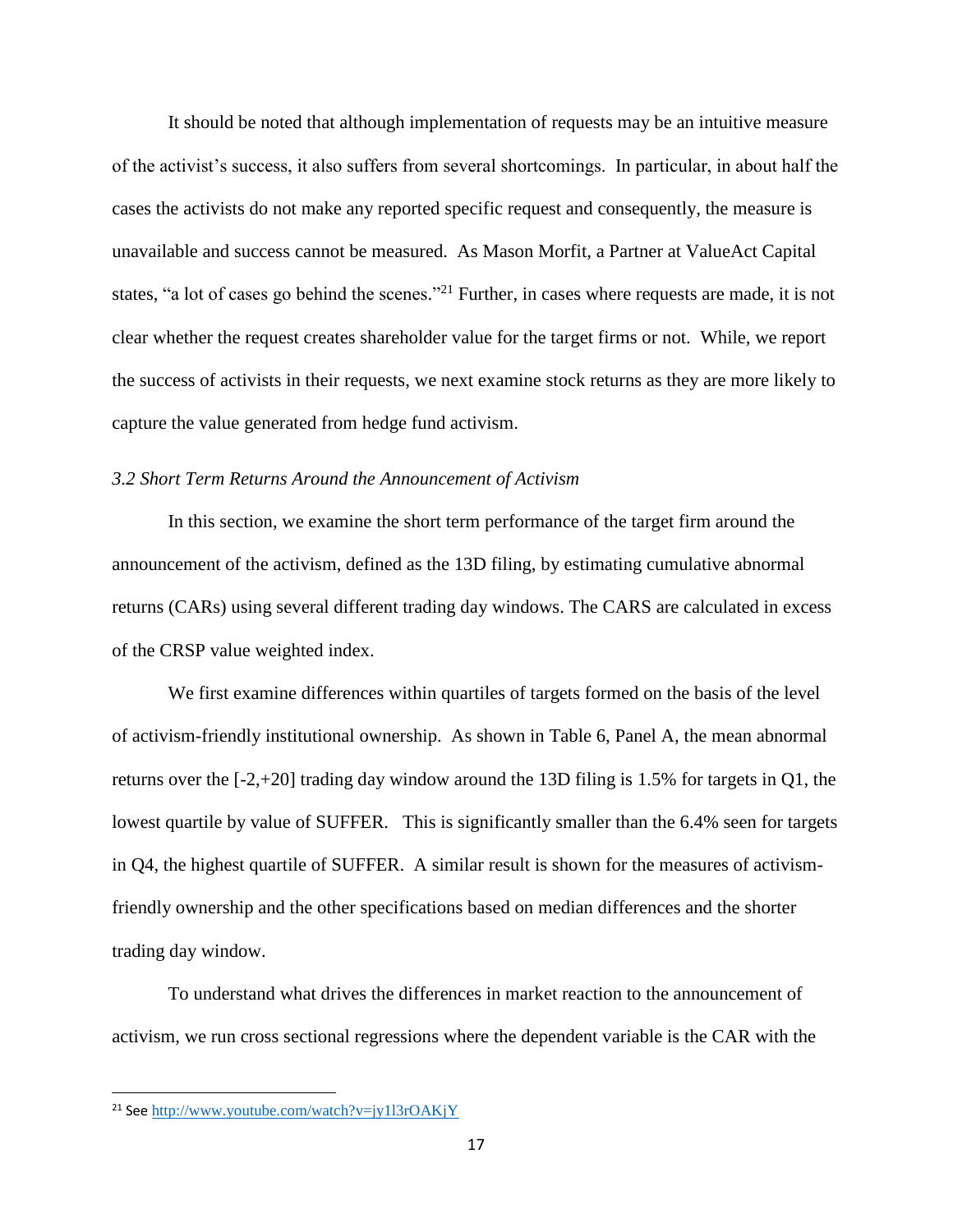variables of interest being the different measures of activism-friendly institutional ownership. We also control for other firm characteristics and other institutional ownership and the hedge fund activist's ownership. The variable Nofrd\_SUF is the percentage ownership by all institutions, other than those classified as SUFFER and by the hedge fund activist, in the quarter prior to being targeted. Similarly, Nofrd\_VOTER (Nofrd\_OWNINC) is the percentage ownership by all institutions, other than those classified as VOTER (OWNINC) and by the hedge fund activist, in the quarter prior to being targeted. We control for pre targeting ownership by the hedge fund activist by including PRE13F, a dummy that takes the value of one if the activist had greater than 1% ownership in the quarter prior to the 13D filing. We control for the target firm performance prior to being targeted by including PRE12\_STK the monthly compounded stock return over the twelve month prior to the 13D filing. We also control for firm size (SIZE) which is the natural log of total assets, and firm leverage (LEV) which is the ratio of book value of debt to total assets. Lastly, we include controls for the kind of requests made by the activist. Specifically, we include COMMONLY is a dummy for events with no request made in 13D filings. CSREQ (MERGREQ) [GOVREQ] are dummies that take the value of one when the activist makes requests related to capital structure (merger) [governance]. We also include year and industry fixed effects.

We report the results in Table 7. The coefficients for SUFFER, VOTER and OWNINC are positive and significant for most of the specifications. Further, there is economic significance as well. For example, a one standard deviation increase in the value of OWNINC is associated with a 1% increase in the [-2, +20] days CAR. In addition, while the CAR is significantly related to the three measures of activism-friendly ownership, it is not related to the other institutional ownership variables. The coefficient of Nofrd\_SUF, or the corresponding variables for the other

18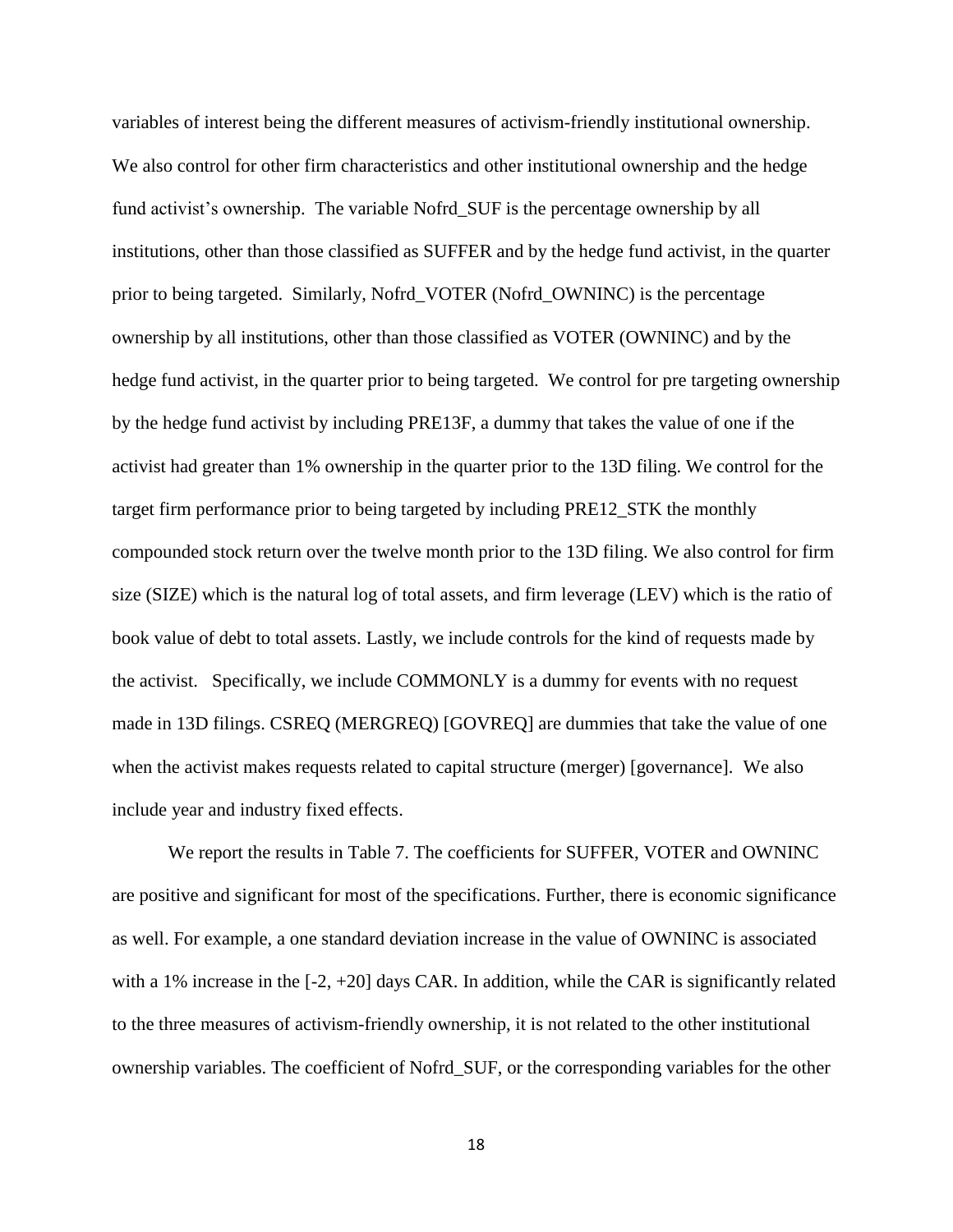measures, is not significant in any specification. We test for whether the effect of activismfriendly institutional ownership differs from the effect of other institutional ownership. As can be seen in the last row of Table 7, in most specifications there is significantly greater impact of activism-friendly ownership on short term returns to hedge fund activism.

The announcement return is also not significantly related to the ownership by the hedge fund activist prior to targeting, PRE13F. The coefficient of PRE12\_STK is negative and significant. Not surprisingly, the higher the stock market performance of the target in the year prior to being targeted the lower is the perceived potential of further improvements by the activist. Overall, the evidence suggests that targets with higher levels of activism-friendly ownership prior to being targeted have higher announcement returns to activism, which would be consistent with investors expecting such activism to have a higher probability of success.

#### *3.3 Long Term Abnormal Performance*

Although returns around announcements capture the market view of the potential value to be created through the activism campaign, it is possible that the market's expectations are not borne out. Thus, we also examine longer term returns to the activism. We use two commonly used measures of long term abnormal performance, buy and hold abnormal returns and alphas from a four factor model applied to calendar time portfolios.<sup>22</sup> We estimate these long term returns over different holding periods.

#### *4.3.1 Buy and Hold Abnormal returns (BHAR)*

l

In line with prior analysis, we estimate buy and hold returns for different quartiles by the level of activism-friendly institutional ownership over different holding periods. To study the

<sup>&</sup>lt;sup>22</sup> See Brav, Jiang, Partnoy and Thomas (2008), Bebchuk, Brav and Jiang (2015), Duchin and Schmidt (2013), and Fu, Lin and Officer (2013) among others for estimation of long term returns.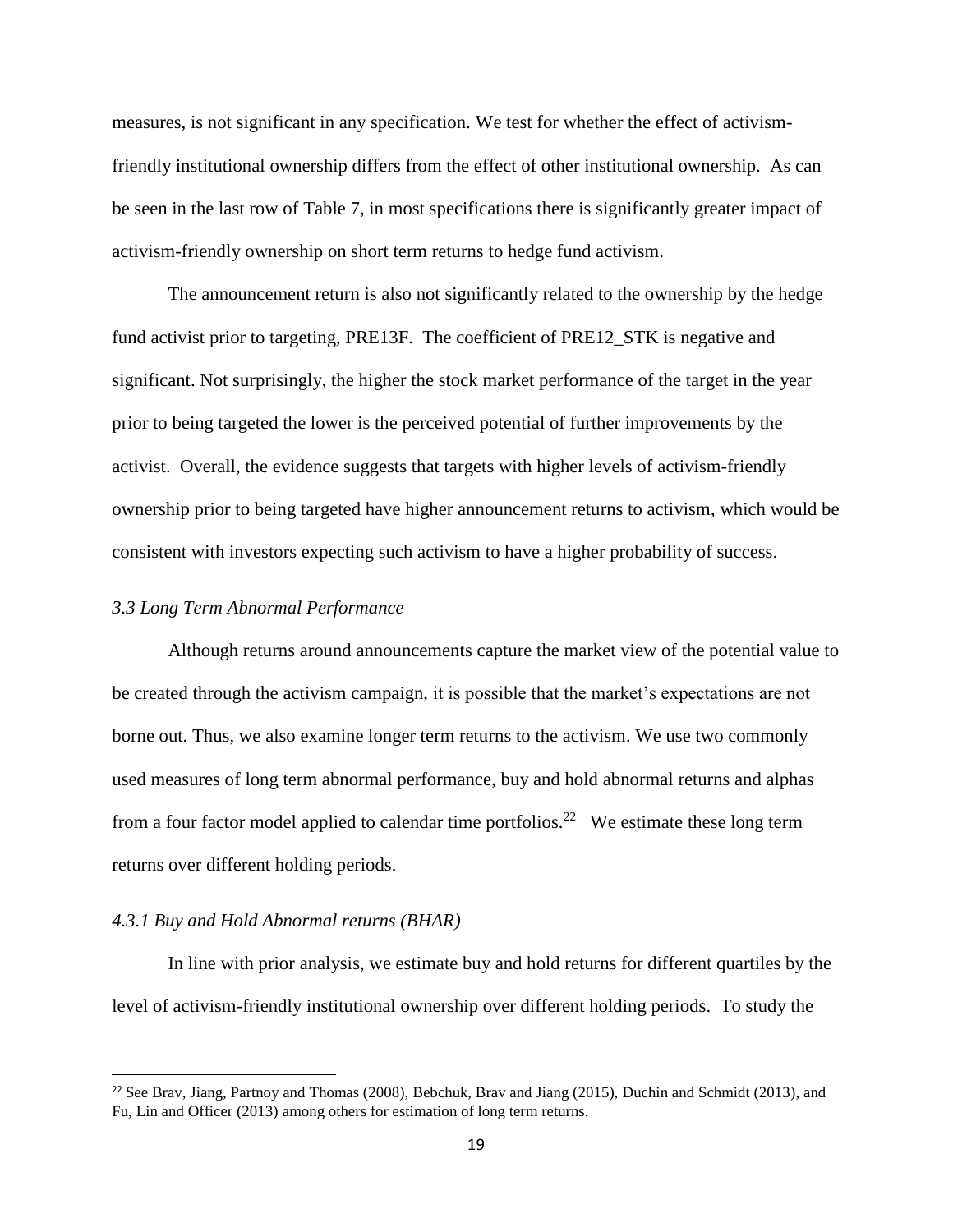role of activism-friendly ownership, we compare the post event performance of targets with high friendly institutional ownership to targets with low friendly ownership. To estimate benchmark adjusted buy and hold returns, we estimate the following

$$
BHAR_i[1, T] = \left(\prod_{t=1}^T (1 + R_{i,t})\right) - \left(\prod_{t=1}^T (1 + R_{b,t})\right)
$$

Where the event month is designated as zero and T represents the holding period i.e., 24, 36, and 60 months.  $R_{i,t}$  is the monthly CRSP return for stock i in month t and  $R_{b,t}$  is the montly return to the benchmark in month t. We use several different benchmarks. The first benchmark is the value weigted CRSP index and the corresponding buy and hold returns referred to as market adjsuted BHAR.<sup>23</sup> The second is the DGTW (size, book to market and momemtum) benchmarks which have been obtained from Russ Wermers. <sup>24</sup> The last benchmark is the industry, as captured by the Fama French 48 industry of the target firm, and are referred to as industry adjusted BHARs.

The market adjusted BHARs for the 36 month period for quartile Q4, with the highest level of SUFFER is 25% and are significantly higher than 1.1% for quartile Q1, with the lowest level of SUFFER (See Panel A, Appendix Table 2). The results are similar for all holding periods, for all the three different benchmarks used and when quartiles are formed on the basis of VOTER (Panel B) or OWNINC (Panel C).

<sup>&</sup>lt;sup>23</sup> We use " $\leq$ " instead of "=" to estimate long term returns. This reduces loss of observations from firms disappearing due to post-event mergers, delisting, or other major events. This implies that long term returns may capture shorter period. As our results are not sensitive to window choices any biases introduced are not likely large. Also note that ideally we should use benchmark returns that excludes the target firm, but given the population of stocks in any benchmark portfolio employed, we do not expect such an exclusion to influence our results.

<sup>&</sup>lt;sup>24</sup> The DGTW benchmarks are available [http://www.smith.umd.edu/faculty/rwermers/ftpsite/Dgtw/coverpage.htm"](http://www.smith.umd.edu/faculty/rwermers/ftpsite/Dgtw/coverpage.htm) For further details see Daniel, Grinblatt, Titman, and Wermers (1997) and Wermers (2003). For DGTW benchmarks, if the event month is in between January and June, we use benchmark assignments in June of the prior year. If the event month is between July and Decemeber we use assignments in June of the same year. All stocks in the benchmark are value weigthed.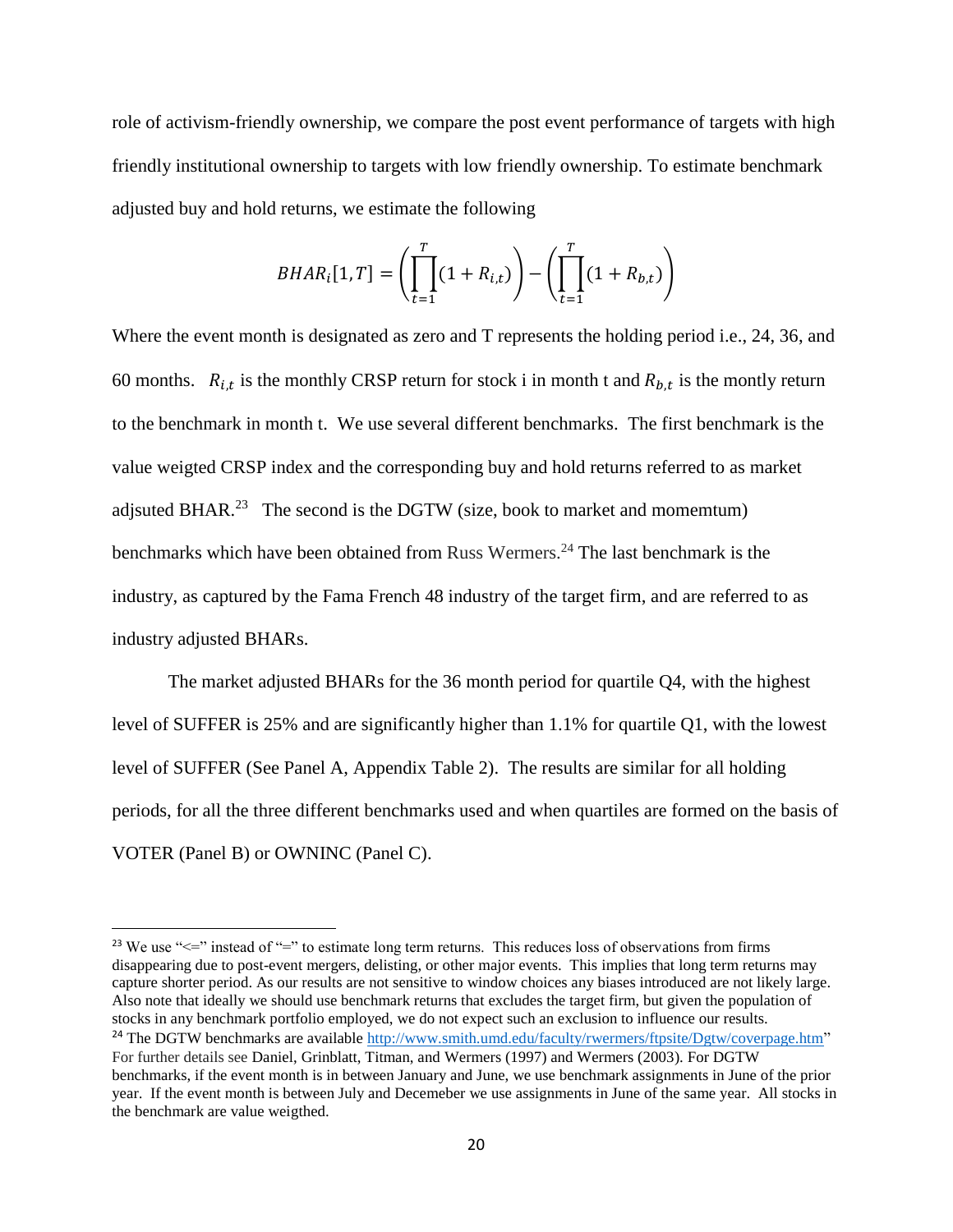Next, we control for factors, other than activism-friendly ownership, that are likely to drive the differences in long term buy and hold returns. As in Table 7 we control for the non actitivsm-friendly institutional ownership, the ownership by the hedge fund activist prior to the 13D filing, the presence and kind of requests made by the activist, firm charactertics and year and industry dummies.

As seen in Table 8, Panel A the coefficient of SUFFER is positive and signficant in all the specifications. For brevity, we have tabulated the results for the 36 month holding periods for the three benchmarks. The results are also highly economically significant. A one standard deviation increase in SUFFER is associated with an increase in the 36 month BHAR by 7.76% to 9.72% depending on the benchmark used. The results for the other holding periods (24 and 60 months) are qualitatively similar. The coefficient for other institutional ownerhsip, Nofrd\_SUF is not significant in any specification. We test and find that the effect of SUFFER is signficantly higher than that of other institutional ownership as can be seen by the p value at the bottom of Panel A. The coefficient of COMMONLY and GOVREQ are also positive and signficant in many of the specifications. This suggests that governance related requests and activism campaigns without any explicit requests are associated with the greatest increases in long term returns for shareholders. The results for the other measures of activism-friendly ownership are tabulated in Panel B for VOTER and Panel C for OWNINC and are qualitatively similar and have somewhat higher economic significance.<sup>25</sup> In sum, the evidence suggests that targets with higher levels of activism-friendly institutional ownership earn higher benchmark-adjusted buy and hold returns.

<sup>&</sup>lt;sup>25</sup> A one standard deviation increase in VOTER (OWNINC) is associated with an increase in 36 month BHARs by 11.52% to 14.36% (12.30% to 15.51%) depending on the benchmarks used.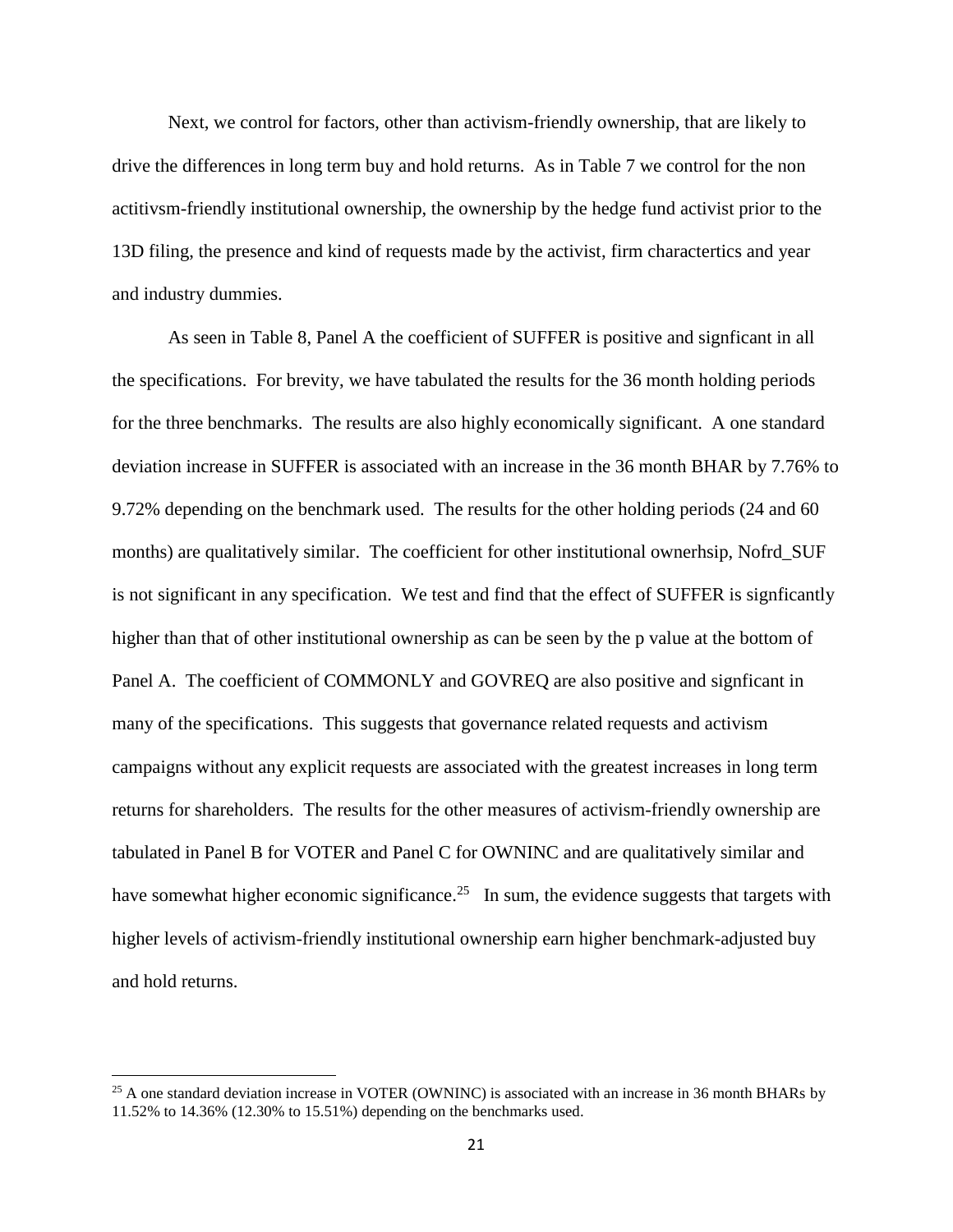### *3.3.2 Calendar Time Portfolio*

 $\overline{a}$ 

We also estimate long term returns using calendar time portfolios. In each month of our sample period, we form a portfolio of firms that were targeted by hedge funds activists in the previous 12, 24, 36, 48, or 60 months and had the highest quartile of ownership by friendly institutions in the quarter prior to the event. The portfolio is rebalanced monthly to add firms that have been targeted recently and drop firms that reach the end of their holding period. We use both equal weights and value weights to calculate portfolio returns, to what we refer to as the high activism-friendly ownership portfolio. We form another portfolio of firms targeted by hedge funds that have ownership in the lowest quartile of ownership by friendly institutions over different holding period and monthly rebalancing as described above. We calculate monthly equal and value weighted returns of this portfolio, referred to as the low activism-friendly ownership portfolio.

The monthly returns for the high and low activism-friendly ownership portfolios are regressed on monthly returns of the portfolio of risk factors – market excess return, small-minusbig, high-minus-low, and up-minus-down. Specifically we estimate the Fama-French-Carhart four factor model as follows:

$$
R_{p,t} - r_{f,t} = a_p + b_p (R_{m,t} - r_{f,t}) + s_p SMB_t + h_p HML_t + m_p UMD_t + e_{p,t}
$$

Appendix Table 3 reports the calendar time regression intercepts (alphas) shown in percentage terms for each of the different portfolios and time frames. <sup>26</sup> The long high activism-friendly and

<sup>&</sup>lt;sup>26</sup> As the number of portfolio firms vary dramatically in our sample period, we follow BBJ14 and use Weighted Least Square estimation that uses the number of portfolio firms as the weights. We find that the results are similar if we use an OLS estimation. We require each portfolio at any point in time to have at least 3 firms. This is lower than the 10 required by BBJ14 as we are looking at targets with high and low activism support ownership in contrast to all target firms by BBJ14.  $R_f$  is 3-month T-bill rate.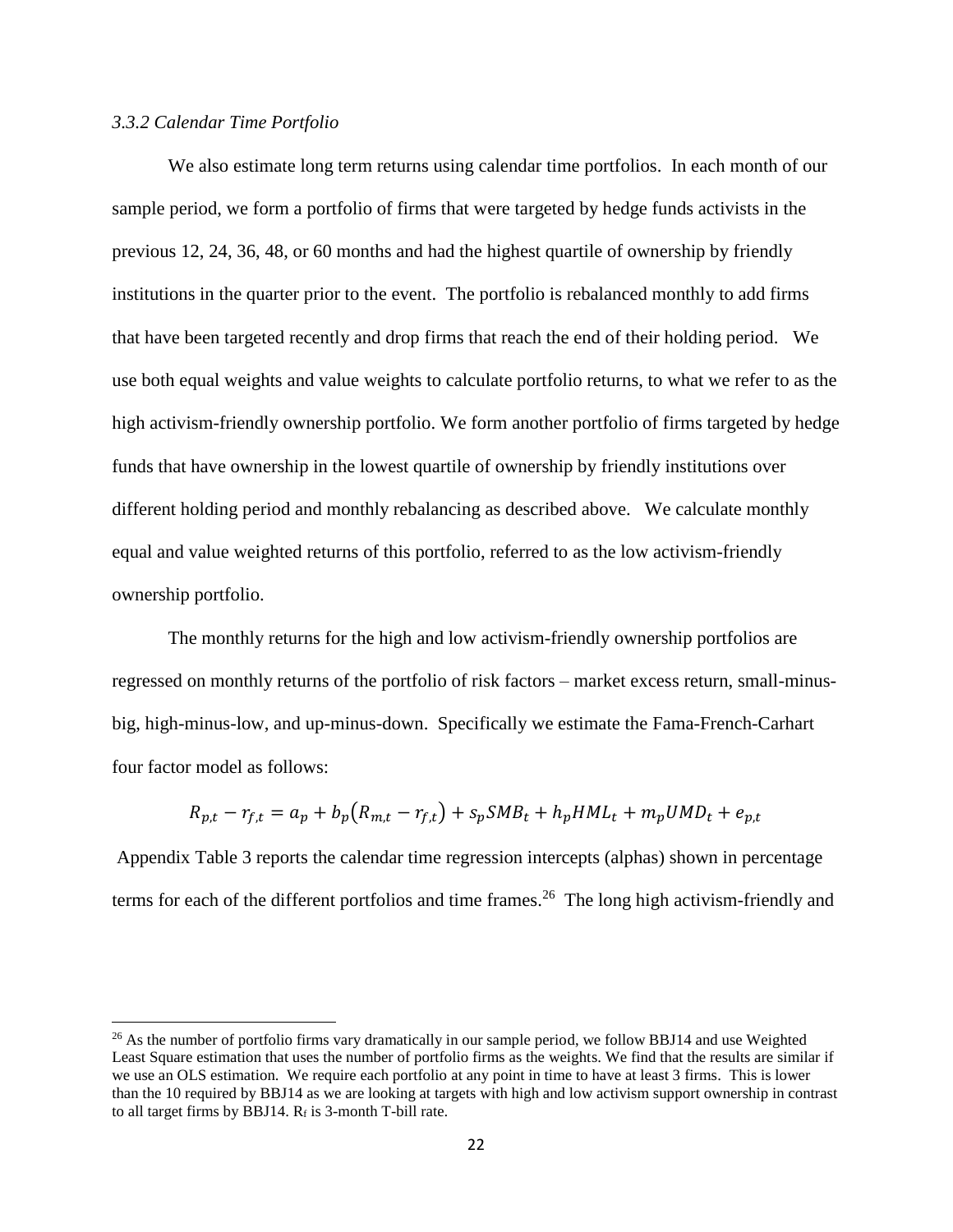short low activism-friendly portfolio (High –Low) has a significant positive alpha per month for most specifications with the results being stronger for equal weighted portfolios.

### *3.4 Operating Performance*

 $\overline{\phantom{a}}$ 

If hedge fund activism creates shareholder value by bringing about change in the target firm, then it should also be reflected in the firm's operating performance. This section discusses the impact of activism-friendly institutional ownership on the change in the target firms operating performance after being targeted.

To capture operating performance we use Return on Assets (ROA), which is net income over lagged total assets. As ROA is likely impacted by industry wide factors, we control for this in line with Chen, Harford and Li (2007) and estimate abnormal ROA. This approach is conducted in two steps. First we calcuate industry-adjusted ROA as the difference between the ROA and the median ROA for all firms in the same Fama French 48 industry as the targeted firm. Second, we regress the three year (or the relevant holding period) average industry adjusted ROA on the corresponding value pre event year to control for possible impact of pre event performance.<sup>27</sup> The residual from this regression, referred to RROA, is the abnormal change in industry-adjusted ROA after being targeted by the activist.

The average differences in abnormal ROA for the quartiles formed on the basis of activism-friendly institutional ownership are tabulated in Appendix Table 4. The mean RROA for the three years following the activism event is -2.5% for Q1 which has the lowest level of SUFFER. The mean value for Q4, with the highest level of SUFFER is 3.8% and the difference

<sup>&</sup>lt;sup>27</sup> We estimate abnormal ROA for several holdings periods, specifically 1, 2, 3, 4 and five years. We report the results for three and five year period for brevity. The results with other holding period are available on request and give qualitatively similar results.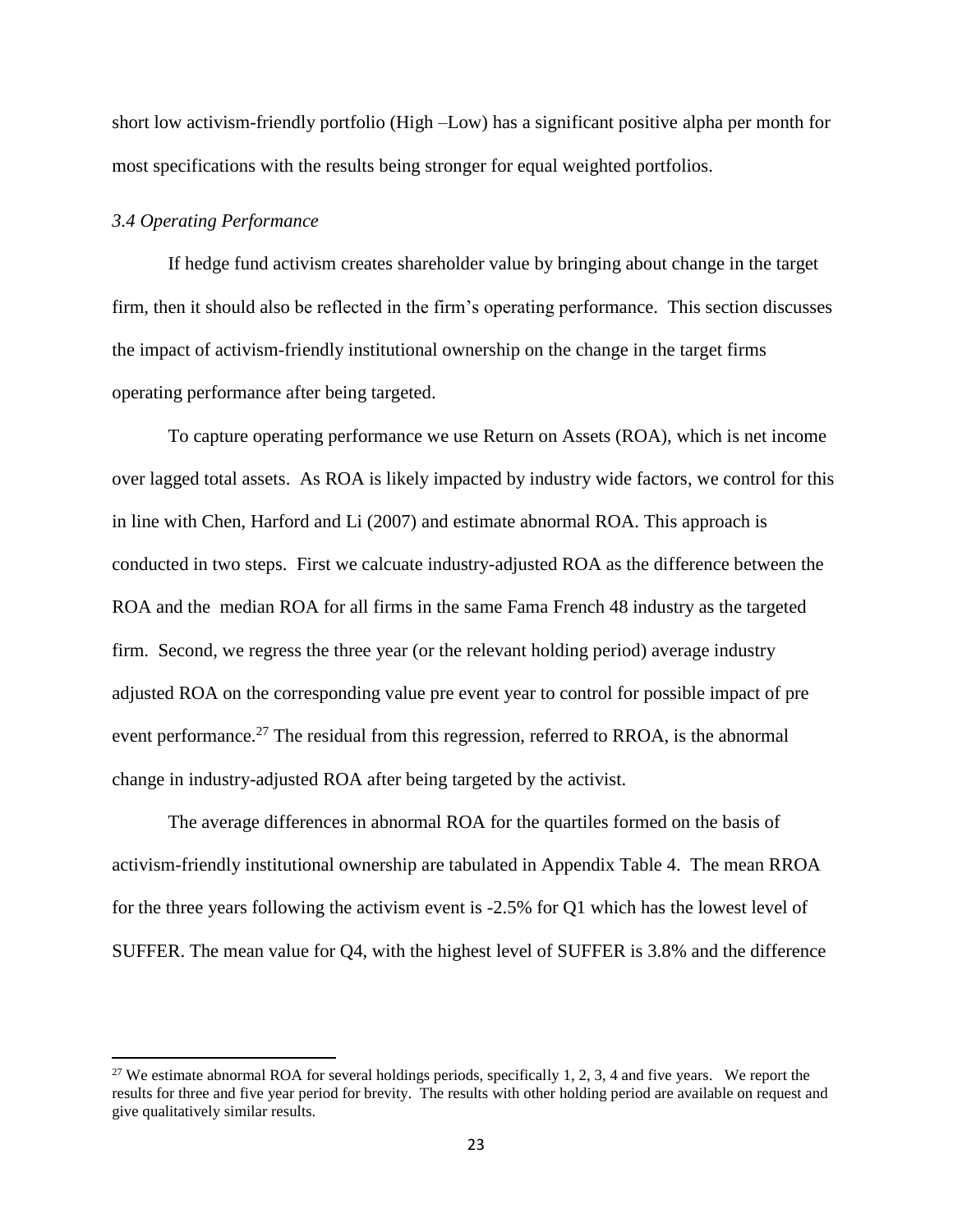between the two is highly significant. The results are similar for different horizons and for VOTER and OWNINC, the other measures of activsim friendly owenrship.

The abnormal ROA is industry adjsusted and also controls for the effect of pre event performance. However, factors other than activism-friendly ownership could impact operating perofrmance and in Table 9 we control for these. Like before we control for ownership by other institutions and by the hedge fund activist in the pre event quarter. We control for the nature of requests by the hedge fund activist if any and for firm level characteristics. We include year fixed effects but not industry fixed effects as the return on assets is already industry adjusted.

The coefficient of SUFFER is positive and both statistically and economically significant (See Table 9). A one standard deviation increase in SUFFER is associated with an increase in three year abnormal industry adjsuted ROA of 2.21%. The coefficients of the other two measures are also significant in all the specifications and have similar economic impact. The coefficient for other insitutional ownership is positive but not significant when we use SUFFER as the measure. For the other two measures, the coefficient of other institutional onwerhsip is negative and becomes significant for OWNINC for one specification. High institutional ownership is not generally associated with better post activism operating performance. It is only ownership by acitivsm-friendly institutions that is associated with gains in operating performance. Not surprisingly, leverage is positively related to abnormal performance.

### **4. Corollary Hypotheses**

Three corollary hypotheses arise from our original hypothese. The first is that if the activism-friendly institutions (as we classify them) actually support the activist then we should observe that they remain invested in the target firm during the activism and that if the activists submit shareholder proposals, they should have a tendency to vote in favor of those proposals.

24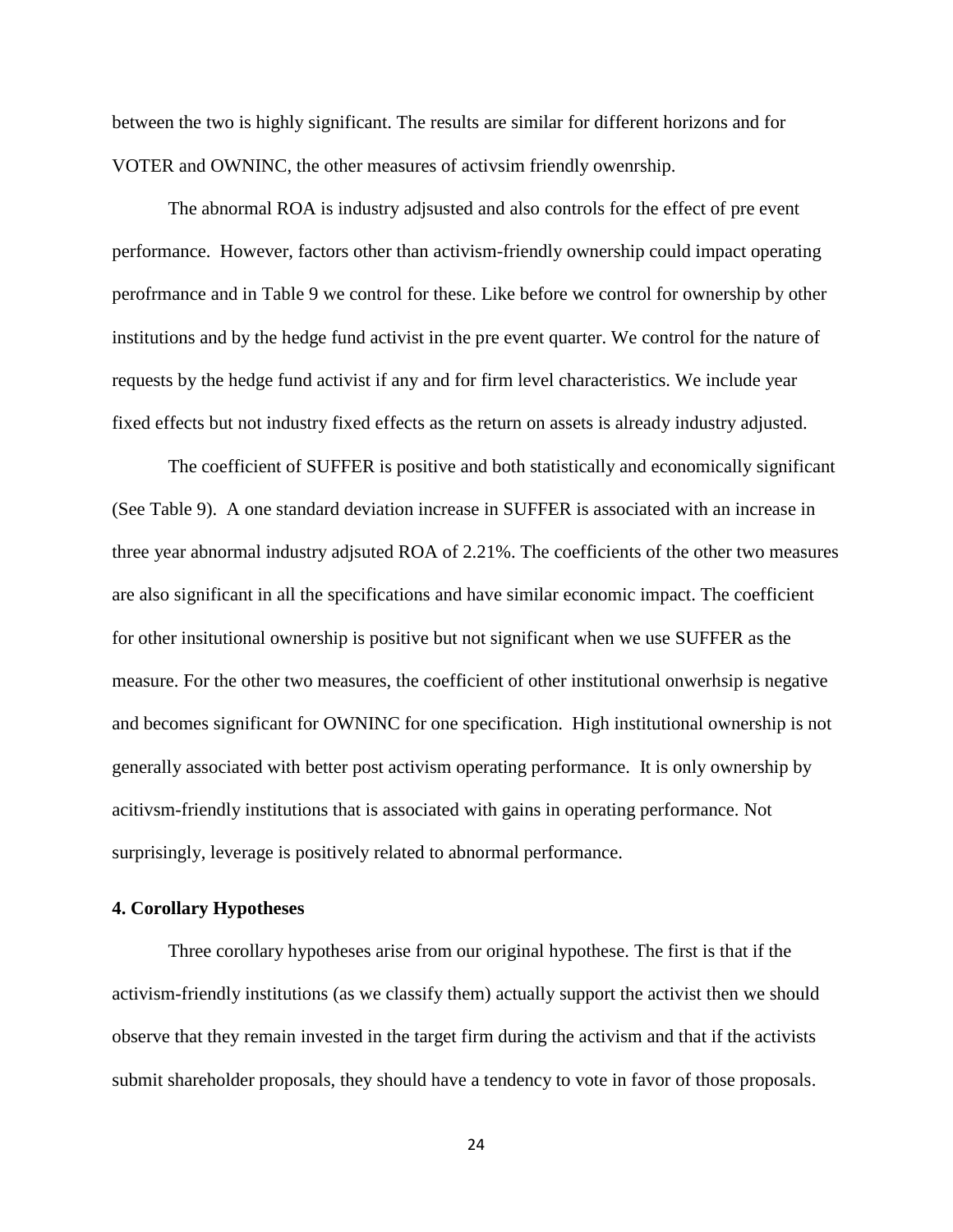The second corollary hypothesis is that the higher return we document should arise from the activism-friendly institutions' support of the activist rather than their being smart investors with the ability to select the future targets in advance of the activism. The third corollary hypothesis is that the higher return to activism-friendly ownership should be distinct from other institutional attributes like indexing that have been shown to cause governance changes.

### *4.1 Support by Activism-Friendly Institutions*

 $\overline{\phantom{a}}$ 

Since we employ the ownership level of activism-friendly institutions in the quarter prior to being targeted to capture their role, we should also observe that these investors maintain their holdings, that is, they should not sell their holdings in the quarters following the 13D filing. Otherwise, the higher buy and hold returns or operating performance in the months following the targeting should not be attributed to the presence of these activism-friendly institutions. We find that the average holding period for institutions classifed as activism friendly in the target firm after being targeted is more than 9 quarters.<sup>28</sup> Thus, activism-friendly institutions appear to hold the firm for an average of 2 years after the targetting. As a further analysis, we examine the aggregate holdings of activism-friendly institutions around the 13D filing. Tthe aggregate ownership by activism-friendly shareholders is relatively stable from four quarters prior to four quarters post the 13D filing (See Appendix Table 5).

To test more direct support for the activists by activism-friendly institutions, we examine shareholder proposals submitted by the activists in the target firm and examine the voting

 $2<sup>8</sup>$  The holding period for other institutions, not classified as activism friendly, in the target firms post event is on average 7.6 quarters Note that since the last quarter to be included in the analysis is March 2013, this truncates the reported holding period for firms targeted in the later years of our sample. The mean post holding period for institutions classified as SUFFER is 10 quarters, for VOTER is 9.3 quarters and for OWNINC is 10.4 quarters. The average pre-event holding period for institutions classified as SUFFER (VOTER) [OWNINC] is 27.5 (20.9) [21.5] quarters while for other institutional owners it is 11.4 quarters. The institutions classified as activism friendly appear to hold the target firms over a long period of time.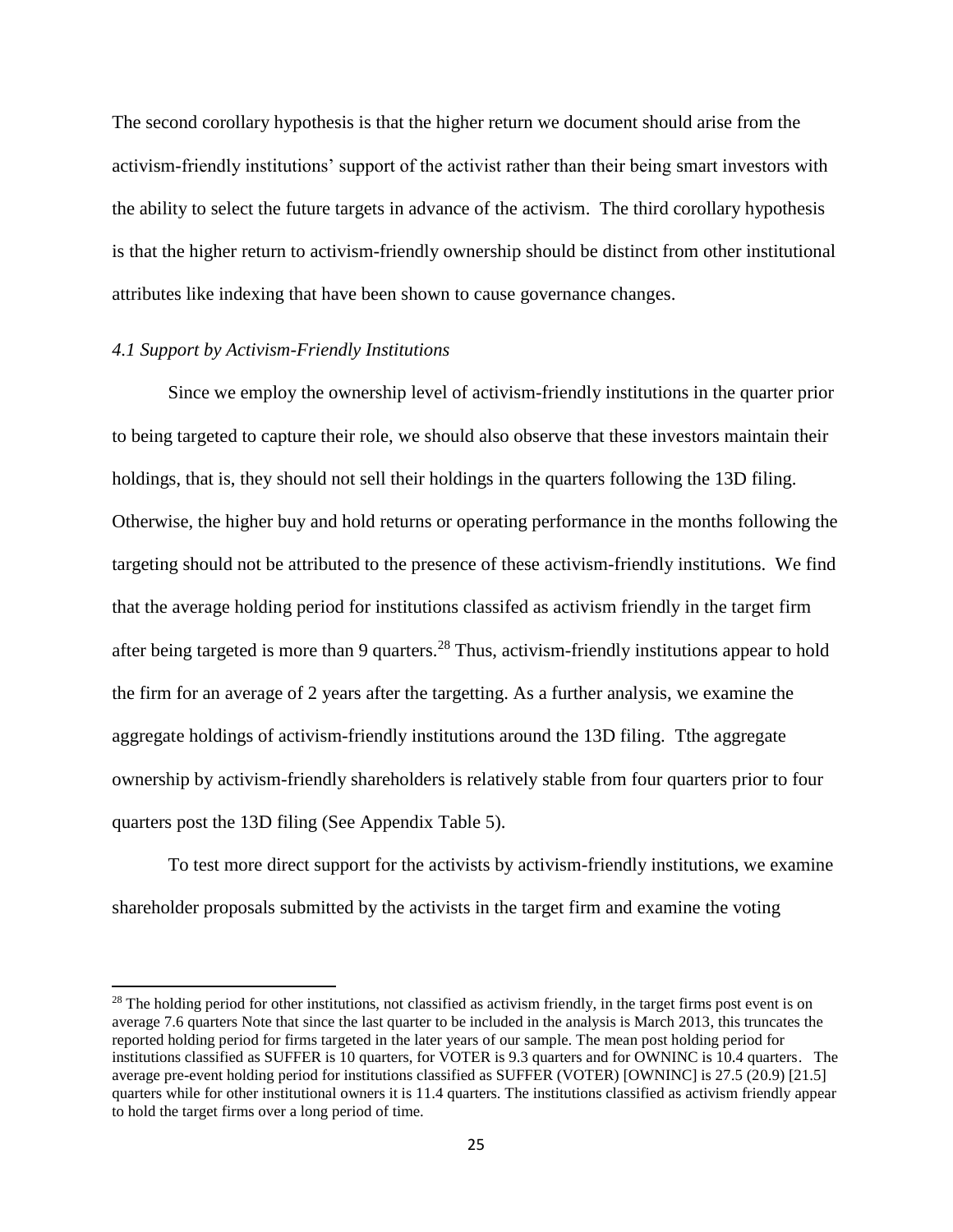behavior on these proposals by the activism-friendly institutions as compared to other institutions holding shares of the firm. Of the 656 targets that we can match to ISS data, 523 hold a meeting over the two years following the 13D filing and 35 of these have at least one shareholder proposal submitted by the activist. These activists often submit multiple proposals so that overall there are 301 activist-sponsored proposals in these  $35 \text{ cases}$ <sup>29</sup>

We find that the incidence of activist proposals increases with the presence of activismfriendly ownership. In the first quartile of such ownership as measured by the SUFFER variable, only 0.55% of all proposals are sponsored by the activist. The percentage of activism-sponsored shareholder proposals increases to 3.01% for the fourth quartile of SUFFER ownership and the difference is significant (see Appendix Table  $6$ ).<sup>30</sup> This suggests more aggressive tactics by the activist when activist-friendly ownership is high.

Next we examine the voting by instituitons on these proposals to examine if the friendly institutions are indeed more likley to support the activist. Of the 301 activist sponsored proposals we observe voting in only 10 proposals.<sup>31</sup> Though this is a very small sample we still examine voting by friendly institutions. This analysis conducted at the fund vote level, includes all shareholder sponsored propsals for target firms in the two years after 13D filing. The dummy variable *Activist Sponsored* identifies proposals sponsored by the activist. *Friendly Institution* is a dummy that takes the value of one if the institution voting is classified as friendly. The interaction of the two captures the vote of friendly institutions in activist sponsored proposals.

l

<sup>&</sup>lt;sup>29</sup> This number of proposals is relative to 184 proposals by other shareholders and 7,925 management-sponsored proposals in the 523 target firms with voting data in ISS in the two years after the 13D filing.

 $30$  The results displayed use pre 13D ownership of friendly institutions for the quartiles. The results are similar if quartiles are based on pre meeting ownership by friendly institutions. The results are also significant for the OWNINC at 1% level and for VOTER at the 11% level

 $31$  This voting is seen in only 8 of the 35 target firms with activist-sponsored proposals. This is because some proposals are not put to vote. The proposal data is from firm 10-Q and the voting data is from mutual fund N-PX and there might be some discrepancy between them.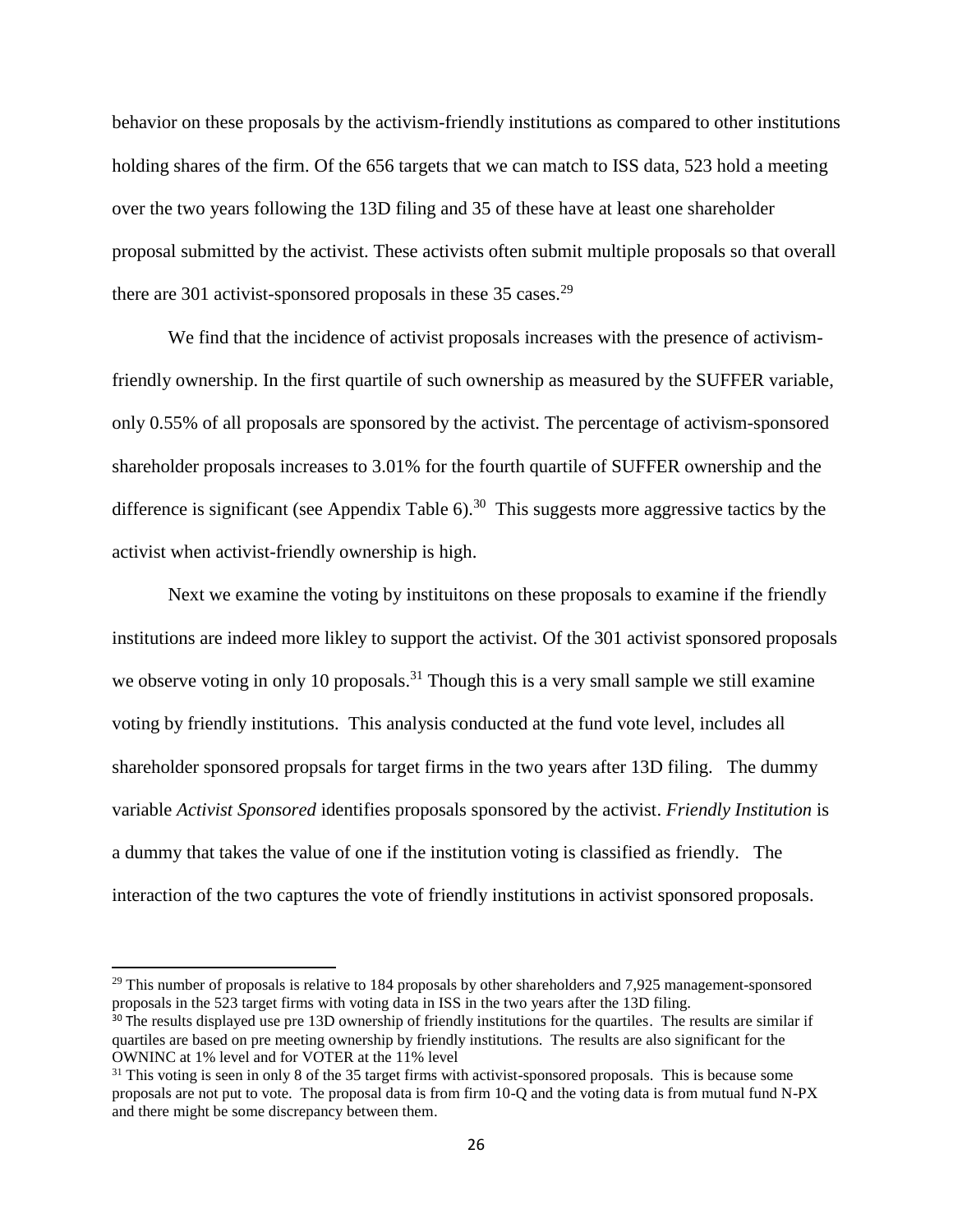We also include all control variables included in prior tables along with proposal and year fixed effects.

As seen in Table 10, the interaction of *Friendly Institution* and *Activist Sponsored* is positive and significant while that of *Friendly Institutions* is negative and significant for all measures of friendly institutions. This suggets that whereas friendly institutions do not support shareholder proposals in general they are significantly more likely to support those sponsored by the activist. The coefficient of activist sponsored proposals tends to be positive suggesting that these on average receive support from other funds. Though these results are suggestive of the support given by friendly institutions to activists, they should be interpreted with caution as they are based on only 10 activist sponsored proposals.

### *4.2 Smart Investors*

Another concern with the results is that the positive association between friendly ownership and future abnormal stock returns could be driven by the stock picking ability of friendly insitutions, i.e., they invest in firms that are likely to be targeted or firms that are likely to outperform in the future, regardless of the support for activism agenda. To address these issues, we perform the following three analyses.

#### *4.2.1 Activism-Friendly Institutions vs. Other Institutions*

In this section, we examine stock picking ability of friendly institutions relative to other institutions. Specifically, we form portfolios based on all the holdings of both friendly and other institutions in the 13F data. Each month, we long the value-weighted portfolio based on the holdings of all friendly institutions, and short the value-weighted portfolio based on holdings of

27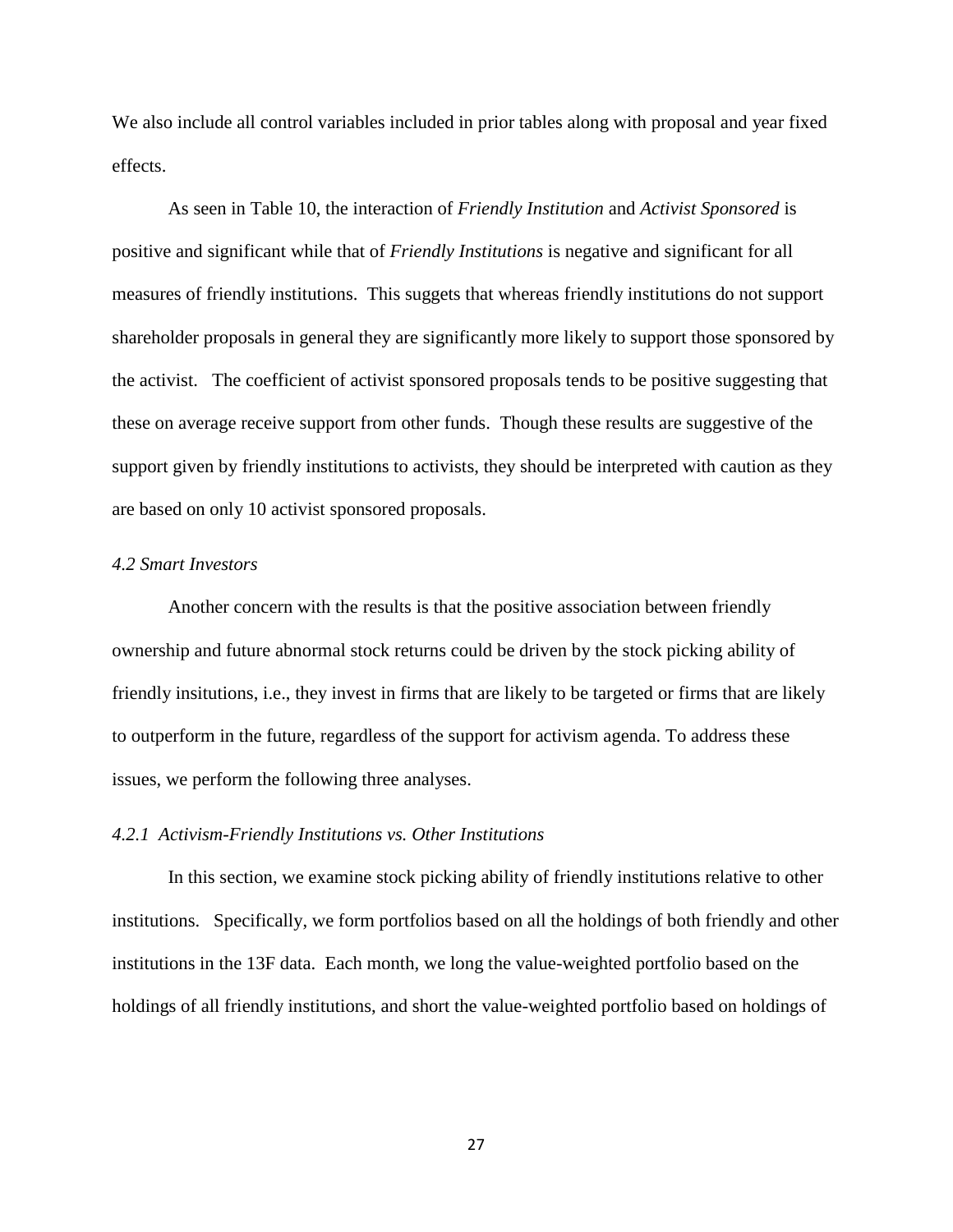all other institutions. The portfolios are rebalanced every quarter.<sup>32</sup> We conduct time series regression of month returns of long and short portfolios on Fama-French-Carhart four factors. We use Weighted Least Square to adjust for the variation in number of securities in the portfolio. If friendly institutions are able to consistently outperform other institutions, the alpha or the regression intercept should be positive and significant. The estimation involves 108 months for the OWNINC measure of friendly institution and 72 months for the other two measures.

As seen in Panel A of Table 11, the value-weighted alphas are negative and significant for all the three measures of friendly institutions. The negative and significant alpha shows that friendly institutions are less likely than other institutions to select securities that can earn future abnormal returns. For robustness, we only use non-target firms to form the portfolios ("Nontargets"). Finally, we also form the long (short) value-weighted portfolio for each institutionmonth, and average across all friendly (non-friendly) institutions in that month ("Average valueweighted"). Neither of the tests support the premise that friendly institutions are more likely to select outperforming securities.

### *4.2.2 Activism-Friendly Institutions Holdings of Target Firms*

 $\overline{\phantom{a}}$ 

The above tests only show the general selection ability of the institutions. However, since the target firms represent a small fraction of the 13F space friendly institutions could still have selective ability to pick the firms that are likely to be targets of hedge fund activists. If they are better at selecting targets, then they are more likely to increase their holdings of these in the quarters prior to the 13D filing to maximize their returns.

 $32$  Note that the same portfolio firm may appear in both long portfolio and short portfolio. Also note that we only use value-weighted portfolio because the amount of investment itself is also a choice of the institution, which should be included as we examine the selection ability.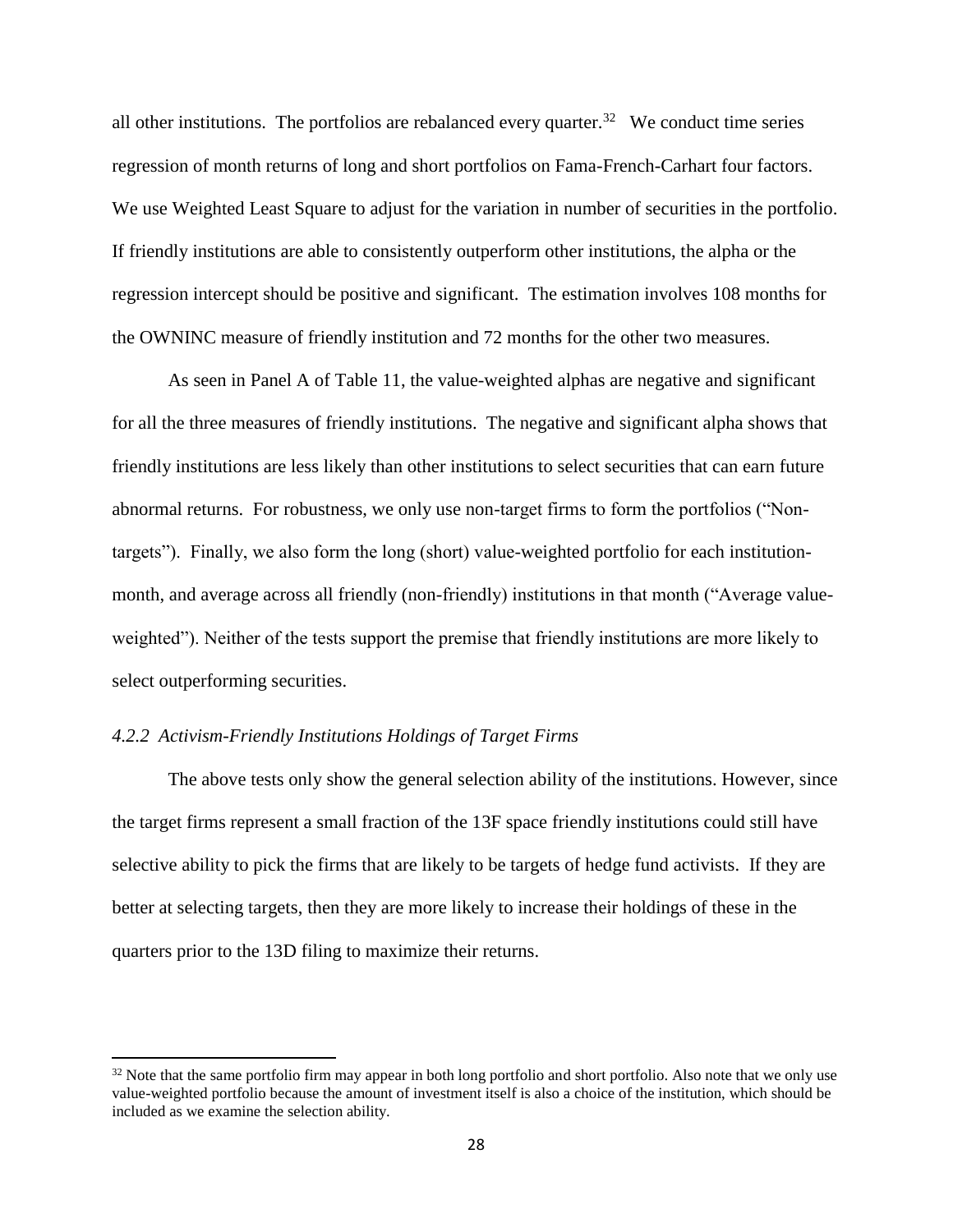Based on the portfolio held by friendly institutions, we assign Up-targeted dummy the value 1 for an institution-firm-quarter if the institution increases holding and the firm is targeted in the next quarter and zero if there is holding increase but the firm is not targeted. Similarly, we assign Down-targeted dummy the value 1 if the institution decreases holding and the firm is targeted and 0 if there is decrease in holding but the firm is not targeted. We then conduct test of proportions on the two dummies for the institution-firm-quarter observations.<sup>33</sup>

The results shown in Panel B of Table 11, show that when friendly institution increase their holding in the firm, it is less likely to be targeted by a hedge fund activist in the next qurater. As a robustness test, we also generated the up/down dummy based on the average holding change in the past 4 quarters (Year Prior), and results show no evidence that friendly institutions are able to forecast which firms will be targeted based on their holding decisions.

### *4.2.3 Returns based on Activism-Friendly Institutions Holdings of Target Firms*

In the above section, we capture binary measures of increases and decreases in the target holdings of activism-friendly institutions but do not consider the magnitudes. In this section, we form value-weighted long (short) portfolio based on the increase (decrease) of friendly institution holdings in target firms in the quarter prior to targeting. The portfolios are rebalanced each quarter to add newly targeted firms and drop firms no longer held by an institution. Then we conduct time series regression of monthly returns of long and short portfolios on Fama-French-Carhart four factors. We use Weighted Least Square to adjust for the variation in number of

l

<sup>33</sup>The number of institution-firm-quarter observations are 2,790,451 (3,108,193) [1,871,038] for OWNINC (VOTER) [SUFFER] friendly institutions respectively. The number of observation varies by the number of institutions identified as friendly (VOTER having the highest number of institutions), by the number of years the friendly measure covers (OWNINC covers from 2004 to 2012, while the others cover from 2007 to 2012), and by the portfolio size of each institution.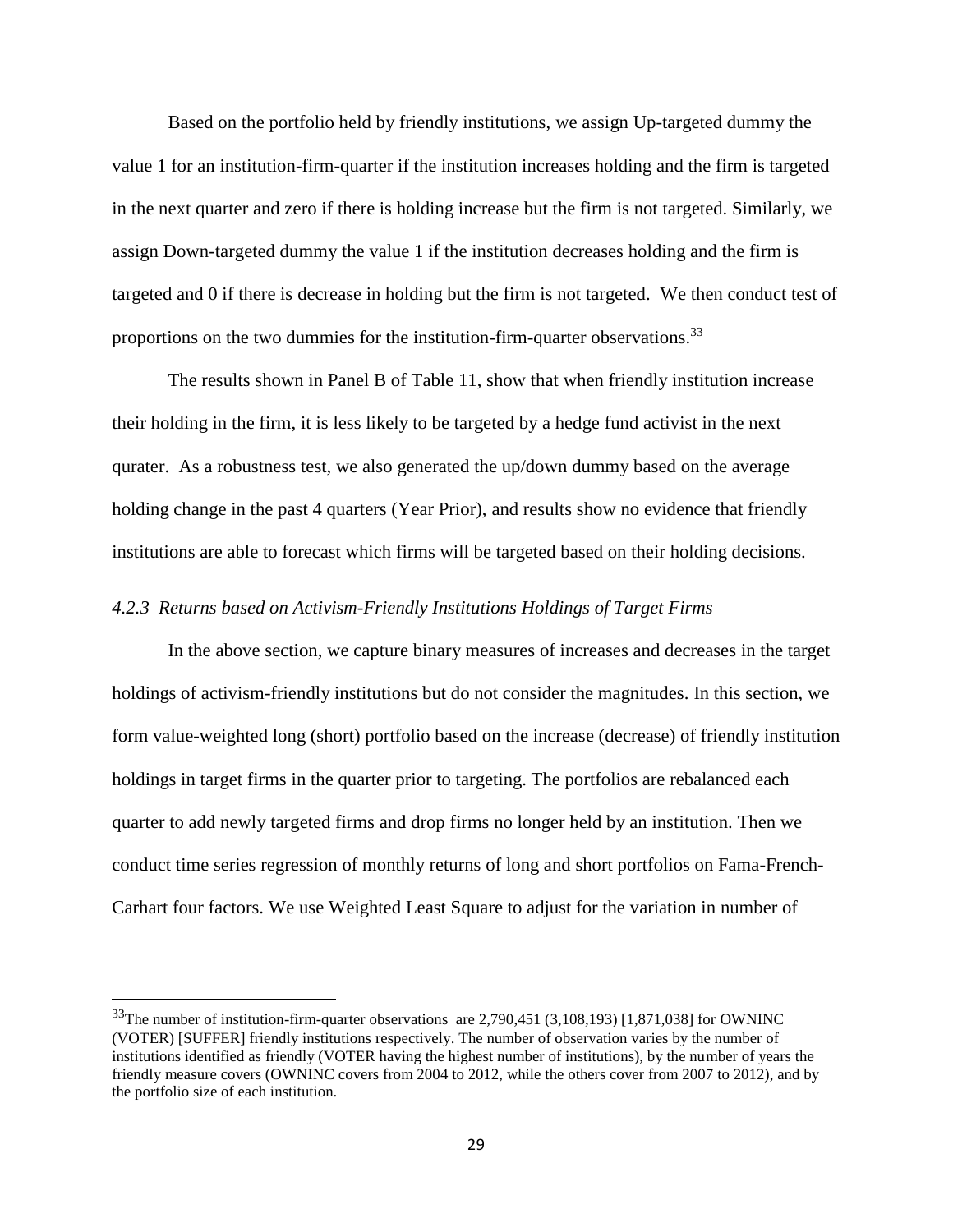securities in the portfolio. If friendly institutions are able to pick the targets then the returns to the above long short portfolio should be positive and significant.<sup>34</sup>

As can be seen in Panel C of Table 11, the alphas tend to be negative and insignificant. For robustness, we measure increase/decrease using average holding change in the past 4 quarters prior to targeting ("Yearly average"). Finally, for robustness, we also first form portfolio for each institution-month, then average across all institutions for each month ("Average value-weighted"). The results are similar: the estimated alphas are never significant. The results suggest that friendly institutions do not display any general ability to pick winners or specific ability to pick targets of hedge fund activists.

### *4.3 Indexers*

 $\overline{a}$ 

Appel, Gormley and Keim (2016) find that passive institutional investors influence firm's governance choices and increase in passive ownership is associated with an increase in long run ROA. As many of the institutions classified as friendly by our measures are likely to be indexers, in this section we examine if the higher returns from activism-friendly ownership are distinct from those that might arise from passive ownership.

Appel, Gormley and Keim (2016) use mutual fund names to categorize them as indexers and their ownership (S12) to capture passive ownership. They also use Bushee's (1998) classification of indexers, referred to as QIX, as an alternative measure to capture passive ownership. We include ownership by institutions classified as QIX in the pre-event quarter to control for their possible impact on long run returns from activism. As seen in the Table 12, the

<sup>&</sup>lt;sup>34</sup> Note that the same stock may appear in both the increase and the decrease portfolios, if some friendly institutions increase holding and others decrease holding. Note that we focus on value-weighted portfolios in examination of selection ability.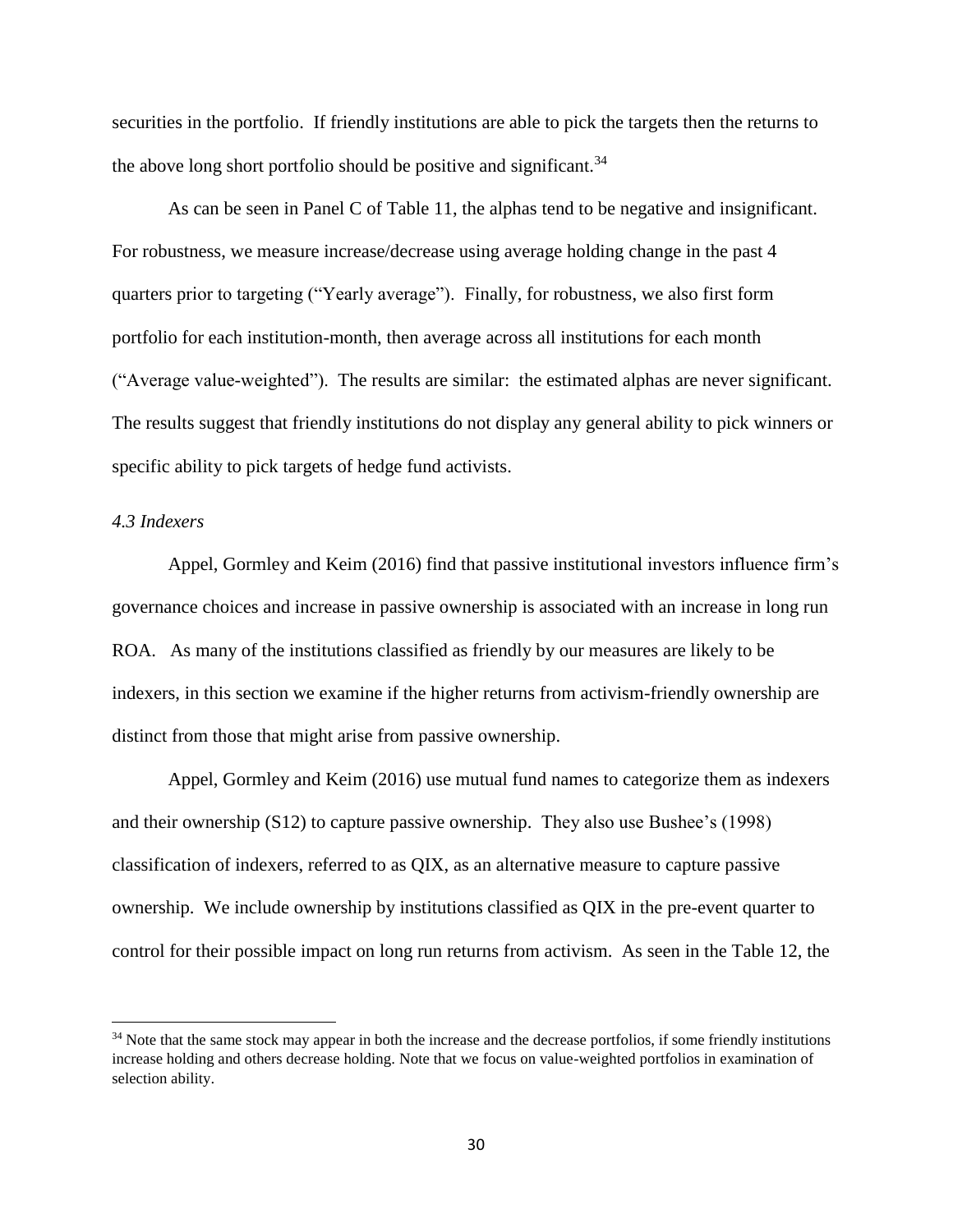inclusion of pre-event ownership by institutions classified as QIX does not impact activismfriendly results that continue to be significant. QIX by itself is not significant in explaining value generated from hedge fund activism.<sup>35</sup>

The results complement those of Appel, Gormley and Keim (2016) in delineating the role of passive ownership. As shown by Appel, Gormley and Keim (2016) passive ownership is associated with governance changes even without the activist, and is likely to reduce the likelihood of the firm being targeted by activists. Some of the passive owners however are friendly to activists while many are not.<sup>36</sup> Those among the indexers that are friendly to activists, along with other friendly institutions that are not indexers, can help bring about change in firm's by another channel – supporting the activist's agenda. In sum, the results suggest that the success of the activist's campaign depends on the institutions that are friendly and likely to support the activist's agenda.

### *4.4 Robustness Analysis*

 $\overline{\phantom{a}}$ 

We have followed prior literature in controlling for firm specific characeristics and case specific characteristics in our multivariate regressions for the different performance measures. In robustness tests we control for the reputation of the hedge fund activist. An activist campaign by a reputed hedge fund activist might lead to higher announcemnt period returns and more

<sup>&</sup>lt;sup>35</sup> Appel, Gormley and Keim (2016) also use another alternate measure to capture passive ownership. They use the ownership of the three largest indexers, that is ownership by Barclays, State Street and Vanguard. These three institutions are categorized as friendly for the entire sample period by two of our measures (VOTER and OWNINC) and for majority of the cases by the third measure (SUFFER). Consequently, it is hard to control for passive ownership that is not friendly. Alternatively, we examine whether the returns to friendly ownership that we document is confined to these three institutions or due to the other institutions that are categorized as friendly. We find that for two of the measures (SUFFER and VOTER) the result is due primarily to the other friendly institutions. However, for the OWNINC measure these three institutions explain the result. This difference is likely because OWNINC is based on institutions increasing their stake in prior targets, and the three institutions account for on average 17% of OWNINC ownership.

<sup>&</sup>lt;sup>36</sup> About 65.9% of SUFFER, 68.9% of VOTER and 57.9% of OWNINC is categorized as QIX. Similarly, about 51.6%, 45% and 52% of the non- friendly ownership, based on the three measures respectively, is categorized as QIX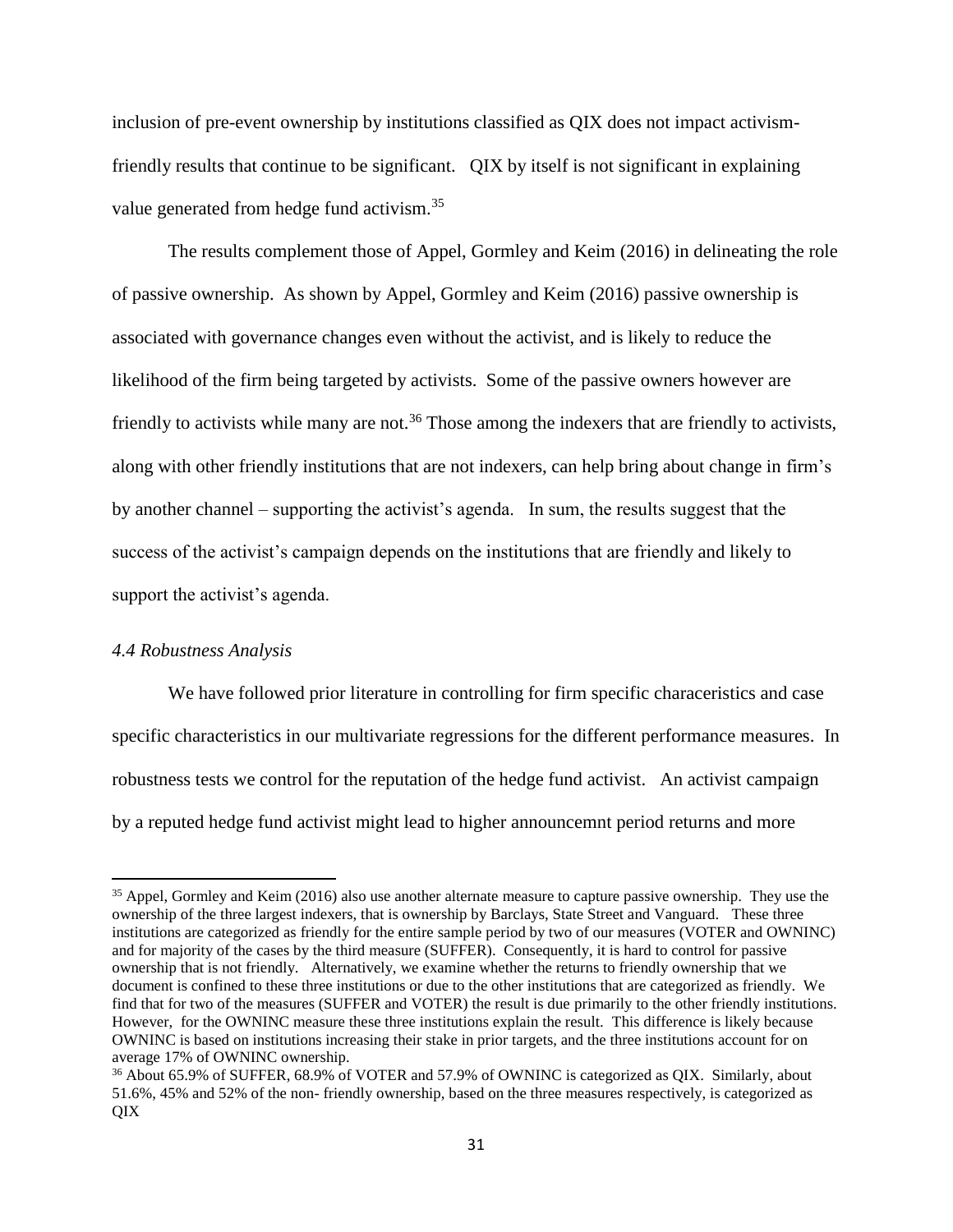effective changes in the firm. It should however not impact the pre event ownership by activismfriendly institutions and its role. We proxy for the hedge fund activist's reputation by the average  $(-20,+20)$  day CAR on its prior target announcments. In untabulated results, we find that the hedge fund activist's reputation has a positive effect on the announcement returns (CARs) but does not impact the results on activsim friendly ownership. Reputation of the activist is not significant in explaining long term stock returns or operating performance of the target and does not effect the results for activism-friendly ownership.

As there are few firms subject to activism every year, we have used a three year period to capture the behavior of institutions and classify them as activism friendly. However, this leads to a loss of data and therefore we also try using one and two years to develop our measures of activism friendly. The results tend to be weaker, especially for the SUFFER variable.<sup>37</sup>

### **5. Presence of Activism-Friendly Institutions and the Search for Targets**

The results so far show clearly that shareholder returns to hedge fund activism, short and long term stock returns as well as operating performance, are increasing in the level of pre-event activism-friendly ownership. The evidence also shows that other institutional ownership does not have any significant association with post-activism returns. Given the impact of activismfriendly institutions, we examine evidence regarding whether hedge fund activists consider institutional ownership and its composition in their decision to target firms. We further examine whether the presence of activism-friendly institutions from previous campaigns are associated with higher returns to the activist, that is, whether the long-term performance from an activism campaign is associated with a continued relationship between an activist and the institutions.

<sup>&</sup>lt;sup>37</sup> As SUFFER is based on voting in one firm, using one year of data limits the number of votes over which to observe and classify the institutions.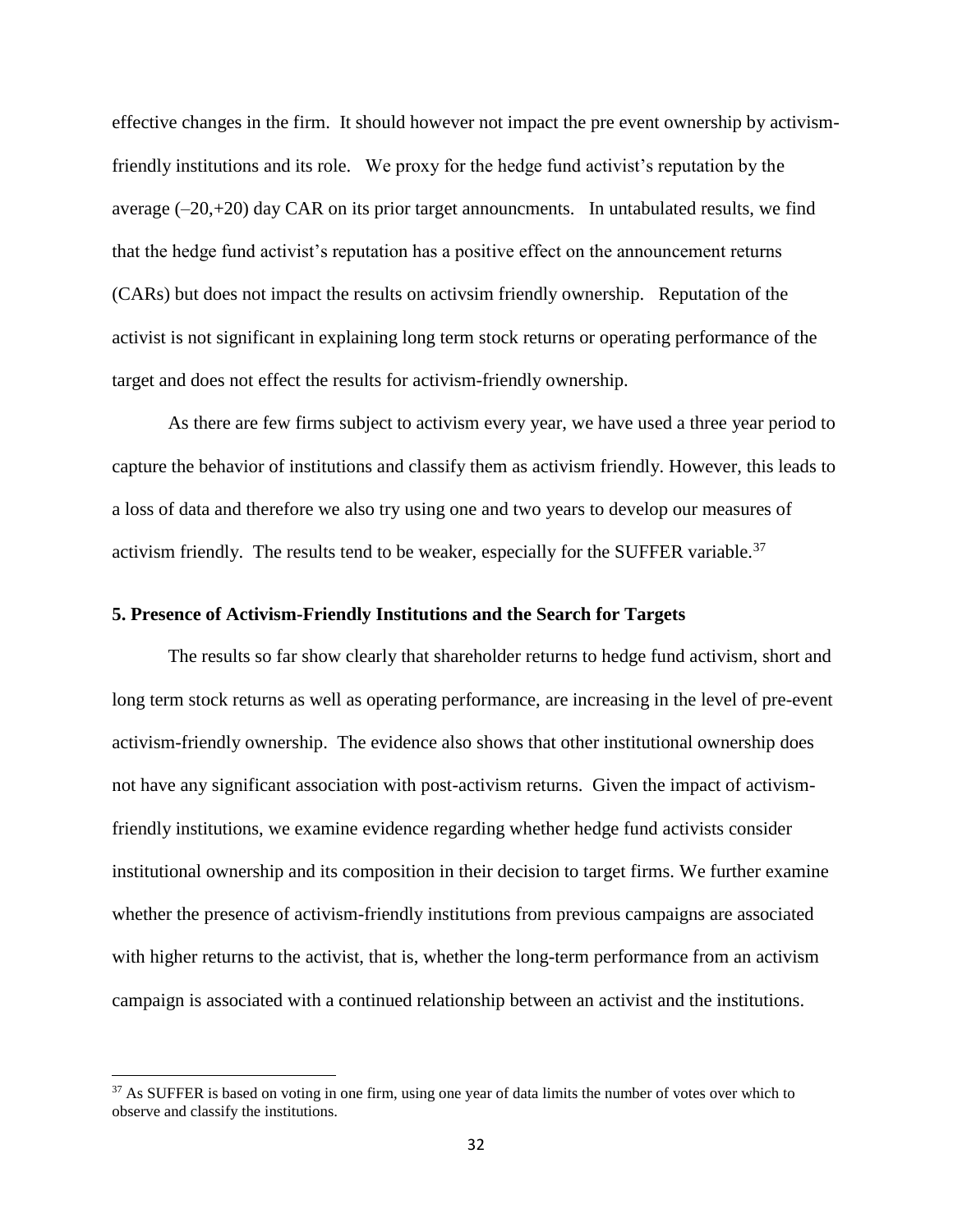### *5.1 Likelihood of Being Targeted and the Presence of Activism-Friendly Institutions*

In this section, we examine a model for hedge fund activism to study whether pre event activism-friendly ownership is associated with the likelihood of being targeted by an activist. Because the likelihood of being targeted by hedge funds is low, and especially so after 2008, we estimate the model using a matched sample. The target firms are matched to a set of control firms by industry, asset size and book to market ratio. Specifically, for every firm that was targeted, we select a matched firm that was in the same Fama-French 48 indsutry and with the smallest total perectage difference in the value of total assets and the book to market ratio in the year prior.

The main variables of interest are the measures of activism-friendly ownership in the quarter prior to being targeted. If hedge fund activists recognize the role of activism-friendly institutional ownership, targets with high pre event ownership by these institutions should be more likely to be targeted. For each of the matched control firms we generate the required variables of interest, i.e., OWNINC, VOTER and SUFFER, as described earlier. As before we also include ownership by other institutions that are not classified as activism friendly and the pre event ownership of the hedge fund activist. The dependent variable takes the value of one if the firm was targeted. As this is a matched sample we estimate a conditional logit model.

The firm level controls in line are consistent with those in Brav, Jiang, Partnoy and Thomas (2008): firm size (total assets), leverage (ratio of book value of long term debt to total assets), the change in sales over the prior years, Tobin's Q, Return on Assets, Dividend Yield, the Herfindahl-Hirschman Index of sales,<sup>38</sup> the ratio of R&D expenses to sales, and the number of analysts following the firm.

<sup>&</sup>lt;sup>38</sup> The Herfindahl-Hirschman index of sales is across different business segments (HHI\_SALES) with data from COMPUSTAT Segment data. This measure captures the concentration or lack thereof of revenues in the different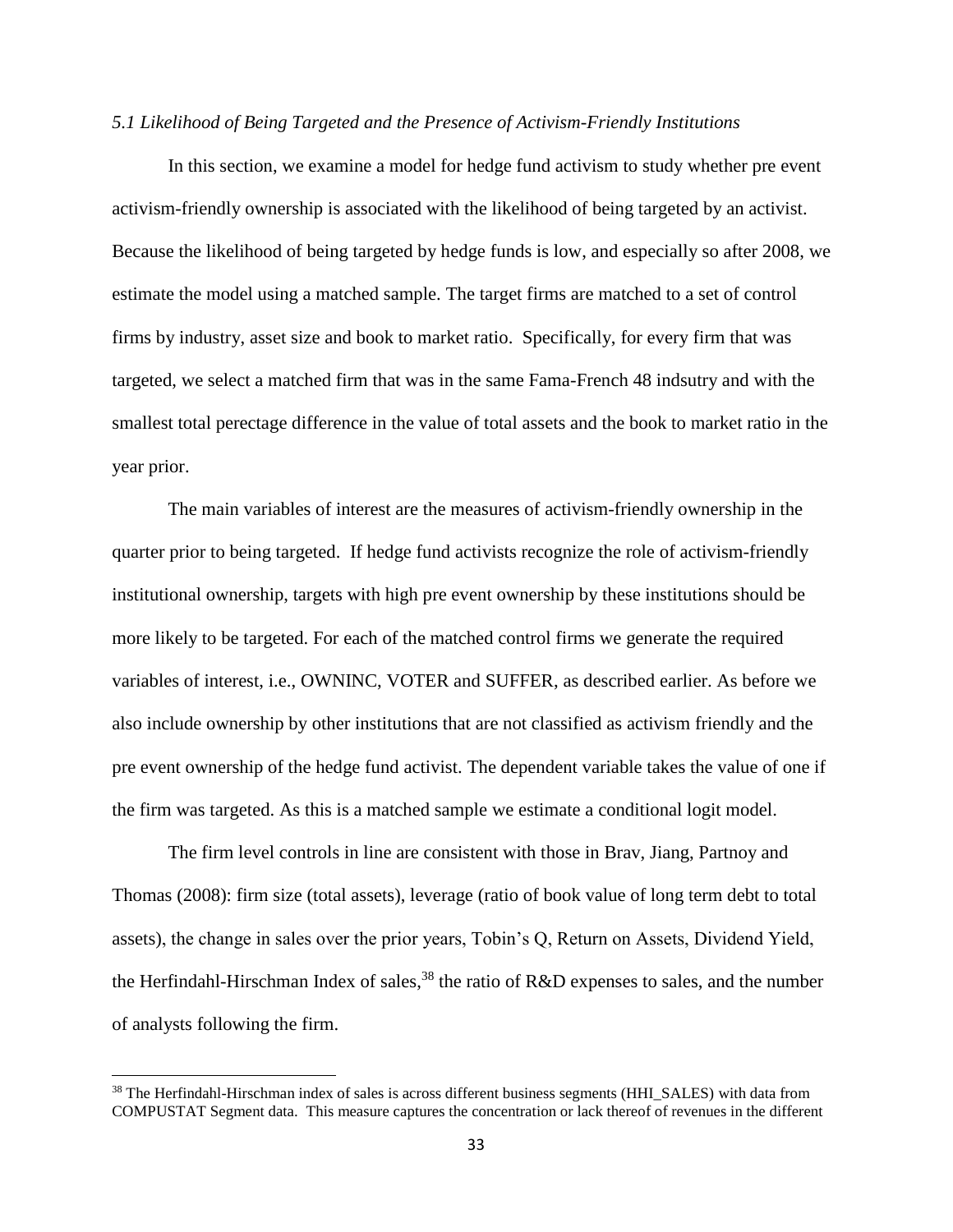The results, reported in Table 13, show that the coefficients for all of the measures of activism-friendly ownership are positive and significant. We also find that the coefficient for the other institutional ownership is also positive and significant. All institutional ownership increases the likelihood of being targeted by hedge fund activists. We test for whether there is a greater impact of activism-friendly institutions on the likelihood of being targeted and find for two of the three measures that the effect of activism-friendly institutional ownership on the likelihood of being targeted is signficantly higher than that of other institutional ownership. For the third measure (VOTER) there is no difference in supportive and other institutional ownership. VOTER captures institutions that have voted against any target management in the past three years and therefore represent a large group of institutions. This may partially account for the lack of difference with other institutional ownership. Not surprisingly, large firms and those with low leverage have a lower likelihood of being targeted. Firms with high research and development expenses are also more likely to be targeted.

For robustness, we also esimate the model in a sample that includes all Compustat firms with the relevant data. The dependent variable takes the value of one if the firm was targeted by the hedge fund in that year. The other variables are the same as in the previous analysis and we also include year and industry fixed effects. The reuslts reported in Table 14 are qualitatively similar to those in Table 13. The coefficients of all measures of activism-friendly institutional ownership, as well as other institutional ownership, is positive and significant. For two of the three measures, there is no significant difference between activism-friendly institutional ownership and other institutional ownership in the propensity of getting targeted. Only, when

segments and controls for the complexity of target firm operations. Activists are thought to be equipped with general skills and target firms with more general/diversified sales are more likely to be targeted. The control variables included are consistent with Brav, Jiang, Partnoy and Thomas (2008).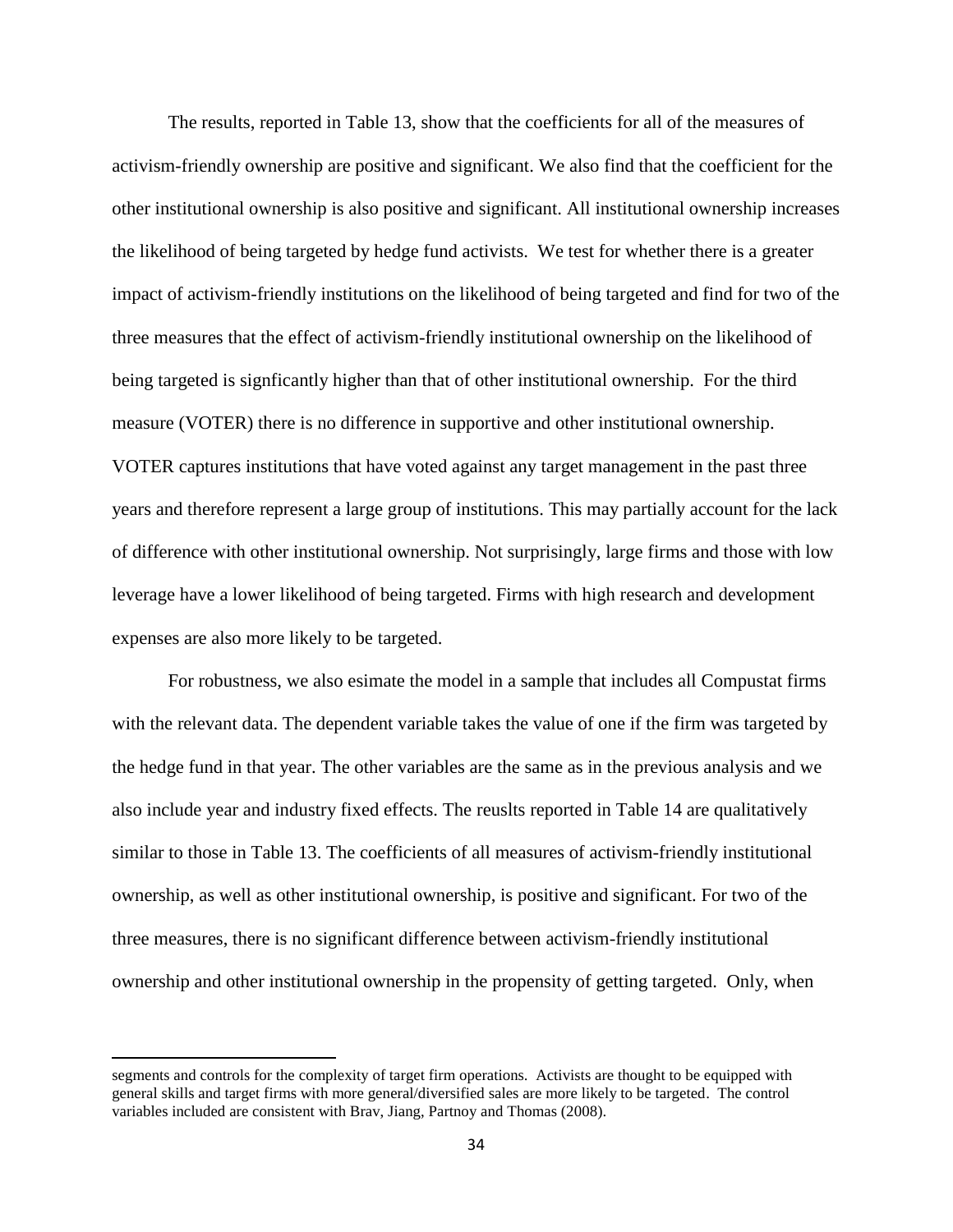ownership by activism-friendly institutions is captured by the SUFFER measure does it have a higher effect on the likelihood of being targeted than other institutional ownership. In summary, higher ownership by activism-friendly institutions in the pre event quarter significantly increases the likelihood of being targeted by hedge fund activists.

#### *5.2 Long-term Performance and a Continuing Relationship*

Our results suggest that activists may not only consider activist-friendly institutions in the selection of their targets, but that their returns may be higher if they can rely on the presence of institutions who have supported them in the past. Thus, we examine the relationship between the long-term returns and whether the activism-friendly institutions have been present in that activist's previous campaigns versus activism-friendly institutions newly present for the current campaign. To do so for each target firm campaign we divide the activism-friendly institutional ownership into two types: Overlapped ownership, for those activism-friendly institutions that were also present and classified as activism-friendly in the previous case conducted by the activist and New ownership of activism-friendly institutions that were not present in the activist's prior case. On average, overlapped friendly ownership (by the SUFFER measure) is 13.2% of all friendly ownership in the target firm; overlapped friendly ownership (by the VOTER measure) is about 38.2% of all friendly ownership; and overlapped friendly ownership (by the OWNINC measure) is about 49.4% of all friendly ownership.

Using these variables we conduct a regression analysis in which the dependent variable is the 36-month market-adjusted BHARs and the primary variables of interest are the two types of activism-friendly ownership along with other institutional ownership. We drop all cases that are the first cases of the activist in the sample. The results, displayed in Table 15, show again that higher returns are associated with ownership by activism-friendly institutions, but not with other

35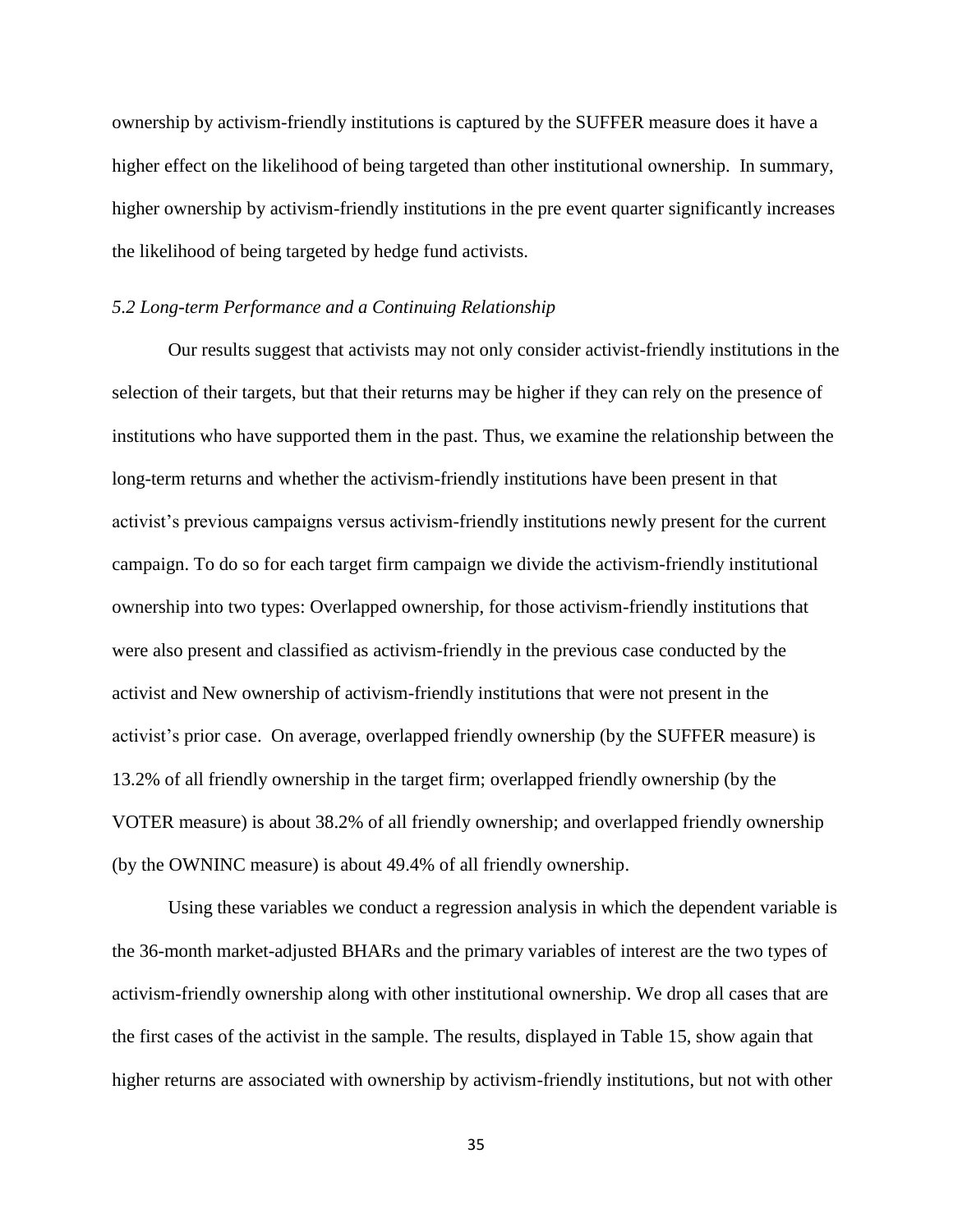institutional investor ownership. We further find that the overlapped friendly ownership by OWNINC and the VOTER measures are associated with higher returns. In addition, for the VOTER measure we find that both overlapped and new activism-friendly institutional ownership are associated with higher returns. However, se do not find significant results for prior experience with SUFFER. This should not be surprising because SUFFER is a measure of ownership by institutions that are unhappy with the current target and not a measure of institutional characteristics that point to a generally activism-friendly attitude. For SUFFER it is the new institutions that are unhappy with the current target rather than the overlapped institutions that tend to be unhappy with many targets.

### **6. Conclusion**

In this paper we study differences among institutional investors in their propensity to support hedge fund activists and how this impacts the success and the value created from hedge fund activism. We develop three different measures of activism-friendly institutional ownership. Pre event ownership by these activism-friendly institutions is associated with significantly higher short and long term stock returns, and operating performance of the target firm. These results are robust to different horizons post targeting, to different benchmarks and to controls for other institutional ownership, as well as to firm and activism-specific characteristics. We further find that other institutions, not classified as activism friendly, are associated with no significant impact on the post-event performance of the target. These results are consistent with a role for the activism-friendly institutions in helping the hedge fund activist push for changes in the firm and subsequent increases in target firm value.

If the presence of activism-friendly institutions facilitates the hedge fund activist in implementing changes, then activists should be more likely to target firms that have higher

36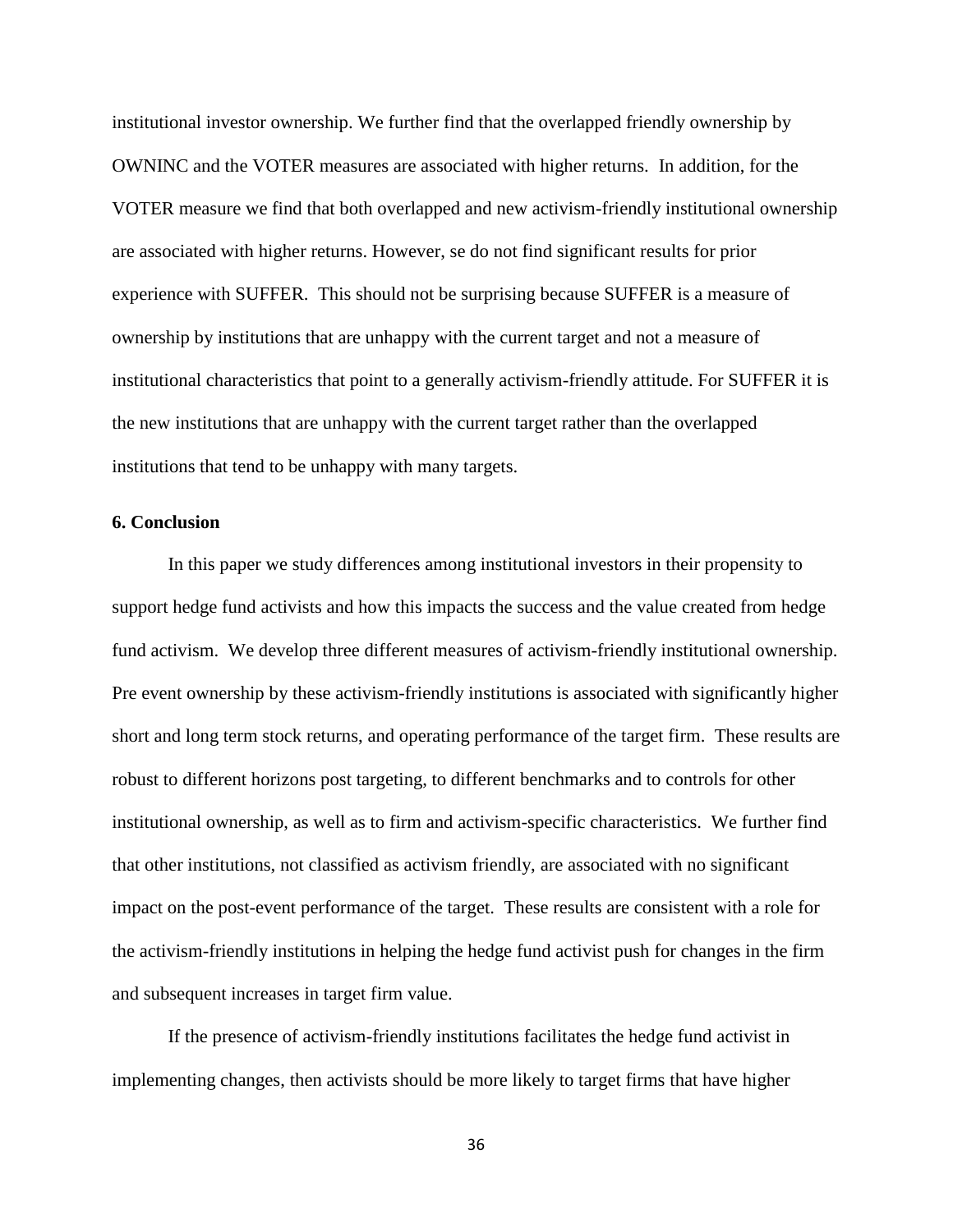holdings by these institutions. Consistent with this hypothesis, we find that all institutional ownership is associated with a higher likelihood of being targeted. For two of the three measures, activism-friendly ownership is associated with a significantly greater likelihood than other institutional ownership of being targeted. The results point to the importance of the type of institution, especially with respect to whether they support hedge fund activism, in the likelihood of firms being targeted and the value generated from hedge fund activism.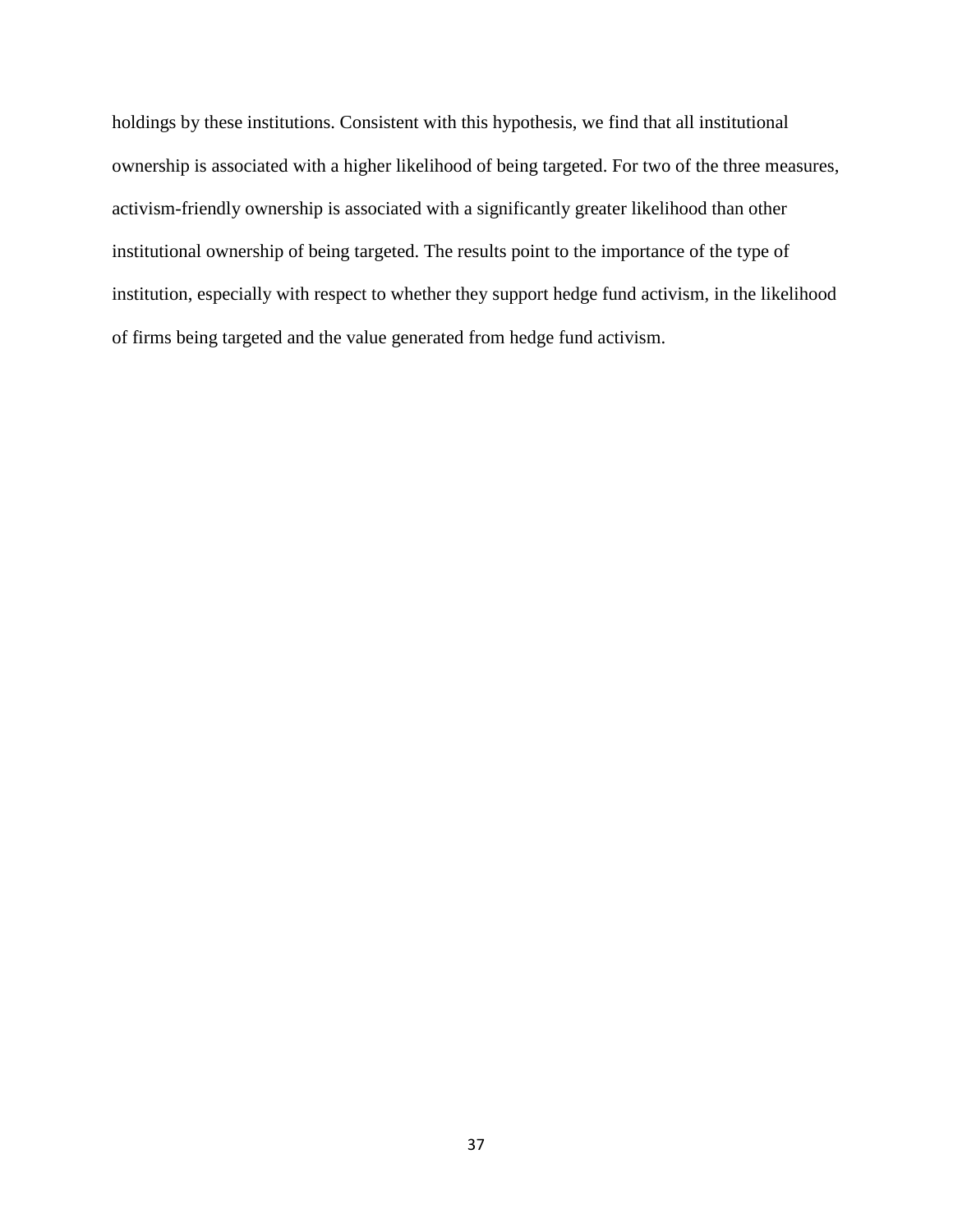## **Appendix A: Construction of the Measure of Friendly Shareholders**

### Measure 2: VOTER

The second measure captures an institution's general tendency in activism events to vote against management. We capture this by examining the voting patterns of institutions in prior activism targets. Specifically,

- 1. A 13D filing for firm i, in quarter q and year y is denoted as event (*i, q*, *y*). The measure, referred to as VOTERi, is the percentage ownership by all activism-friendly institutions in the prior quarter q-1.
- 2. An institution is regarded as being activism friendly based on its voting history in firms targeted over the prior three years. In particular, if the institution voted against management in any target from year y-3 to y-1 then it is classified as being friendly of activism in year y. Note,
	- a. The voting data is at the mutual fund level. We aggregate it to the institution or parent level. Specifically, if any of the mutual funds in the family votes against management then the institution is regarded as having voted against management. Withholding, abstaning and voting against are all considered as voting against management.
	- b. To ensure that we are capturing voting on matters related to activism, we require that the proposal voted is within two years of the activism event.
	- c. As 2004 is the first year of the voting data, and we require three prior years of voting data to construct this variable, this variable is available for the 2007 to 2012 period.

### Measure 3: OWNINC

The third measure captures an institution behavior, as manifest from changes in ownership in prior target to gauge the likelihood of supporting activsm. Specifically,

- 1. A 13D filing for firm i, in quarter q and year y is denoted as event (*i, q*, *y*). The measure, referred to as OWNINC<sub>i</sub>, is the percentage ownership by all activism-friendly institutions in the prior quarter q-1.
- 2. An institutution is regarded as being supportive of activism if its average ownership in the five quarters after the event (including the event quarter) is positive and greater than its average ownerhsip in the four quarter prior to the event quarter. For every year, we calculate the ratio of the number of activism targets in which the institution is regarded as being supportive to the number of cases in which the institution was a shareholder in the event quarter for that year. For e.g. if the institution was a shareholder in 7 target firms in event quarter and increased its ownership, as described above, in 3 of those targets the ratio is 3/7. This captures the fraction of targets in the year that it supported.
- 3. We then rank all institutions based on this annual ratio. We only inlcude institutions that increase ownership in at least one target and held at least 25% of the cases in that year.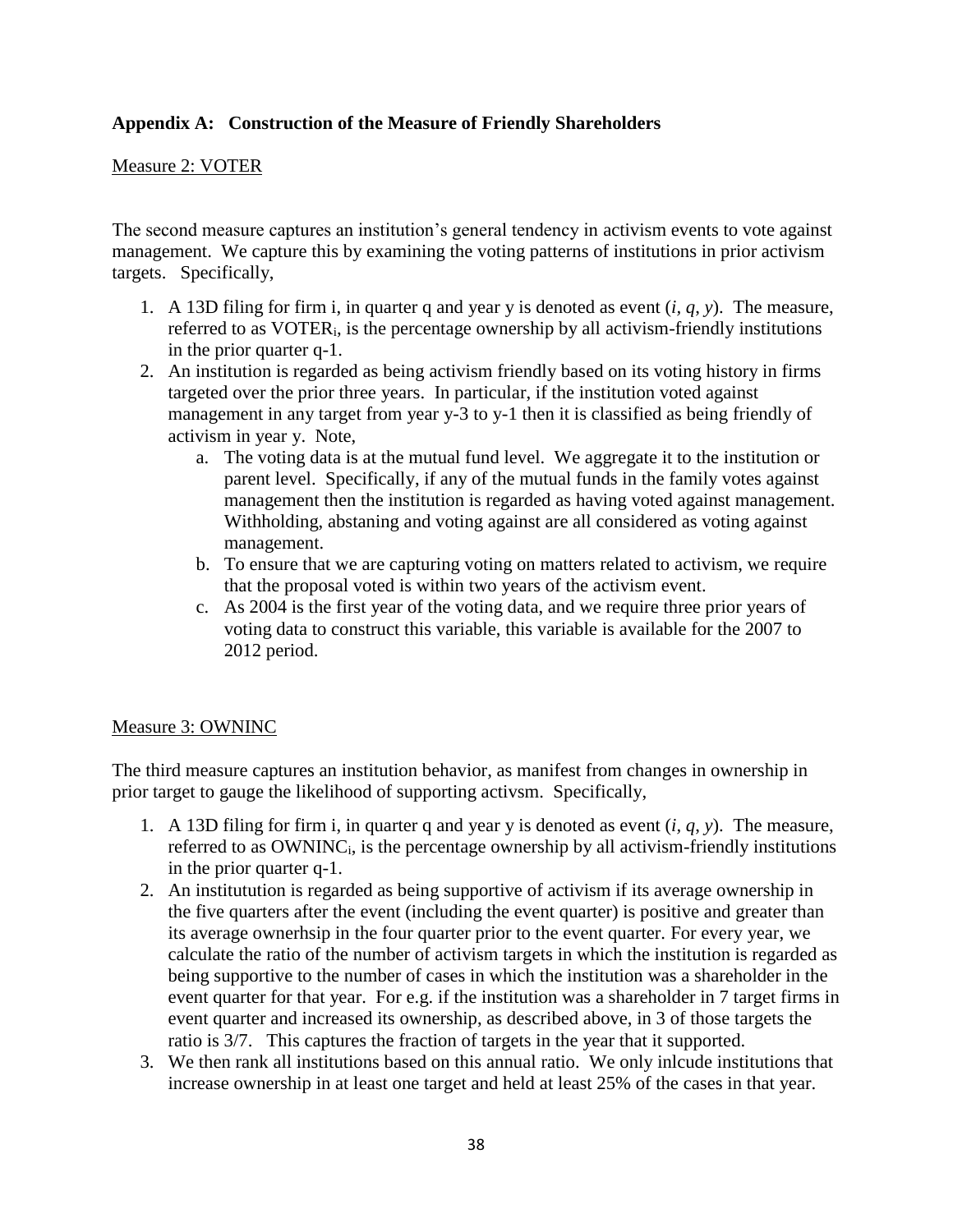The instituions in the top quartile are classied as being supportive for year y.<sup>39</sup> Activismfriendly institutions are institutions that were classified as being supportive of activism in year y-4, y-3, and y-2. Note that we do not include year y-1, as we require institutional ownership in four quarter after the event to construct this measure. In other words, if we would have inlcuded year y-1 that would require data from year y (current year).

 $\overline{a}$ 

<sup>&</sup>lt;sup>39</sup> It is one of the past three years. We do the ranking in each year of the three years, and identify institutions as friendly as long as they are of top quartile in at least one of the three years.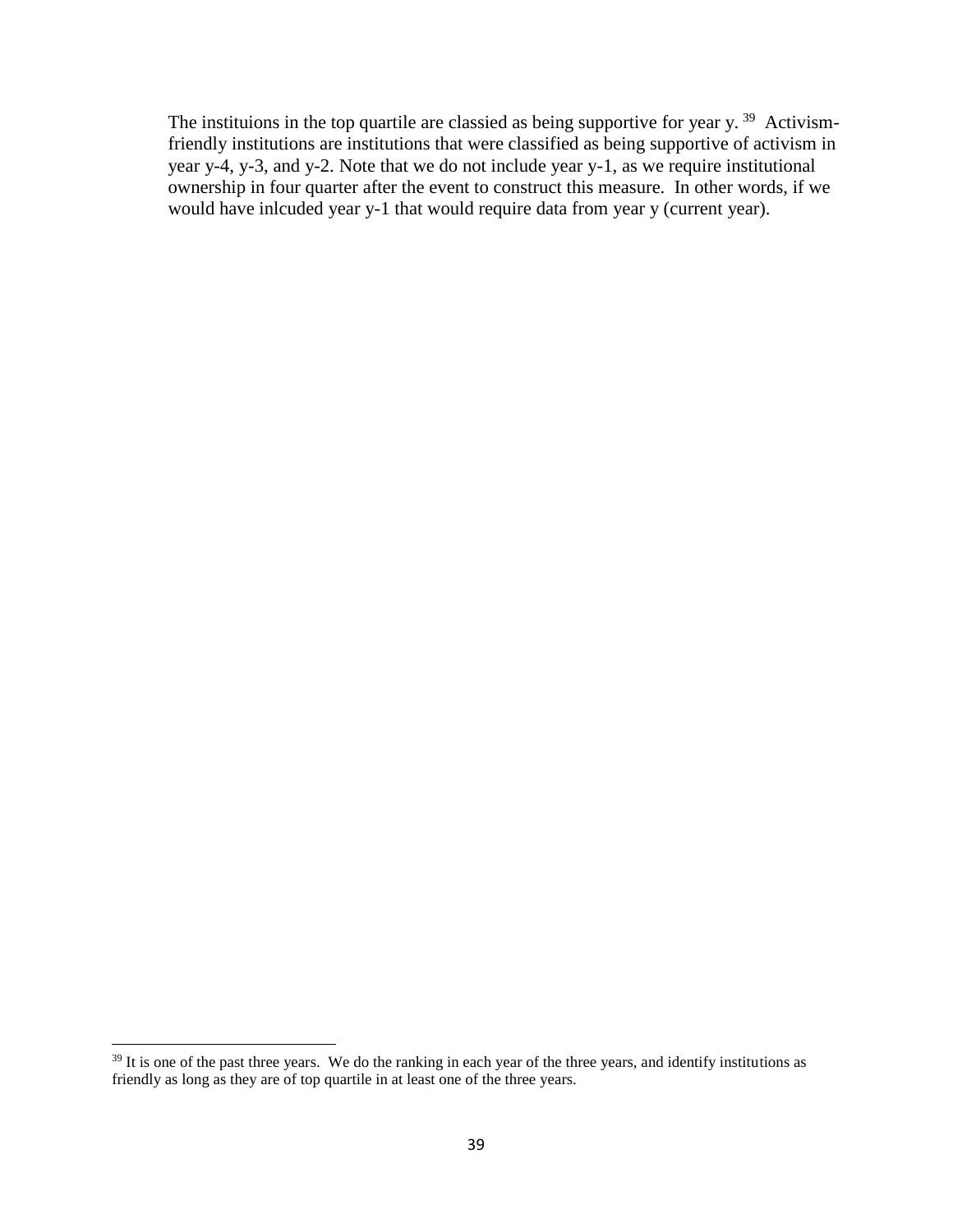### **References:**

Appel, Ian, Todd A. Gormley, and Donald B. Keim. "Standing on the shoulders of giants: The effect of passive investors on activism." *Working paper.*

Bebchuk, Lucian A., Alon Brav, and Wei Jiang. "The long-term effects of hedge fund activism." *National Bureau of Economic Research* no. w21227 (2015).

Becht, Marco, Julian Franks, Colin Mayer, and Stefano Rossi. "Returns to shareholder activism: Evidence from a clinical study of the Hermes UK Focus Fund." *Review of Financial Studies* 23.3 (2010): 3093-3129.

Boyson, Nicole M., Nickolay Gantchev, and Anil Shivdasani. "Activism Mergers." *Working paper*.

Boyson, Nicole M., and Robert M. Mooradian. "Corporate governance and hedge fund activism." *Review of Derivatives Research* 14.2 (2011): 169-204.

Brav, Alon, Wei Jiang, Frank Partnoy, and Randall Thomas. "Hedge fund activism, corporate governance, and firm performance." *The Journal of Finance* 63.4 (2008): 1729-1775.

Brav, Alon, Wei Jiang, and Hyunseob Kim. "Hedge fund activism: A review." *Foundations and Trends in Finance* 4.3 (2009): 185-246.

Brav, Alon, Wei Jiang, and Hyunseob Kim. "The real effects of hedge fund activism: Productivity, asset allocation, and labor outcomes." *Review of Financial Studies* 28.10 (2015a): 2723-2769.

Brav, Alon, Wei Jiang, and Hyunseob Kim. "Recent advances in research on hedge fund activism: Value creation and identification." *Annual Review of Financial Economics* no.7 (2015b): 579-595.

Brav, Alon, Wei Jiang, and Xuan Tian. "Shareholder power and corporate innovation: Evidence from hedge fund activism." *Kelley School of Business Research Paper* 2014-05 (2014).

Burns, Natasha, Simi Kedia, and Marc Lipson. "Institutional ownership and monitoring: Evidence from financial misreporting." *Journal of Corporate Finance* 16.4 (2010): 443-455.

Bushee, B. J, 1998, The Influence of Institutional Investors on Myopic R&D Investment Behavior. *The Accounting Review* 73, 305–333.

Chen, Xia, Jarrad Harford, and Kai Li. "Monitoring: Which institutions matter?" *Journal of Financial Economics* 86.2 (2007): 279-305.

Cheng, C. S., Henry He Huang,Yinghua Li, and Jason Stanfield. "The effect of hedge fund activism on corporate tax avoidance." *The Accounting Review* 87.5 (2012): 1493-1526.

Cheng, C. S., Henry He Huang, and Yinghua Li. "Hedge fund intervention and accounting conservatism." *Contemporary Accounting Research* 32.1 (2015): 392-421.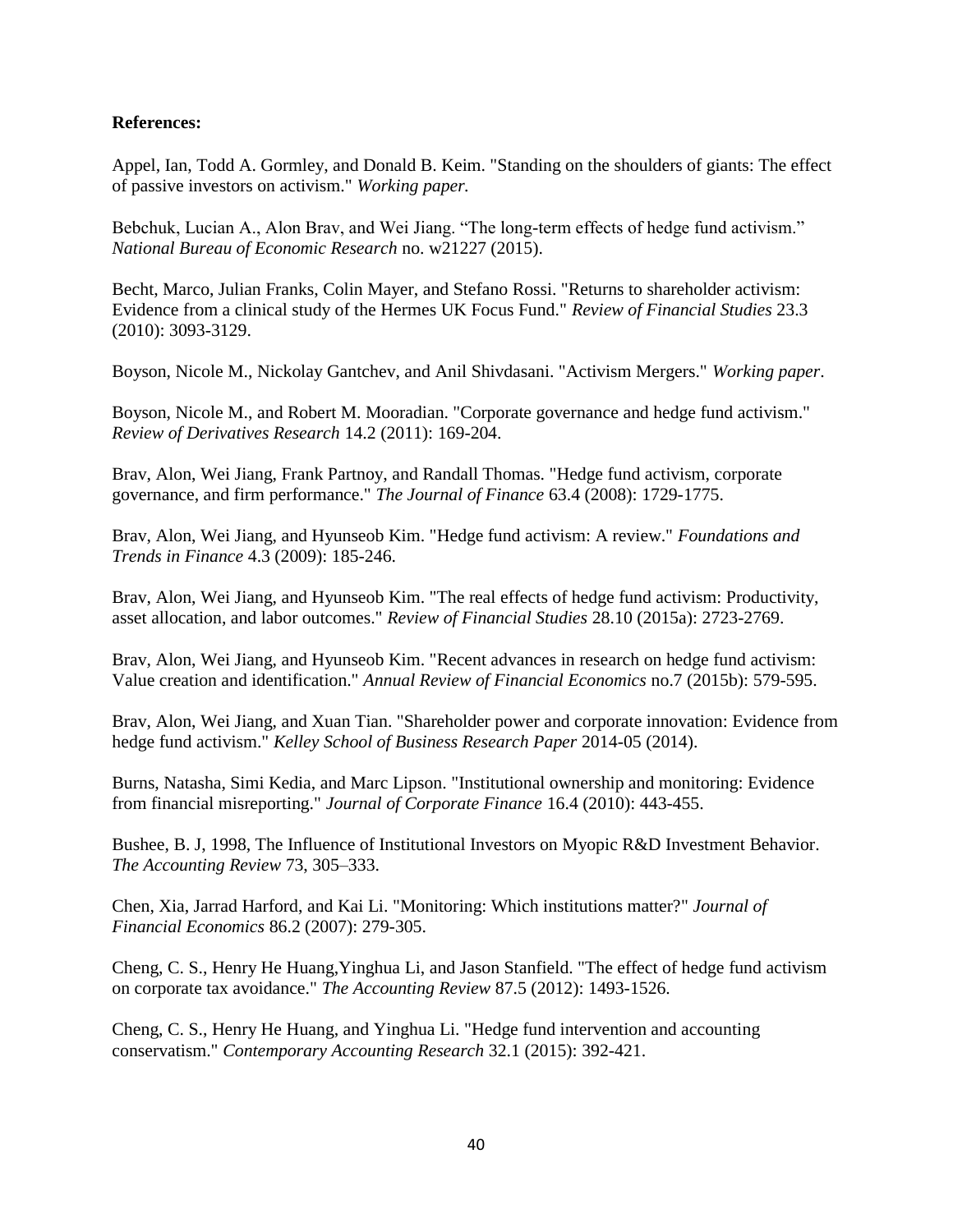Clifford, Christopher P. "Value creation or destruction? Hedge funds as shareholder activists." *Journal of Corporate Finance* 14.4 (2008): 323-336.

Cronqvist, Henrik, and Rüdiger Fahlenbrach. "Large shareholders and corporate policies." *Review of Financial Studies* 22.10 (2009): 3941-3976.

Davis, Gerald F., and E. Han Kim. "Business ties and proxy voting by mutual funds." *Journal of Financial Economics* 85.2 (2007): 552-570.

Duchin, Ran, and Breno Schmidt. "Riding the merger wave: Uncertainty, reduced monitoring, and bad acquisitions." *Journal of Financial Economics* 107.1 (2013): 69-88.

Fu, Fangjian, Leming Lin, and Micah S. Officer. "Acquisitions driven by stock overvaluation: Are they good deals?" *Journal of Financial Economics* 109.1 (2013): 24-39.

Gantchev, Nickolay. "The costs of shareholder activism: Evidence from a sequential decision model." *Journal of Financial Economics* 107.3 (2013): 610-631.

Gantchev, Nickolay, Oleg Gredil, and Chotibhak Jotikasthira. "Governance under the gun: Spillover effects of hedge fund activism." *Working paper*.

Gantchev, Nickolay, and Chotibhak Jotikasthira. "Hedge fund activists: do they take cues from institutional exit?" *Working paper.*

Gillan, Stuart, and Laura T. Starks. "The evolution of shareholder activism in the United States." *Working paper*.

Gow, Ian D., Sa-Pyung Shin, and Suraj Srinivasan, 2014a "Activist directors: Determinants and consequences." *Working paper*.

Gow, Ian D., Sa-Pyung Shin, and Suraj Srinivasan, 2014b "Consequences to Directors of Shareholder Activism." *Working paper*.

Greenwood, Robin, and Michael Schor. "Investor activism and takeovers."*Journal of Financial Economics* 92.3 (2009): 362-375.

Hartzell, Jay, and Laura Starks, "Institutional investors and executive compensation," The Journal of Finance 58.6 (2003): 2351-2374.

Klein, April, and Emanuel Zur. "Entrepreneurial shareholder activism: Hedge funds and other private investors." *The Journal of Finance* 64.1 (2009): 187-229.

Klein, April, and Emanuel Zur. "The impact of hedge fund activism on the target firm's existing bondholders." *Review of Financial Studies* 24.5 (2011): 1735-1771.

Levit, Doron. "Soft shareholder activism." *Working paper.*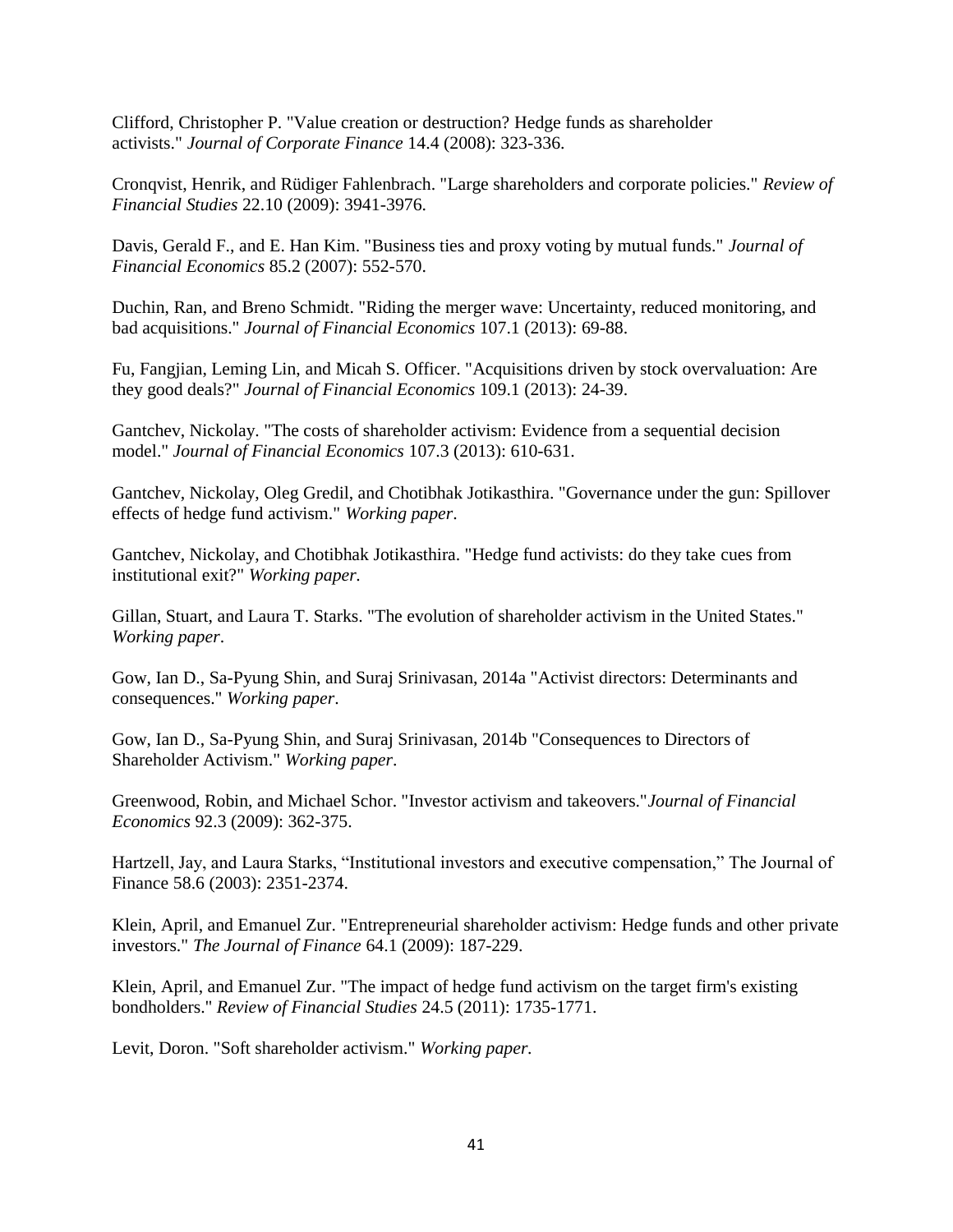Sunder, Jayanthi, Shyam V. Sunder, and Wan Wongsunwai. "Debtholder responses to shareholder activism: Evidence from hedge fund interventions." *Review of Financial Studies* 27, no. 11 (2014): 3318-3342.

Wermers, Russ. "Is money really'smart'? New evidence on the relation between mutual fund flows, manager behavior, and performance persistence." *New Evidence on the Relation Between Mutual Fund Flows, Manager Behavior, and Performance Persistence (May 2003)* (2003).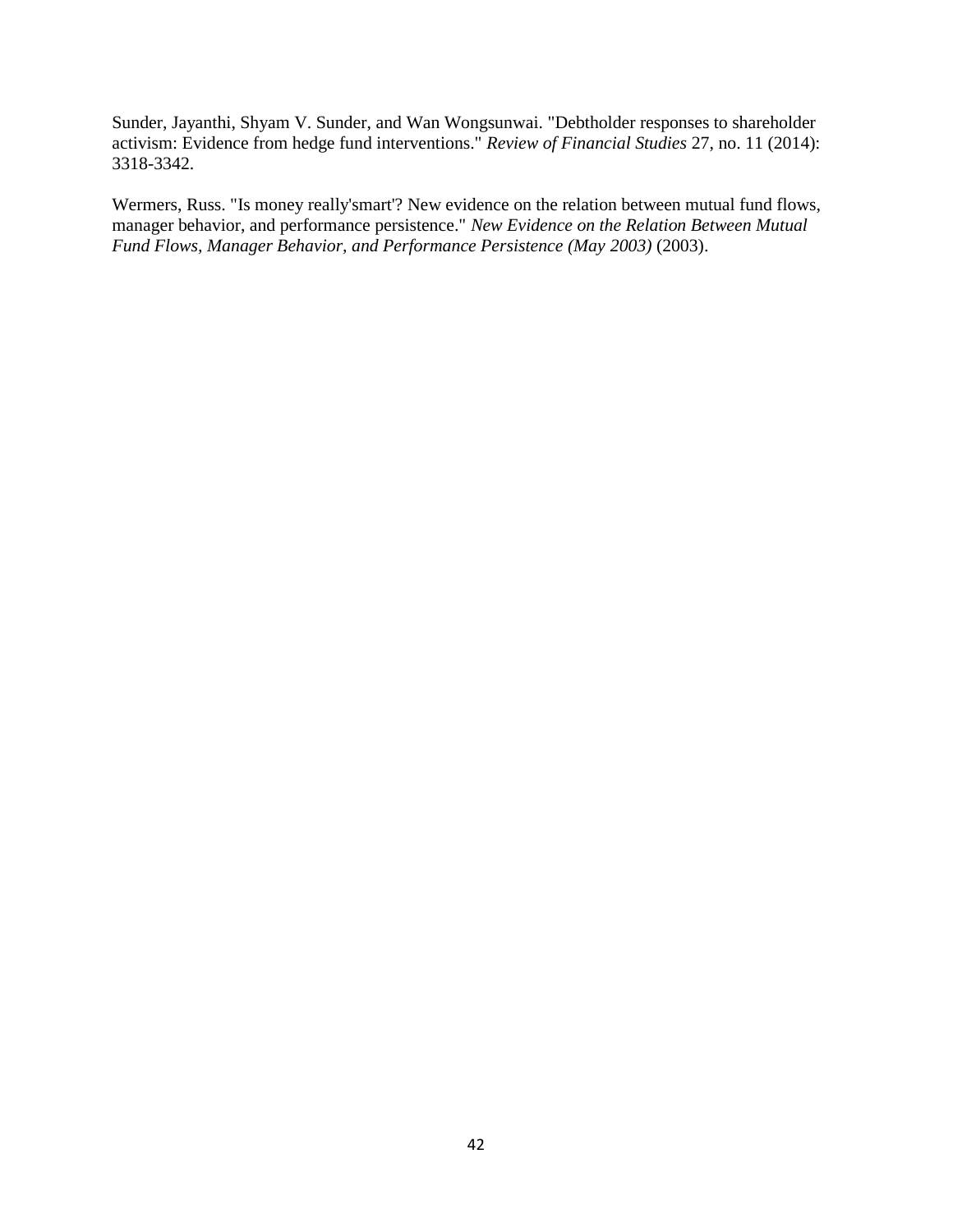# **Table 1: Distribution of Hedge Fund Activism**

| Year  | <b>Number of Cases</b> |
|-------|------------------------|
| 2004  | 108                    |
| 2005  | 169                    |
| 2006  | 210                    |
| 2007  | 260                    |
| 2008  | 150                    |
| 2009  | 43                     |
| 2010  | 94                     |
| 2011  | 82                     |
| 2012  | 67                     |
|       |                        |
| Total | 1183                   |

This table reports the annual distribution of activism cases initiated by hedge funds over the 2004-2012 sample period.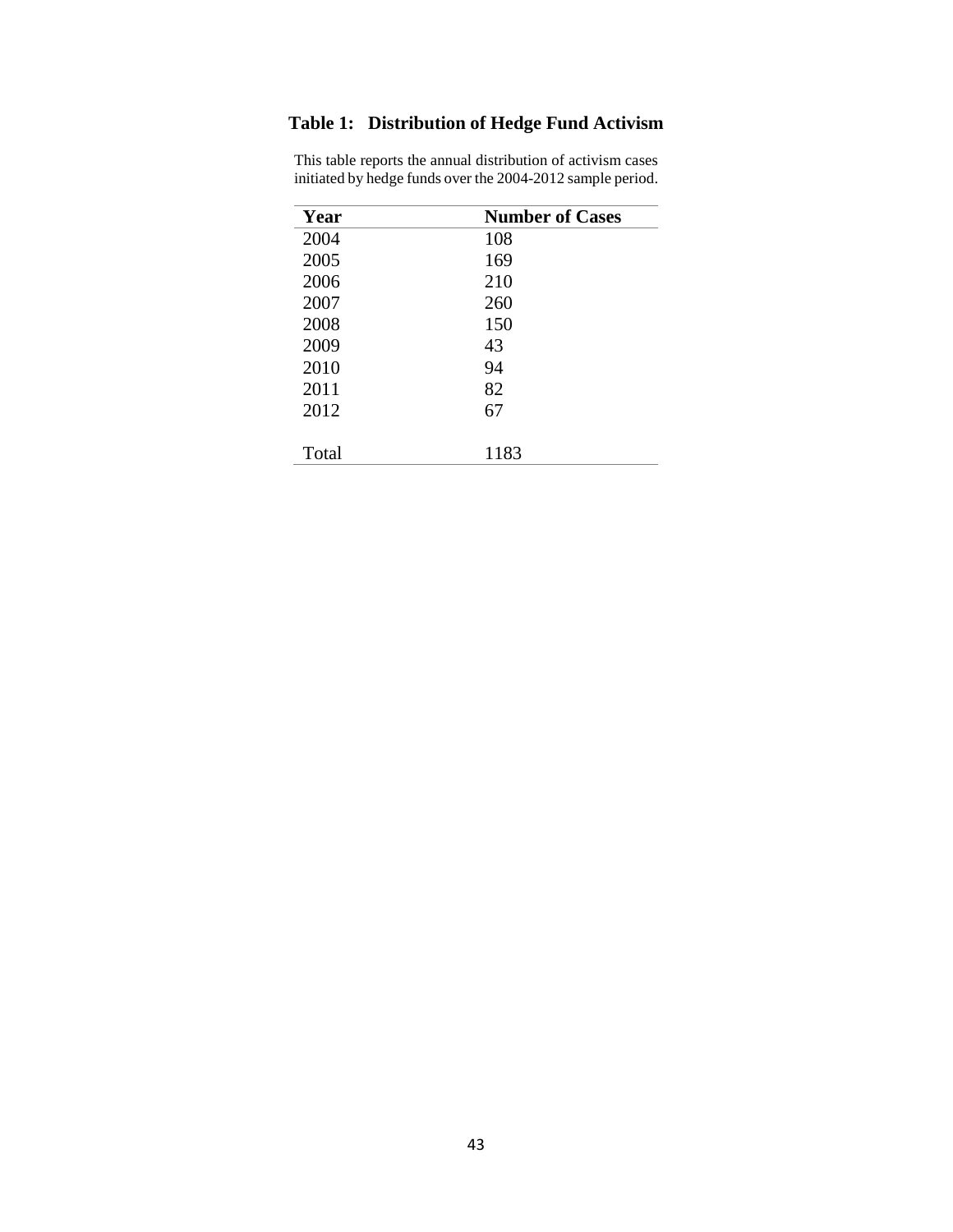#### **Table 2: Requests by Hedge Fund Activists**

This table reports the frequency and success rates of requests made to target firm management by hedge fund activists over the 2004-2012 sample period. The requests are categorized into three primary areas. Merger Related requests include support for or against the sale of target firms, leveraged buyouts, going private, or spinoffs. Governance Related requests include bylaw changes, board representation, CEO turnover, or executive compensation. Capital Structure requests include requests related to debt or equity issuance, share buybacks, or special dividends. The General/ No Request category includes requests with general investment improvements and cases where no requests are made. Request is regarded as being successful if at least one of the requests made by the activist is achieved or the activist reaches agreement with the management.

| <b>Type of Request</b>                      | <b>Total</b>  | <b>Request</b> | <b>Success</b> |
|---------------------------------------------|---------------|----------------|----------------|
|                                             | <b>Number</b> | <b>Success</b> | Percentage     |
|                                             |               |                |                |
| Merger Related (MERGREQ)                    | 227           | 116            | 51.10          |
| <b>Block Merger</b>                         | 68            | 33             | 48.53          |
| Merger/Leveraged Buyout                     | 145           | 72             | 49.66          |
| Spinoff                                     | 51            | 24             | 47.06          |
| Governance Related (GOVREQ)                 | 195           | 122            | 62.56          |
| Amend Bylaw                                 | 40            | 18             | 45.00          |
| <b>Board</b>                                | 170           | 115            | 67.65          |
| <b>CEO Compensation/Replacement</b>         | 45            | 22             | 48.89          |
| Capital Structure (CSREQ)                   | 77            | 33             | 42.86          |
| Dividend/Buyback/Other Capital<br>Structure | 77            | 33             | 42.86          |
| At Least One Request (OVERALL)              | 573           | 375            | 65.45          |
| General/No Request (COMMONLY)               | 610           |                |                |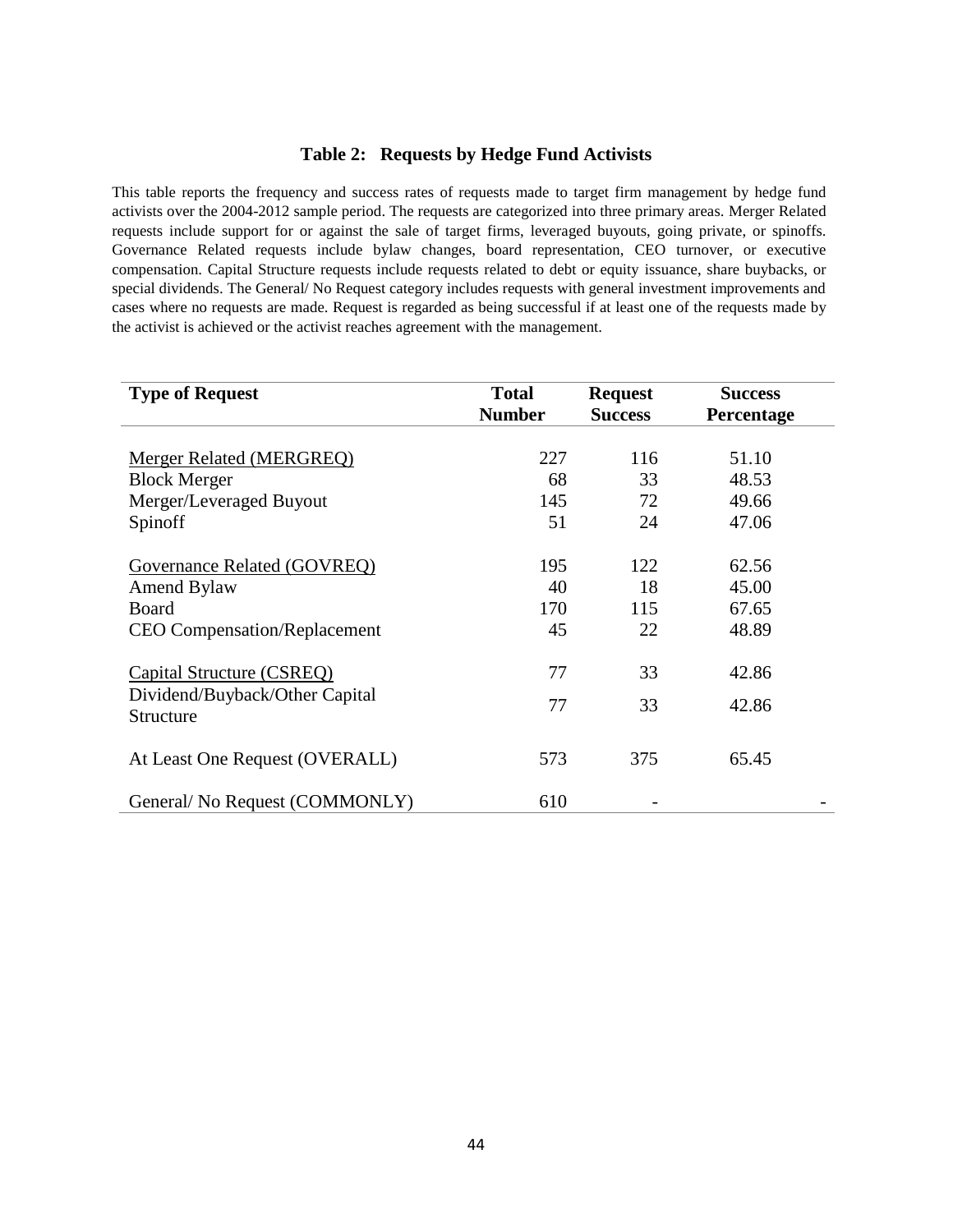#### **Table 3: Measures of Activism-Friendly Institutional Shareholders**

This table reports summary statistics on the three measures of activism-friendly ownership. All measures capture the fraction of the target firm owned by institutions that are classified as being activism friendly in the quarter prior to the 13D filing. SUFFER is the percentage ownership by all institutions that voted at least once against the management of the target firm in the prior three years. VOTER is the percentage ownership by all institutions that voted at least once against management in any firm targeted by activists in the prior three years. OWNINC is the percentage ownership by institutions that increased their ownership in other activism targets in the past three years, after the other firms were targeted. All the measures are in the quarter prior to being targeted. VOTER and SUFFER measures are available over the period 2007 to 2012. All other variables are measured over the period 2004 to 2012. TOTINT is the fraction of the target held by all 13F institutions in the quarter prior to the 13D filing. INIHOLD is the fraction of the target held by the activist hedge fund as captured in the 13D filing. TRA, QIX, DED are characterizations of institutions from Bushee (1998), transient, quasi-indexers and dedicated investors, respectively, available on his website. ILTI captures independent long term investors.

|                | Mean  | Median         | 25%            | 75 <sup>th</sup> | Standard  | Number |
|----------------|-------|----------------|----------------|------------------|-----------|--------|
|                |       |                | Percentile     | Percentile       | Deviation |        |
|                |       |                |                |                  |           |        |
| <b>SUFFER</b>  | 0.037 | $\overline{0}$ | $\overline{0}$ | 0.057            | 0.062     | 656    |
| <b>VOTER</b>   | 0.194 | 0.196          | 0.074          | 0.295            | 0.132     | 656    |
| <b>OWNINC</b>  | 0.085 | 0.072          | 0.021          | 0.133            | 0.073     | 1183   |
|                |       |                |                |                  |           |        |
| <b>TOTINT</b>  | 0.494 | 0.536          | 0.286          | 0.705            | 0.267     | 1183   |
| <b>INIHOLD</b> | 0.075 | 0.063          | 0.054          | 0.088            | 0.031     | 1183   |
|                |       |                |                |                  |           |        |
| <b>TRA</b>     | 0.133 | 0.115          | 0.043          | 0.198            | 0.111     | 1183   |
| QIX            | 0.259 | 0.262          | 0.113          | 0.391            | 0.170     | 1183   |
| <b>DED</b>     | 0.048 | 0.018          | $\overline{0}$ | 0.069            | 0.069     | 1183   |
| <b>ILTI</b>    | 0.100 | 0.077          | 0.010          | 0.151            | 0.100     | 1183   |
|                |       |                |                |                  |           |        |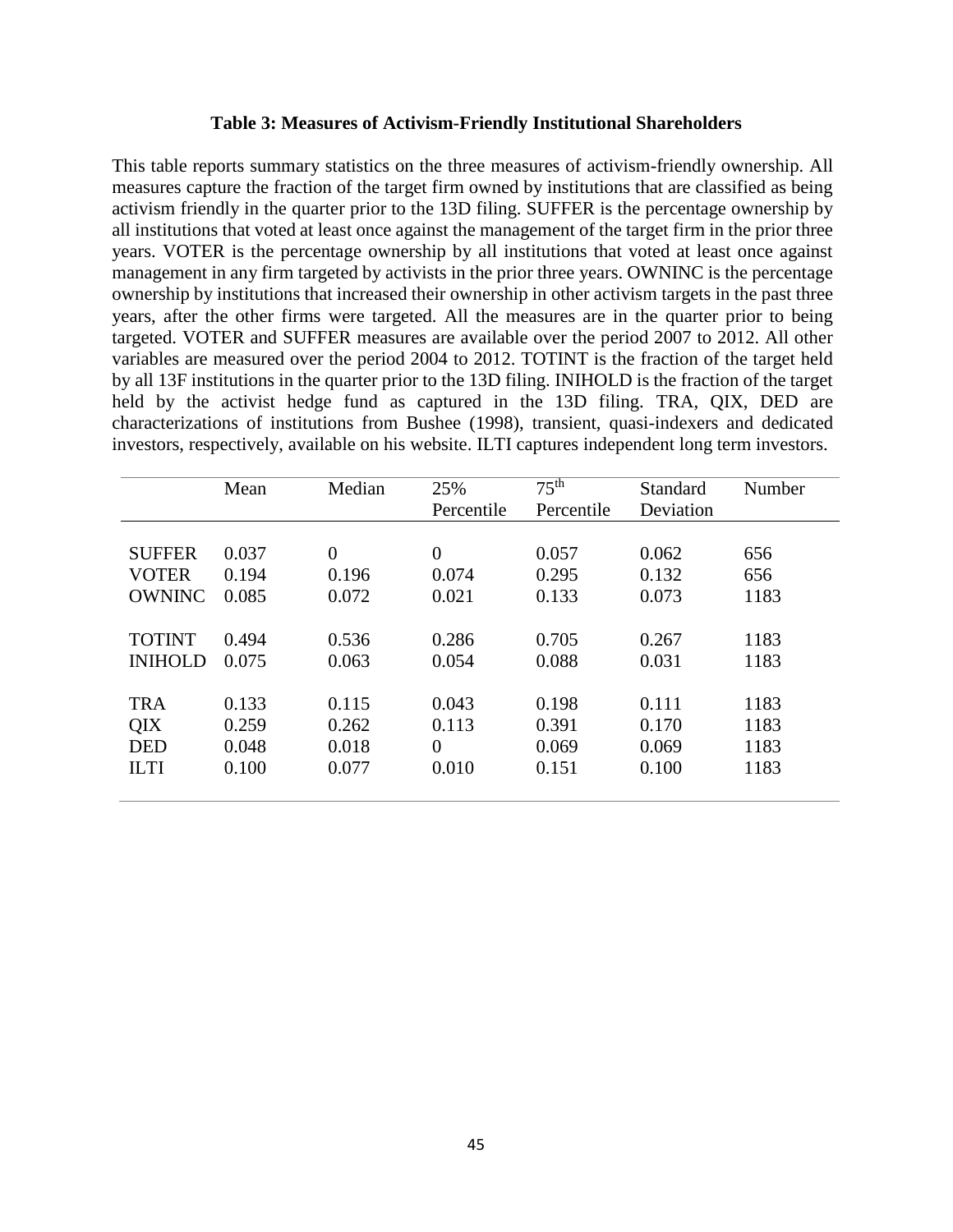### **Table 4: Correlations Between Measures of Institutional Ownership**

The table displays pairwise correlations for different measures of institutional ownership. All measures are as of the quarter prior to the 13D filing. SUFFER is the percentage ownership by all institutions that voted at least once against the management of the target firm in the prior three years. VOTER is the percentage ownership by all institutions that voted at least once against management in any firm targeted by activists in the prior three years. OWNINC is the percentage ownership by institutions that increased their ownership in activism targets in the past three years, after they were targeted. TOTINT is the total 13F institutional ownership in the quarter prior to being targeted. TRA, QIX, DED are characterizations of institutions from Bushee's website. ILTI captures independent long term investors.

| <b>OWNINC</b> | <b>VOTER</b> |       |       | TRA   | OIX           | DED   |
|---------------|--------------|-------|-------|-------|---------------|-------|
| 0.738         |              |       |       |       |               |       |
| 0.402         | 0.482        |       |       |       |               |       |
| 0.681         | 0.741        | 0.350 |       |       |               |       |
| 0.490         | 0.434        | 0.181 | 0.664 |       |               |       |
| 0.676         | 0.798        | 0.413 | 0.817 | 0.353 |               |       |
| 0.163         | 0.210        | 0.099 | 0.399 | 0.081 | 0.194         |       |
| 0.133         | 0.151        | 0.050 | 0.316 | 0.189 | 0.271         | 0.447 |
|               |              |       |       |       | SUFFER TOTINT |       |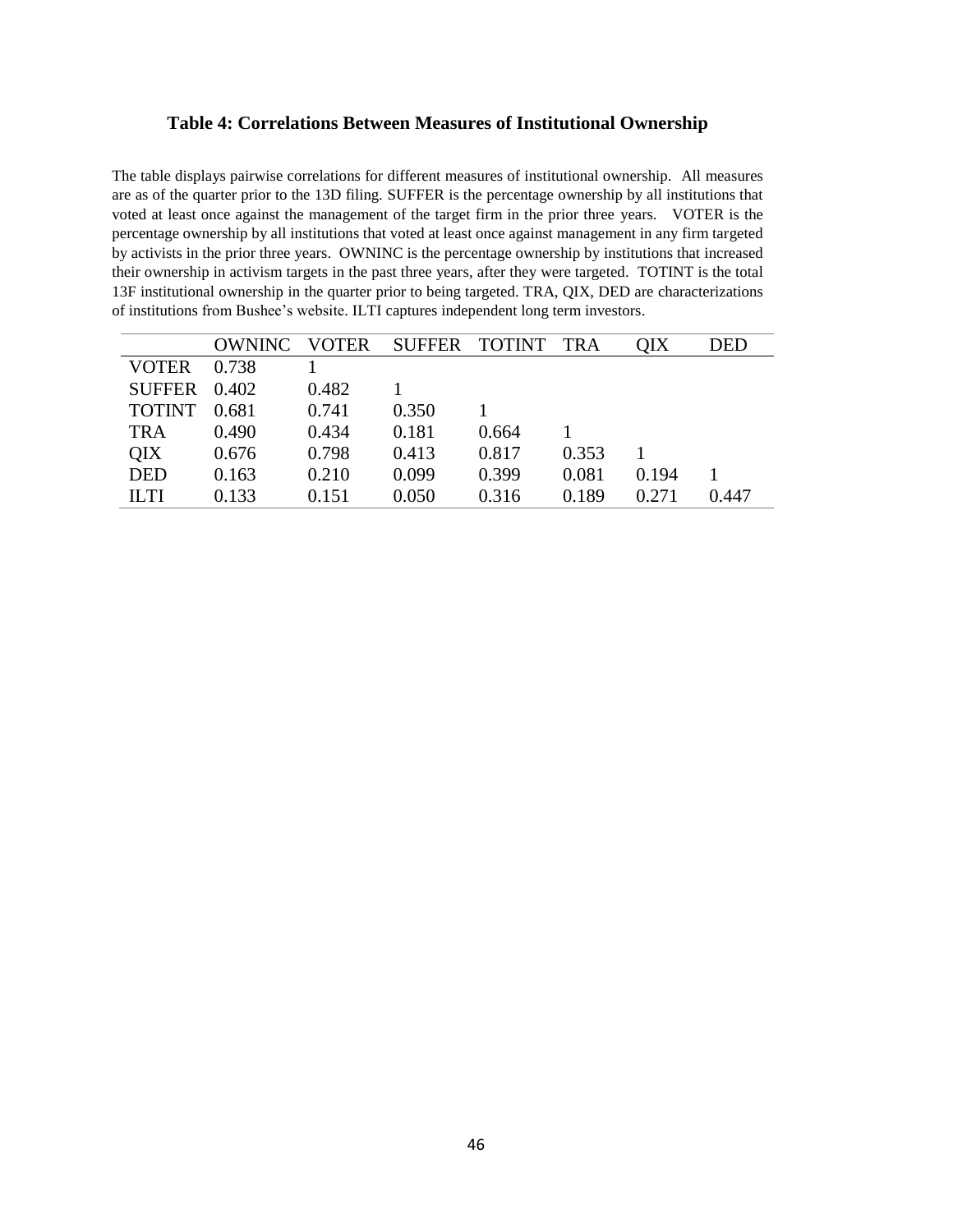### **Table 5: Success of Activists' Requests**

The table reports the fraction of all requests that were successful across quartiles formed on the basis of activismfriendly institutional ownership. In column 2, the measure of activism-friendly ownership is SUFFER, while in column 3 and 4 it is VOTER and OWNINC respectively. Test1 reports the Chi square from a test that fraction of successful requests in Q4 is different from that in Q1. Test2 reports the Chi square for a test that fraction of success is independent of the activism-friendly quartiles.

|                   | Panel A: SUFFER |          | Panel B: VOTER |          | Panel C: OWNINC |          |
|-------------------|-----------------|----------|----------------|----------|-----------------|----------|
|                   | Fraction        | Total    | Fraction       | Total    |                 | Total    |
|                   | Successful      | Requests | Successful     | Requests | Successful      | Requests |
| Q <sub>1</sub>    | 0.565           | 168      | 0.529          | 70       | 0.587           | 104      |
| Q2                | 0.827           | 52       | 0.642          | 81       | 0.667           | 141      |
| Q <sub>3</sub>    | 0.630           | 46       | 0.727          | 88       | 0.623           | 162      |
| Q <sub>4</sub>    | 0.683           | 60       | 0.632          | 87       | 0.717           | 166      |
| Test1             | 2.551           |          | 1.717          |          | 4.887           |          |
| P- value          | 0.110           |          | 0.190          |          | $0.027***$      |          |
| Test <sub>2</sub> | 12.408          |          | 6.685          |          | 5.762           |          |
| P-value           | $0.006***$      |          | $0.083*$       |          | 0.124           |          |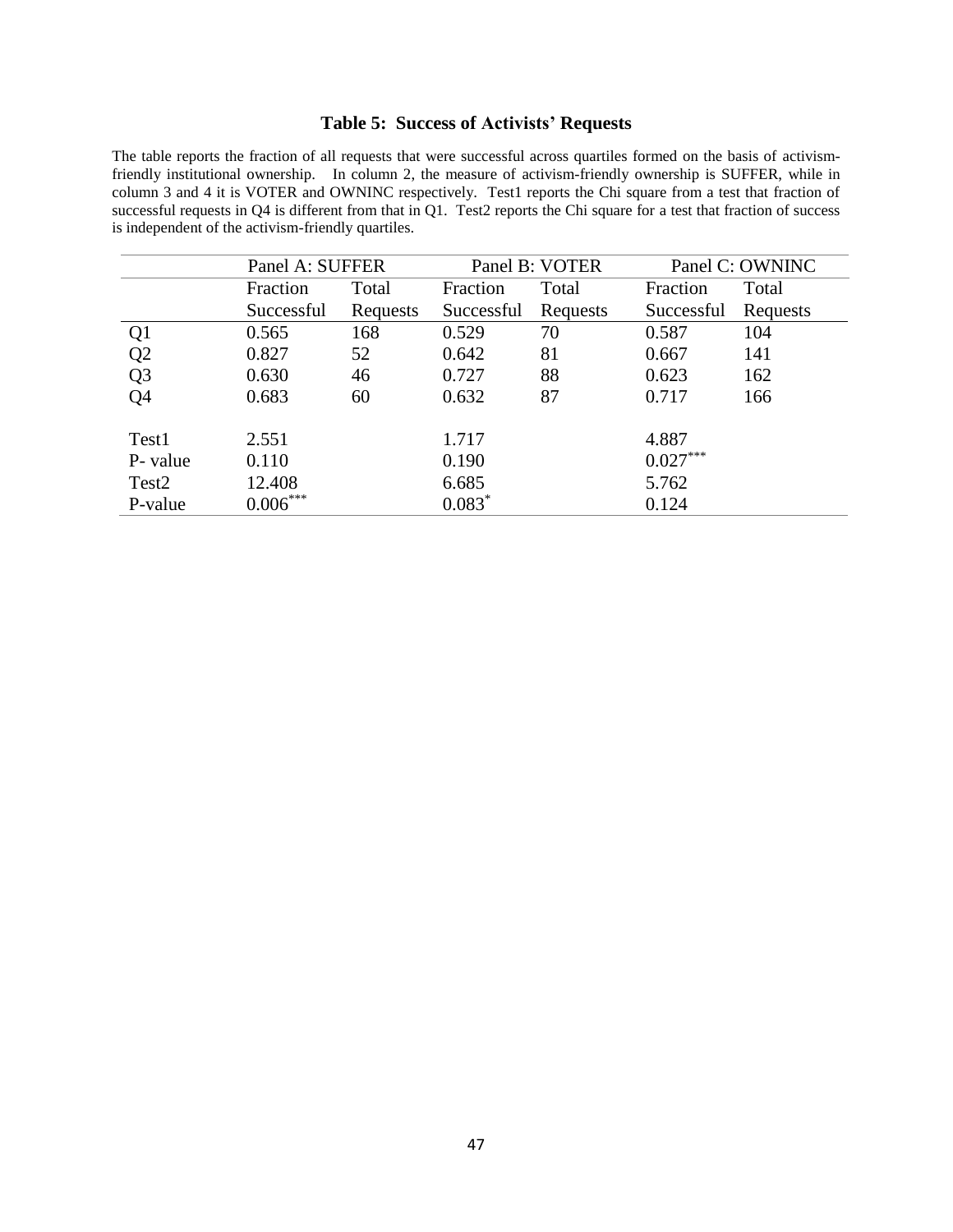#### **Table 6: Short Term Stock Returns Around Announcement of 13D Filing**

This table displays CARs for two different trading day windows for quartiles formed on the basis of activism-friendly measures, with Q4 (Q1) being the quartile with the highest (lowest) value of the activismfriendly measures. In Panel A (Panel B) [Panel C], the quartiles are formed on the basis of the activismfriendly ownership measure SUFFER (VOTER) [OWNINC]. The CARs are calculated in excess of the CRSP value-weighted index. The P-val (Ranksum) tests for whether mean (median) difference between quartile 4 (Q4) and quartile 1(Q1) is different from zero. \*\*\*, \*\* and \* indicate significance at the 1%, 5%, and 10% levels.

|                                    | $CAR(-2,+2)$    | $CAR(-2,+20)$          | Number |  |  |  |  |  |
|------------------------------------|-----------------|------------------------|--------|--|--|--|--|--|
| Panel A: SUFFER                    |                 |                        |        |  |  |  |  |  |
| Q1                                 | 0.020           | 0.015                  | 349    |  |  |  |  |  |
| $\overline{Q2}$                    | 0.022           | 0.018                  | 98     |  |  |  |  |  |
| Q <sub>3</sub>                     | 0.027           | 0.025                  | 98     |  |  |  |  |  |
| Q <sub>4</sub>                     | 0.039           | 0.064                  | 99     |  |  |  |  |  |
| $Q4-Q1$                            | 0.019           | 0.049                  |        |  |  |  |  |  |
| P-val                              | $0.088^\ast$    | $0.009***$             |        |  |  |  |  |  |
| Ranksum                            | $0.062*$        | $0.001^{\ast\ast\ast}$ |        |  |  |  |  |  |
|                                    |                 | Panel B: VOTER         |        |  |  |  |  |  |
| Q <sub>1</sub>                     | 0.012           | $-0.001$               | 153    |  |  |  |  |  |
|                                    | 0.013           | 0.020                  | 164    |  |  |  |  |  |
| $\overline{Q}$<br>$\overline{Q}$ 3 | 0.039           | 0.040                  | 163    |  |  |  |  |  |
| $\overline{Q}4$                    | 0.033           | 0.038                  | 164    |  |  |  |  |  |
| $Q4-Q1$                            | 0.020           | 0.039                  |        |  |  |  |  |  |
| P-val                              | $0.036**$       | $0.022***$             |        |  |  |  |  |  |
| Ranksum                            | $0.035***$      | $0.001^{\ast\ast\ast}$ |        |  |  |  |  |  |
|                                    |                 | Panel C: OWNINC        |        |  |  |  |  |  |
|                                    | 0.018           | 0.020                  | 243    |  |  |  |  |  |
|                                    | 0.027           | 0.042                  | 292    |  |  |  |  |  |
|                                    | 0.027           | 0.029                  | 295    |  |  |  |  |  |
| Q1<br>Q2<br>Q3<br>Q4               | 0.040           | 0.044                  | 295    |  |  |  |  |  |
| $Q4-Q1$                            | 0.021           | 0.024                  |        |  |  |  |  |  |
| P-val                              | $0.006\sp{***}$ | $0.063*$               |        |  |  |  |  |  |
| Ranksum                            | $0.005***$      | $0.010***$             |        |  |  |  |  |  |
|                                    |                 |                        |        |  |  |  |  |  |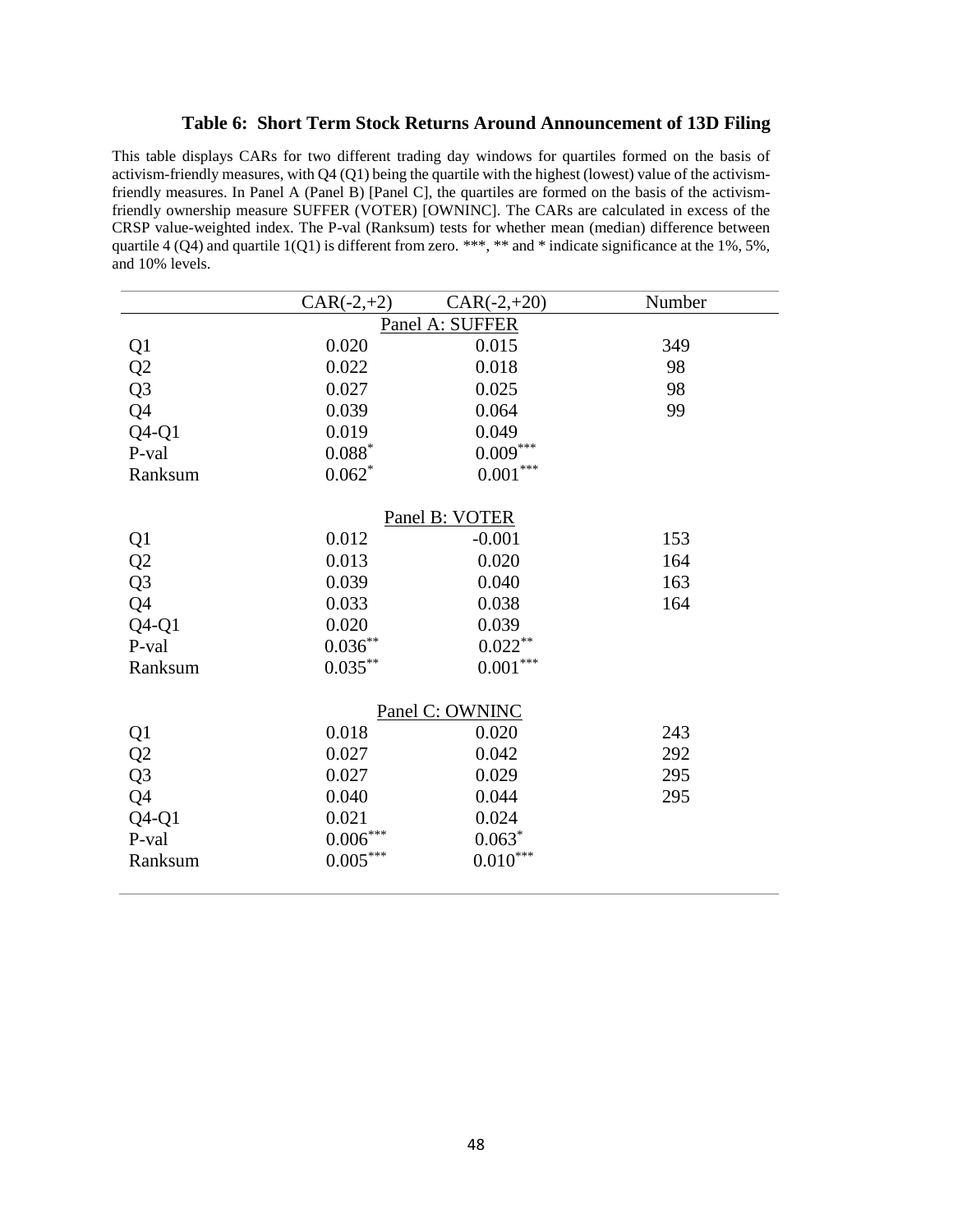#### **Table 7: Multivariate Estimation for CARs**

This table reports the estimation of a multi-variate regression in which the CAR around the 13D filing date is the dependent variable using two different trading day windows. SUFFER, VOTER, and OWNINC are the three measures of activism-friendly ownership. Nofrd\_suf, (Nofrd\_vot), and [Nofrd\_own] is the 13F ownership of institutions that are neither SUFFER (VOT) [OWNINC] nor the hedge fund activist of the event. PRE13F is a dummy that is one if the activist had greater than 1% ownership in the quarter prior to 13D. PRE12\_STK is the monthly compounded stock return from  $m-12$  to  $m-1$ , where m is the event month. SIZE is the natural log of the target's total assets, LEV is the ratio of book value of debt to total assets. COMMONLY is an indicator variable for events with no request made in 13D filings. CSREQ (MERGREQ) [GOVREQ] are indicator variables that take the value of one when the activist makes requests related to capital structure (merger) [governance]. All regressions control for year and industry fixed effects. The p-values, based on standard errors adjusted for heteroskedasticity, are in parentheses, and \*\*\*, \*\* and \* indicate significance at the 1%, 5%, and 10% levels. All continuous measures are winsorized at 1% and 99% levels.

|                     |            | <b>Measure 1: SUFFER</b> | <b>Measure 2: VOTER</b> |            | <b>Measure 3: OWNINC</b> |            |
|---------------------|------------|--------------------------|-------------------------|------------|--------------------------|------------|
|                     | $(-2,+2)$  | $(-2,+20)$               | $(-2,+2)$               | $(-2,+20)$ | $(-2,+2)$                | $(-2,+20)$ |
| <b>SUFFER</b>       | 0.004      | $0.175*$                 |                         |            |                          |            |
|                     | (0.956)    | (0.089)                  |                         |            |                          |            |
| <b>VOTER</b>        |            |                          | $0.068*$                | $0.107*$   |                          |            |
|                     |            |                          | (0.079)                 | (0.072)    |                          |            |
| <b>OWNINC</b>       |            |                          |                         |            | $0.105***$               | $0.142*$   |
|                     |            |                          |                         |            | (0.045)                  | (0.086)    |
| Nofrd_suf           | 0.032      | 0.034                    |                         |            |                          |            |
|                     | (0.147)    | (0.342)                  |                         |            |                          |            |
| Nofrd_vot           |            |                          | 0.008                   | 0.001      |                          |            |
|                     |            |                          | (0.778)                 | (0.991)    |                          |            |
| Nofrd inc           |            |                          |                         |            | $-0.003$                 | 0.003      |
|                     |            |                          |                         |            | (0.874)                  | (0.932)    |
| PRE13F              | $-0.001$   | 0.006                    | $-0.002$                | 0.005      | 0.000                    | 0.003      |
|                     | (0.933)    | (0.665)                  | (0.836)                 | (0.725)    | (0.988)                  | (0.760)    |
| PRE12_STK           | $-0.019**$ | $-0.030**$               | $-0.019**$              | $-0.032**$ | $-0.009$                 | $-0.026**$ |
|                     | (0.028)    | (0.045)                  | (0.027)                 | (0.033)    | (0.142)                  | (0.012)    |
| <b>SIZE</b>         | 0.000      | $-0.004$                 | $-0.001$                | $-0.004$   | $-0.001$                 | $-0.005$   |
|                     | (0.909)    | (0.392)                  | (0.835)                 | (0.368)    | (0.774)                  | (0.177)    |
| <b>LEV</b>          | $-0.008$   | $-0.085**$               | $-0.006$                | $-0.079**$ | 0.005                    | $-0.008$   |
|                     | (0.686)    | (0.017)                  | (0.766)                 | (0.026)    | (0.753)                  | (0.761)    |
| <b>COMMONLY</b>     | $-0.018**$ | $-0.017$                 | $-0.017*$               | $-0.019$   | $-0.020***$              | $-0.024**$ |
|                     | (0.048)    | (0.271)                  | (0.059)                 | (0.212)    | (0.002)                  | (0.033)    |
| <b>CSREQ</b>        | 0.001      | 0.009                    | 0.001                   | 0.009      | 0.001                    | 0.001      |
|                     | (0.956)    | (0.726)                  | (0.973)                 | (0.720)    | (0.929)                  | (0.978)    |
| <b>MERGREQ</b>      | $-0.004$   | 0.011                    | $-0.002$                | 0.010      | 0.004                    | 0.000      |
|                     | (0.712)    | (0.572)                  | (0.851)                 | (0.618)    | (0.629)                  | (0.993)    |
| <b>GOVREQ</b>       | $-0.010$   | $-0.002$                 | $-0.010$                | $-0.003$   | 0.002                    | 0.009      |
|                     | (0.400)    | (0.925)                  | (0.391)                 | (0.870)    | (0.800)                  | (0.549)    |
|                     |            |                          |                         |            |                          |            |
| <b>Observations</b> | 622        | 622                      | 622                     | 622        | 1,059                    | 1,059      |
| R-squared           | 0.190      | 0.150                    | 0.192                   | 0.150      | 0.192                    | 0.127      |
| Year, Ind FE        | Y, Y       | Y, Y                     | Y, Y                    | Y, Y       | Y, Y                     | Y, Y       |
| H0:                 | 0.660      | $0.084*$                 | 0.110                   | $0.095*$   | $0.034***$               | $0.072*$   |
| friendly<=nofrd     |            |                          |                         |            |                          |            |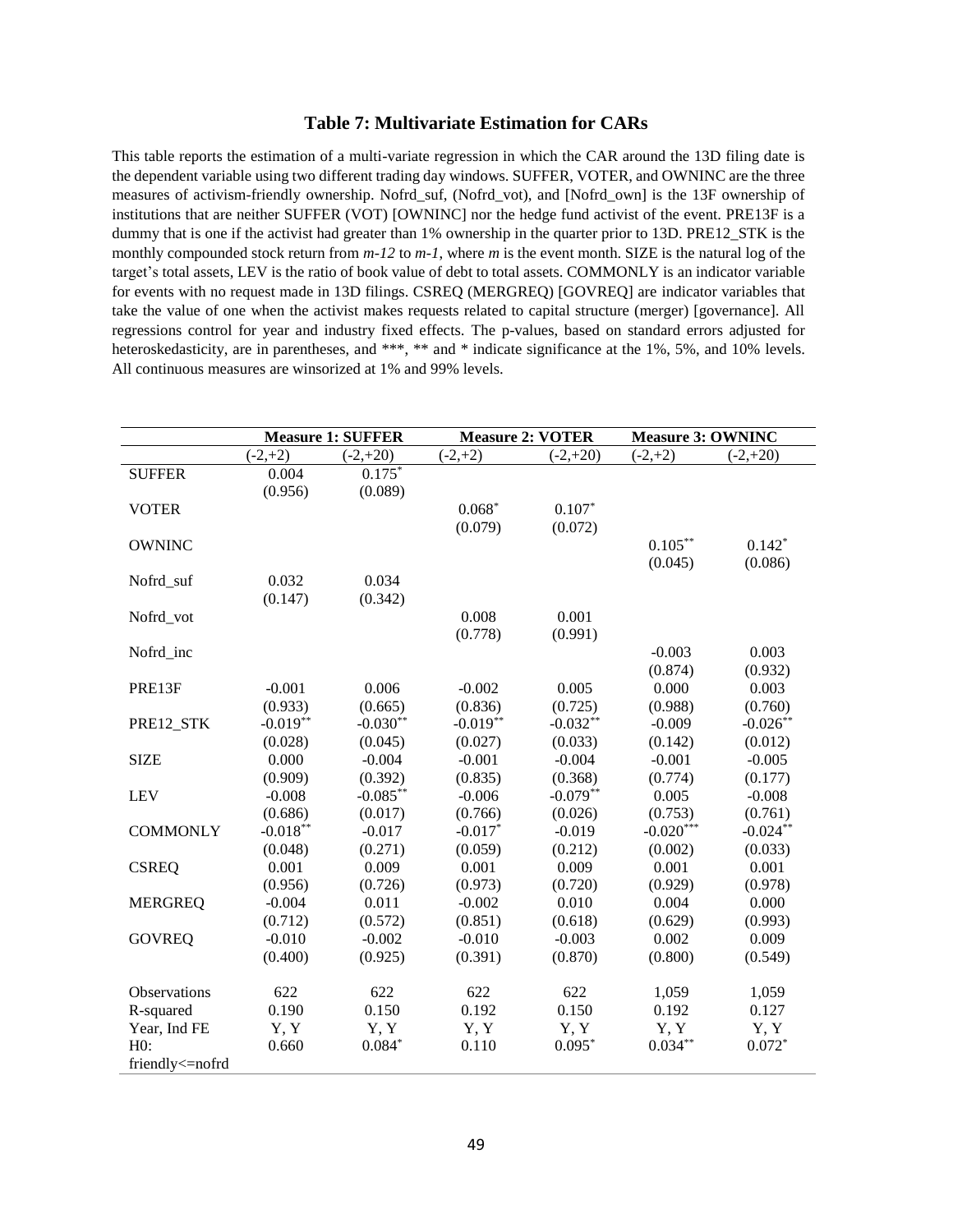#### **Table 8: Multivariate Analysis of BHARs**

This table displays OLS estimation with 36 month BHARS that are market adjusted (column1), DGTW adjusted (column2) and Fama French 48 industry adjusted (column 3). Panel A (B) [ C] displays the results with SUFFER (VOTER) [OWNINC] as the measure for activism-friendly ownership. Nofrd\_suf, (Nofrd\_vot), and [Nofrd\_inc] is the 13F ownership of institutions that are neither SUFFER (VOTER) [OWNINC] nor the hedge fund activist of the event. PRE13F is a dummy that is if the activist had greater than 1% ownership in the quarter prior to 13D. PRE12\_STK is the monthly compounded stock return from *m-12* to *m-1*, where *m* is the event month. SIZE is natural log of total assets, LEV is the ratio of book value of debt to total assets. COMMONLY is a dummy for events with no request made in 13D filings. CSREQ (MERGREQ) [GOVREQ] are dummies that take the value of one when the activist makes requests related to capital structure (merger) [governance]. All regressions control for year and industry fixed effects. P-value based on standard errors adjusted for heteroskedasticity are in parentheses, and \*\*\*, \*\* and \* indicate significance at the 1%, 5%, and 10% levels. All continuous measures are winsorized at 1% and 99% levels.

|                 | <b>BHAR</b>     | <b>BHAR</b>          | <b>BHAR</b>              |
|-----------------|-----------------|----------------------|--------------------------|
|                 | Market Adjusted | <b>DGTW</b> Adjusted | <b>Industry Adjusted</b> |
|                 | 36 months       | 36 months            | 36 months                |
|                 |                 |                      |                          |
| <b>SUFFER</b>   | $1.251***$      | $1.567***$           | $1.382**$                |
|                 | (0.037)         | (0.008)              | (0.020)                  |
| Nofrd_suf       | $-0.044$        | $-0.030$             | $-0.048$                 |
|                 | (0.796)         | (0.858)              | (0.778)                  |
| <b>SIZE</b>     | $-0.003$        | 0.004                | $-0.010$                 |
|                 | (0.902)         | (0.852)              | (0.673)                  |
| <b>LEV</b>      | $-0.104$        | $-0.138$             | $-0.096$                 |
|                 | (0.583)         | (0.481)              | (0.604)                  |
| PRE12_STK       | 0.091           | 0.087                | 0.091                    |
|                 | (0.181)         | (0.215)              | (0.193)                  |
| PRE13F          | $-0.106$        | $-0.146**$           | $-0.112$                 |
|                 | (0.123)         | (0.042)              | (0.101)                  |
| <b>COMMONLY</b> | $0.196***$      | $0.208***$           | $0.177***$               |
|                 | (0.009)         | (0.006)              | (0.018)                  |
| <b>CSREQ</b>    | 0.108           | 0.138                | 0.046                    |
|                 | (0.439)         | (0.327)              | (0.730)                  |
| <b>MERGREQ</b>  | 0.040           | 0.037                | 0.024                    |
|                 | (0.660)         | (0.675)              | (0.788)                  |
| <b>GOVREQ</b>   | $0.212***$      | $0.235***$           | $0.232**$                |
|                 | (0.047)         | (0.031)              | (0.028)                  |
| Observations    | 621             | 565                  | 621                      |
| R-squared       | 0.147           | 0.200                | 0.152                    |
| Year FE         | <b>YES</b>      | <b>YES</b>           | <b>YES</b>               |
| Ind FE          | <b>YES</b>      | <b>YES</b>           | <b>YES</b>               |
| H0:             | $0.013***$      | $0.003***$           | $0.007^{\ast\ast\ast}$   |
| SUF<=Nofrd_suf  |                 |                      |                          |
|                 |                 |                      |                          |

#### Panel A: SUFFER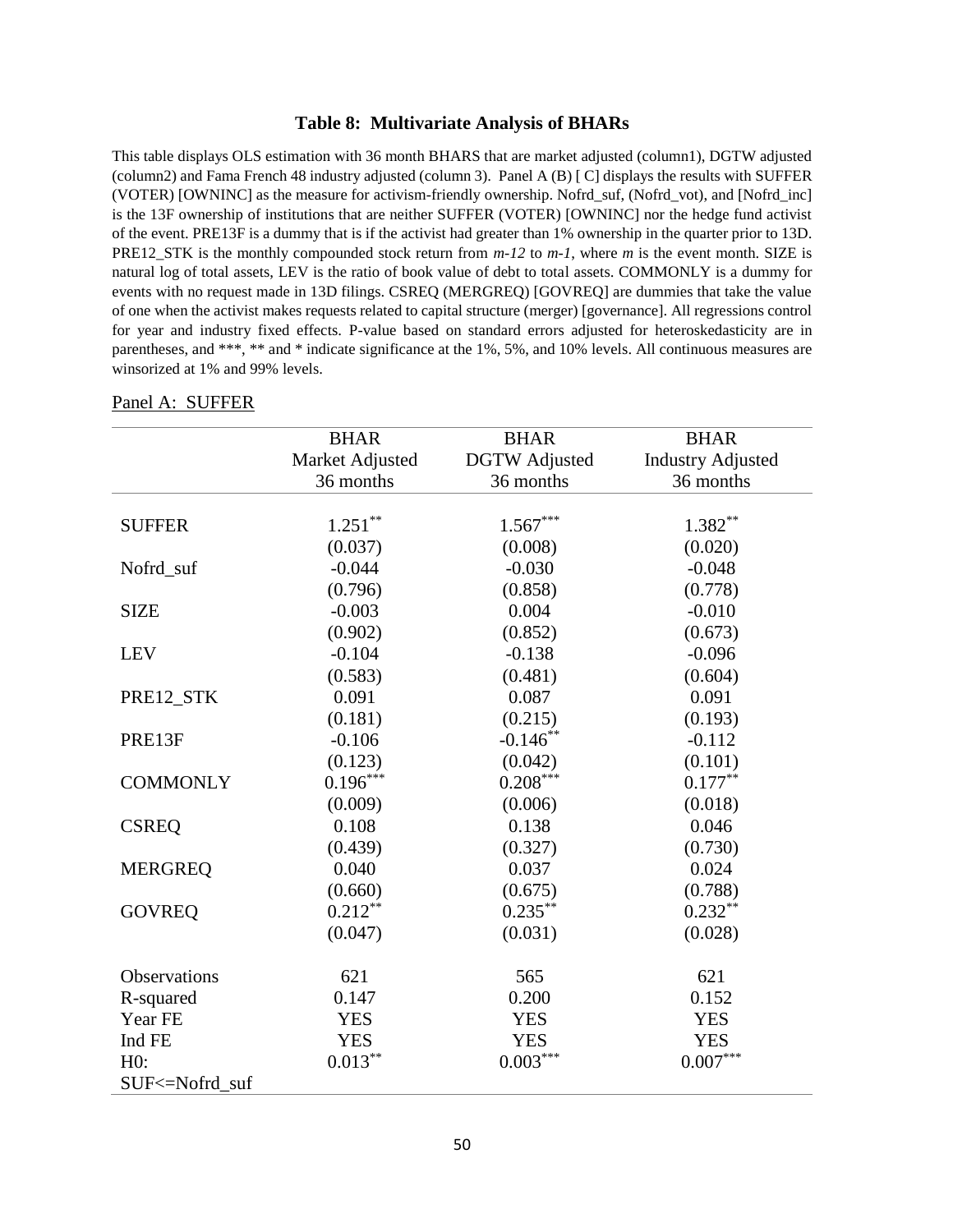# Panel B: VOTER

|                      | BHAR,                 | <b>BHAR</b>            | <b>BHAR</b>              |
|----------------------|-----------------------|------------------------|--------------------------|
|                      | Market                | <b>DGTW</b> Adjusted   | <b>Industry Adjusted</b> |
|                      | Adjusted              | 36 months              | 36 months                |
|                      | 36 months             |                        |                          |
|                      |                       |                        |                          |
| <b>VOTER</b>         | $0.919***$            | $1.088^{\ast\ast\ast}$ | $0.873***$               |
|                      | (0.006)               | (0.001)                | (0.008)                  |
| Nofrd_VOTER          | $-0.473**$            | $-0.518***$            | $-0.441$ **              |
|                      | (0.022)               | (0.015)                | (0.035)                  |
| <b>SIZE</b>          | $-0.013$              | $-0.007$               | $-0.018$                 |
|                      | (0.580)               | (0.768)                | (0.447)                  |
| <b>LEV</b>           | $-0.034$              | $-0.057$               | $-0.029$                 |
|                      | (0.856)               | (0.768)                | (0.877)                  |
| PRE12_STK            | 0.075                 | 0.066                  | 0.075                    |
|                      | (0.263)               | (0.341)                | (0.281)                  |
| PRE13F               | $-0.121$ <sup>*</sup> | $-0.164***$            | $-0.126*$                |
|                      | (0.078)               | (0.022)                | (0.067)                  |
| <b>COMMONLY</b>      | $0.182***$            | $0.192**$              | $0.160**$                |
|                      | (0.014)               | (0.010)                | (0.030)                  |
| <b>CSREQ</b>         | 0.110                 | 0.135                  | 0.049                    |
|                      | (0.434)               | (0.345)                | (0.718)                  |
| <b>MERGREQ</b>       | 0.037                 | 0.024                  | 0.016                    |
|                      | (0.678)               | (0.780)                | (0.857)                  |
| <b>GOVREQ</b>        | $0.199*$              | $0.222***$             | $0.219***$               |
|                      | (0.062)               | (0.041)                | (0.039)                  |
| Observations         | 621                   | 565                    | 621                      |
| R-squared            | 0.156                 | 0.211                  | 0.158                    |
| Year FE              | <b>YES</b>            | <b>YES</b>             | <b>YES</b>               |
| Ind FE               | <b>YES</b>            | <b>YES</b>             | <b>YES</b>               |
| H0: VOT <= Nofrd_vot | $0.000^{***}\,$       | $0.000^{***}\,$        | $0.001***$               |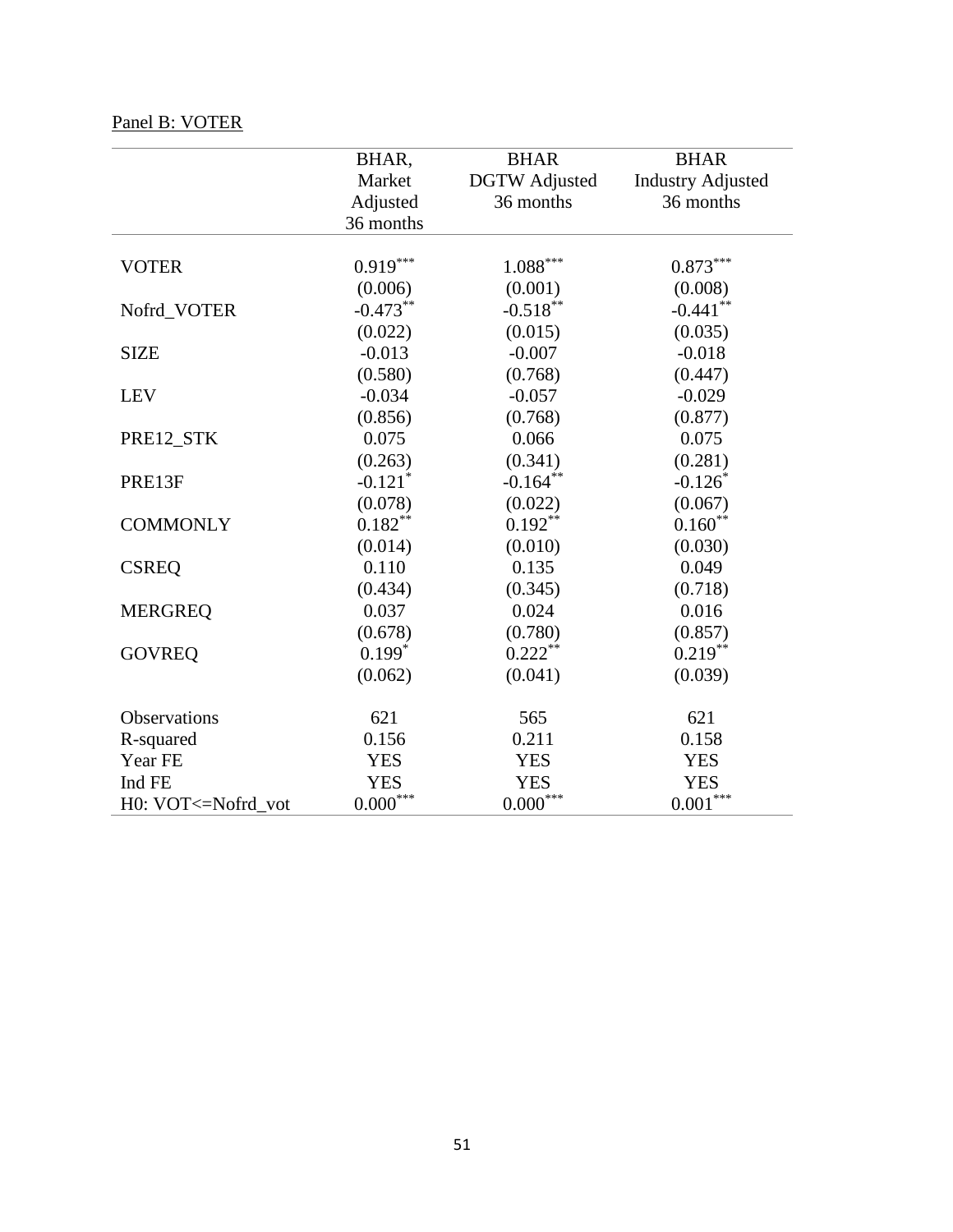|                 | <b>BHAR</b>            | <b>BHAR</b>          | <b>BHAR</b>              |
|-----------------|------------------------|----------------------|--------------------------|
|                 | Market Adjusted        | <b>DGTW</b> Adjusted | <b>Industry Adjusted</b> |
|                 | 36 months              | 36 months            | 36 months                |
|                 |                        |                      |                          |
| <b>INC</b>      | $0.970**$              | $0.932**$            | $1.175***$               |
|                 | (0.025)                | (0.044)              | (0.006)                  |
| Nofrd_inc       | $-0.122$               | $-0.121$             | $-0.138$                 |
|                 | (0.368)                | (0.384)              | (0.300)                  |
| <b>SIZE</b>     | 0.007                  | 0.009                | $-0.006$                 |
|                 | (0.713)                | (0.646)              | (0.741)                  |
| <b>LEV</b>      | $-0.025$               | $-0.003$             | $-0.009$                 |
|                 | (0.854)                | (0.985)              | (0.944)                  |
| PRE12_STK       | $0.100**$              | 0.060                | $0.101***$               |
|                 | (0.029)                | (0.193)              | (0.027)                  |
| PRE13F          | $-0.028$               | $-0.036$             | $-0.018$                 |
|                 | (0.551)                | (0.472)              | (0.696)                  |
| <b>COMMONLY</b> | $0.126***$             | $0.134***$           | $0.123***$               |
|                 | (0.016)                | (0.013)              | (0.021)                  |
| <b>CSREQ</b>    | 0.062                  | 0.103                | 0.022                    |
|                 | (0.496)                | (0.250)              | (0.802)                  |
| <b>MERGREQ</b>  | 0.014                  | $-0.010$             | 0.013                    |
|                 | (0.829)                | (0.878)              | (0.833)                  |
| <b>GOVREQ</b>   | $0.150**$              | $0.160**$            | $0.172***$               |
|                 | (0.047)                | (0.036)              | (0.021)                  |
| Observations    | 1,058                  | 967                  | 1,058                    |
| R-squared       | 0.125                  | 0.160                | 0.134                    |
| Year FE         | <b>YES</b>             | <b>YES</b>           | <b>YES</b>               |
| Ind FE          | <b>YES</b>             | <b>YES</b>           | <b>YES</b>               |
| H0:             | $0.010^{\ast\ast\ast}$ | $0.017***$           | $0.003***$               |
| INC<=Nofrd_inc  |                        |                      |                          |

# Panel C: OWNINC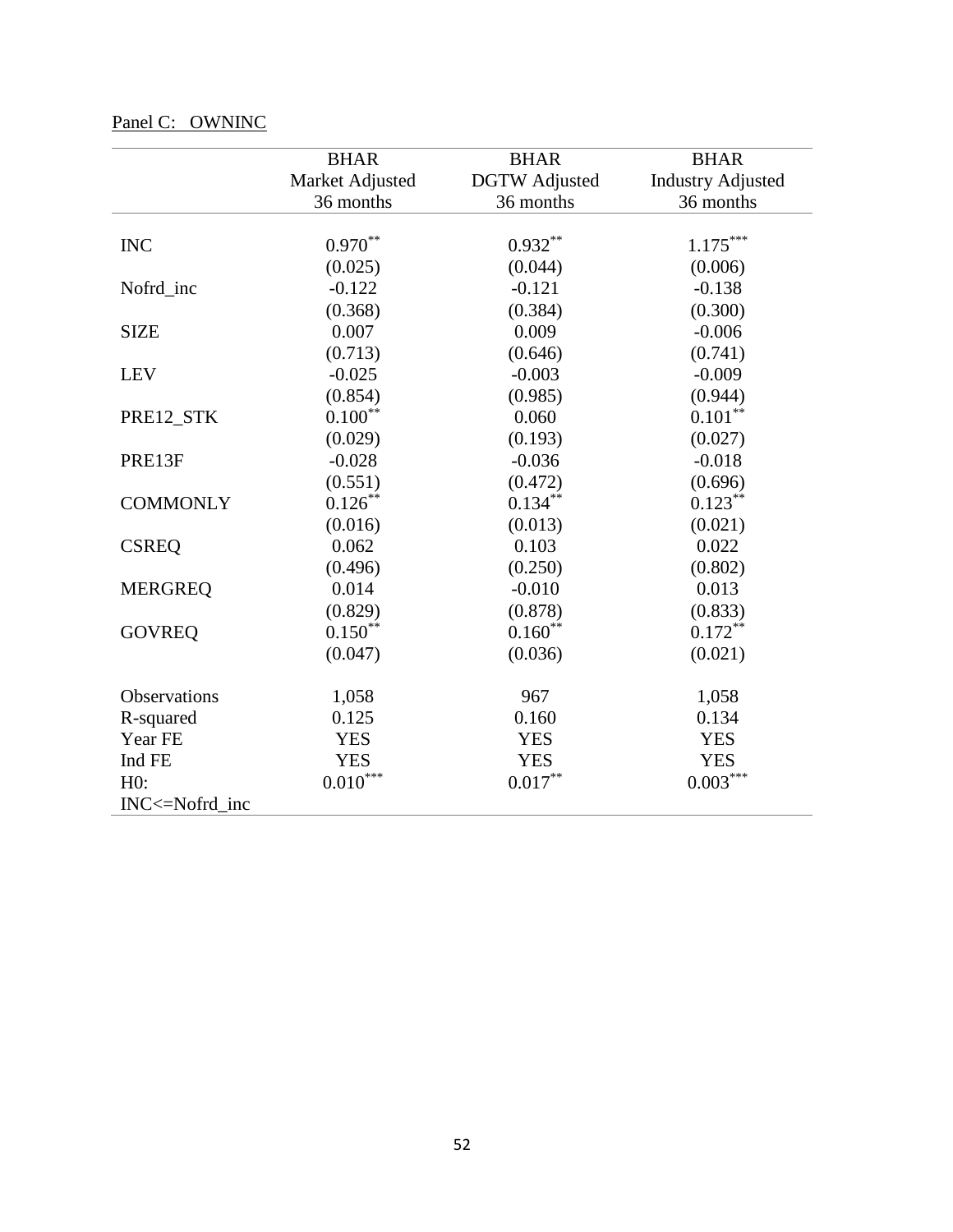#### **Table 9: Operating Performance**

RROA(3) and RROA(5) is the abnormal industry adjusted ROA for three and five years post event year respectively. SUFFER, VOTER and OWNINC are the three measures of activism-friendly ownership. Nofrd\_suf, (Nofrd\_vot), and [Nofrd\_inc] is the 13F ownership of institutions that are neither SUF (VOT) [INC] nor the hedge fund activist of the event. PRE13F is a dummy that is if the activist had greater than 1% ownership in the quarter prior to 13D. PRE12\_STK is the monthly compounded stock return from *m-12* to *m-1*, where *m* is the event month. SIZE is natural log of total assets, LEV is the ratio of book value of debt to total assets. COMMONLY is a dummy for events with no request made in 13D filings. CSREQ (MERGREQ) [GOVREQ] are dummies that take the value of one when the activist makes requests related to capital structure (merger) [governance]. All regressions control for year and industry fixed effects. P-value based on standard errors adjusted for heteroskedasticity are in parentheses, and \*\*\*, \*\* and \* indicate significance at the 1%, 5%, and 10% levels. All continuous measures are winsorized at 1% and 99% levels.

|                     | RROA(3)    | RROA(5)       | RROA(3)    | RROA(5)    | RROA(3)    | RROA(5)    |
|---------------------|------------|---------------|------------|------------|------------|------------|
| <b>SUFFER</b>       | $0.357***$ | $0.361***$    |            |            |            |            |
|                     | (0.000)    | (0.000)       |            |            |            |            |
| <b>VOTER</b>        |            |               | $0.247***$ | $0.211***$ |            |            |
|                     |            |               | (0.000)    | (0.001)    |            |            |
| <b>OWNINC</b>       |            |               |            |            | $0.291***$ | $0.229**$  |
|                     |            |               |            |            | (0.004)    | (0.019)    |
| Nofrd SUFFER        | 0.034      | 0.024         |            |            |            |            |
|                     | (0.389)    | (0.531)       |            |            |            |            |
| Nofrd_VOTER         |            |               | $-0.039$   | $-0.032$   |            |            |
|                     |            |               | (0.474)    | (0.544)    |            |            |
| Nofrd_INC           |            |               |            |            | $-0.058*$  | $-0.040$   |
|                     |            |               |            |            | (0.083)    | (0.221)    |
| <b>SIZE</b>         | $-0.004$   | $-0.002$      | $-0.006$   | $-0.003$   | $-0.000$   | 0.002      |
|                     | (0.236)    | (0.610)       | (0.124)    | (0.416)    | (0.956)    | (0.475)    |
| <b>LEV</b>          | 0.065      | 0.052         | $0.082*$   | 0.067      | $0.123***$ | $0.111***$ |
|                     | (0.126)    | (0.217)       | (0.059)    | (0.121)    | (0.000)    | (0.001)    |
| PRE12 STK           | 0.011      | 0.010         | 0.008      | 0.007      | 0.012      | 0.012      |
|                     | (0.565)    | (0.589)       | (0.688)    | (0.725)    | (0.454)    | (0.397)    |
| PRE13F              | $-0.007$   | $-0.011$      | $-0.010$   | $-0.014$   | 0.006      | 0.006      |
|                     | (0.654)    | (0.454)       | (0.508)    | (0.354)    | (0.585)    | (0.581)    |
| <b>COMMONLY</b>     | $-0.018$   | $-0.018$      | $-0.023$   | $-0.024$   | $-0.023*$  | $-0.022*$  |
|                     | (0.274)    | (0.267)       | (0.154)    | (0.142)    | (0.085)    | (0.086)    |
| <b>CSREQ</b>        | $-0.046$   | $-0.034$      | $-0.046$   | $-0.033$   | $-0.024$   | $-0.011$   |
|                     | (0.106)    | (0.214)       | (0.116)    | (0.226)    | (0.213)    | (0.551)    |
| <b>MERGREQ</b>      | $-0.007$   | $-0.005$      | $-0.005$   | $-0.004$   | $-0.013$   | $-0.016$   |
|                     | (0.790)    | (0.852)       | (0.847)    | (0.872)    | (0.507)    | (0.384)    |
| <b>GOVREQ</b>       | 0.019      | 0.007         | 0.012      | 0.000      | 0.009      | 0.001      |
|                     | (0.407)    | (0.759)       | (0.598)    | (0.997)    | (0.615)    | (0.975)    |
|                     |            |               |            |            |            |            |
| Observations        | 398        | 398           | 398        | 398        | 671        | 671        |
| R-squared           | 0.052      | 0.047         | 0.060      | 0.047      | 0.064      | 0.064      |
| Year FE             | <b>YES</b> | <b>YES</b>    | <b>YES</b> | <b>YES</b> | <b>YES</b> | <b>YES</b> |
| H0: Friendly        | $0.001***$ | $0.001^{***}$ | $0.001***$ | $0.003***$ | $0.002***$ | $0.009***$ |
| $\leq$ Non Friendly |            |               |            |            |            |            |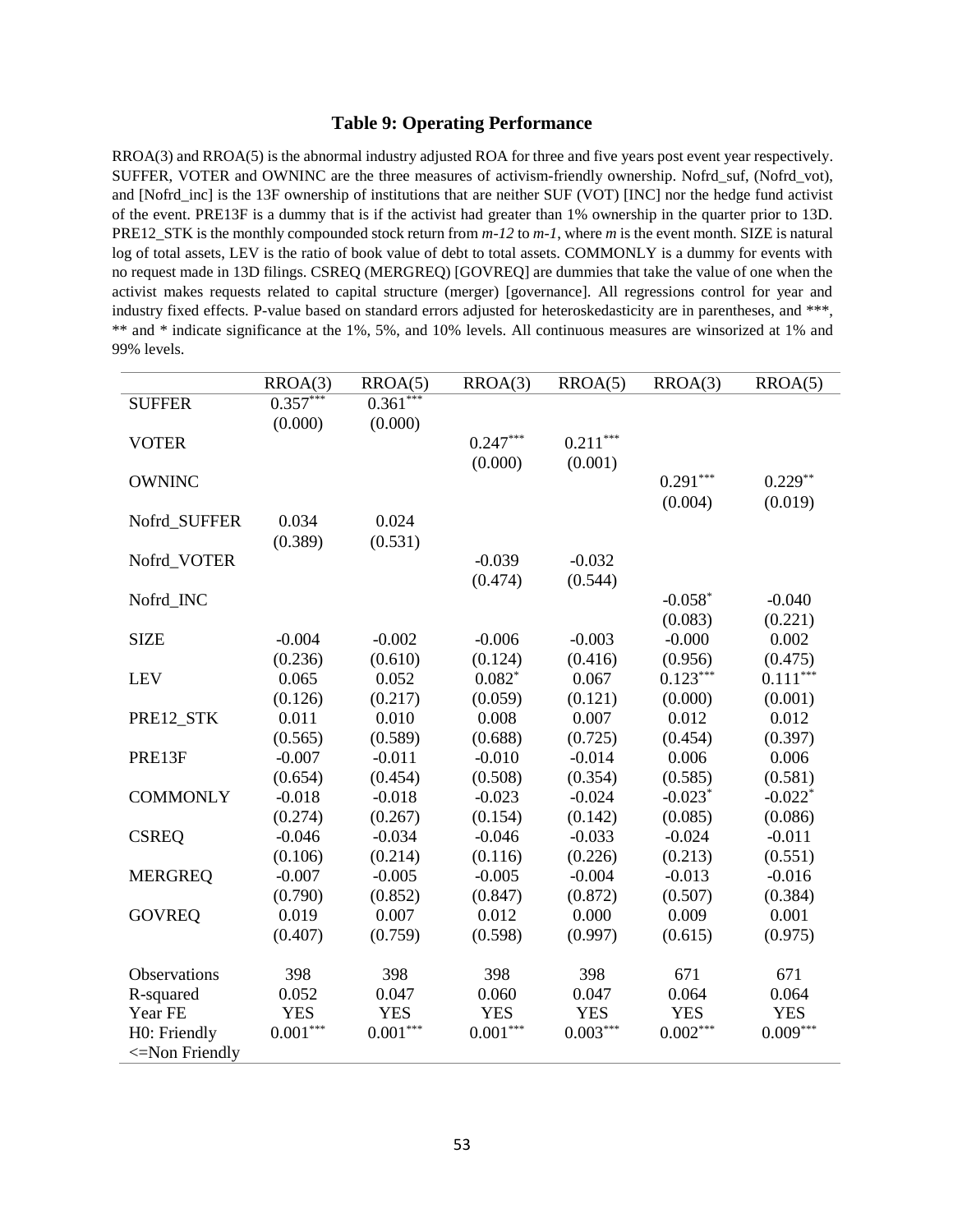#### **Table 10: Voting Patterns in Shareholder-Sponsored Proposals**

This table reports partial results of a logit regression in which the dependent variable is one if the fund votes in favor of the proposal and zero otherwise. Activist Sponsored is an indicator variable that takes the value of one if the proposal is sponsored by the hedge fund activist. Friendly Institution is an indicator variable that takes the value of one if the fund is classified as activism-friendly based on the measure listed in the panel heading. Control variables included but not displayed are SIZE, natural log of total assets; LEV, the ratio of book value of debt to total assets; Change in sales, measured over lagged sales; Tobin Q, the sum of market value of equity and book value of debt over the sum of book value of equity and book value of debt; ROA, net income over lagged total assets; DIV, dividend scaled by book equity; HHI\_SALES, the Herfindahl– Hirschman Index of sales in different business segments; PRE13F, a dummy that takes the value of 1 if the activist disclosed having more than 1% ownership in the quarter prior to the end. Also included are proposal and year fixed effects. The sample includes all shareholder proposals in target firms in the two years after the 13D filing. The number in brackets shows p-values.

|                              | Panel A: SUFFER |             | Panel B: VOTER |             | Panel C: OWNINC |             |
|------------------------------|-----------------|-------------|----------------|-------------|-----------------|-------------|
|                              | All             | Institution | A11            | Institution | All             | Institution |
|                              | Shareholder     | Sponsored   | Shareholder    | Sponsored   | Shareholder     | Sponsored   |
|                              | Proposals       | Proposals   | Proposals      | Proposals   | Proposals       | Proposals   |
| <b>Activist x Friendly</b>   | $.504**$        | $0.579***$  | $.791***$      | $0.694***$  | $1.227***$      | $1.134***$  |
|                              | (0.016)         | (0.007)     | (0.000)        | (0.001)     | (0.000)         | (0.000)     |
| <b>Friendly Institutions</b> | $-.794***$      | $-0.879***$ | $-.801***$     | $-0.712***$ | $-1.066***$     | $-0.973***$ |
|                              | (0.000)         | (0.000)     | (0.000)        | (0.000)     | (0.000)         | (0.000)     |
| <b>Activist Sponsored</b>    | $-0.440$        | 29.520***   | $-0.882***$    | 23.594**    | $2.071**$       | 27.890***   |
|                              | (0.725)         | (0.005)     | (0.000)        | (0.022)     | (0.014)         | (0.010)     |
| <b>Observations</b>          | 15,925          | 10,827      | 15,925         | 10,827      | 23,579          | 15,907      |
| Pseudo R <sub>2</sub>        | 0.323           | 0.393       | 0.328          | 0.394       | 0.302           | 0.336       |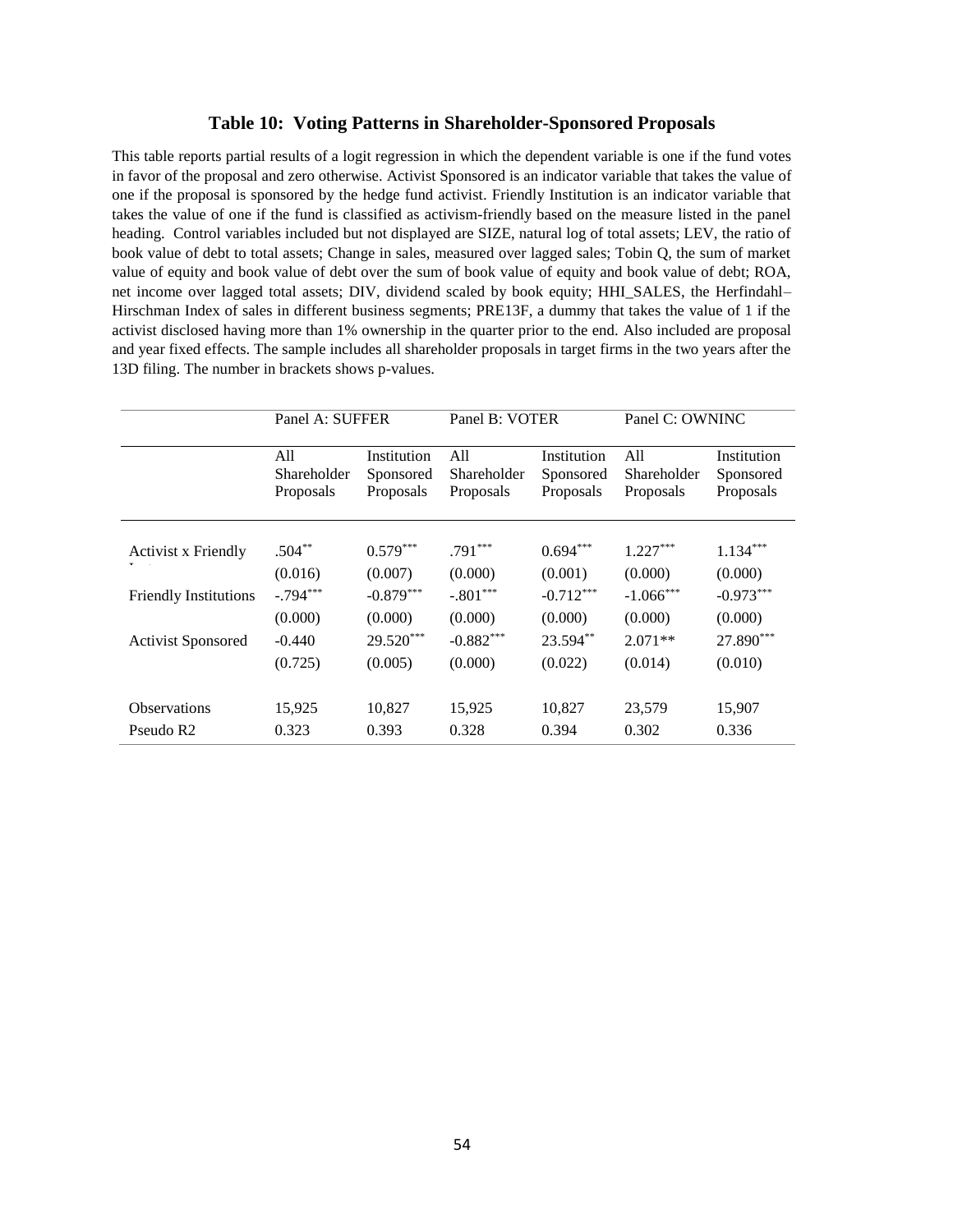### **Table 11: Stock-Picking Ability of Activism-Friendly Institutions**

#### **Panel A: Return Performance of Activism-Friendly and Other Portfolios**

This table reports alphas from monthly time series regression of Long Short portfolio on Fama-French-Carhart four factor model. Each month we go long the value-weighted portfolio of Activism-Friendly institutions and go short the value-weighted portfolio of other institutions. Non-targets refer to the portfolio which goes long the value-weighted non-target portfolio of activism-friendly institutions and short the value-weighted non-target portfolio of other institutions. Non-target portfolio consists of firms that were not targeted by hedge fund activists. Average value-weighted refers to the long (short) value weighted portfolio for each institution month average across all friendly (other) institutions in that month.

|                        |         | <b>SUFFER</b> | VOTER      | <b>OWNINC</b> |
|------------------------|---------|---------------|------------|---------------|
| Value-weighted         | Alpha   | $-0.09\%$     | $-0.09\%$  | $-0.13%$      |
|                        | P-Value | $0.014***$    | $0.006***$ | $0.000***$    |
| Non-targets            | Alpha   | $-0.09\%$     | $-0.09\%$  | $-0.13%$      |
|                        | P-Value | $0.015***$    | $0.006***$ | $0.000***$    |
| Average value-weighted | Alpha   | $-0.05%$      | $-0.00\%$  | $-0.12%$      |
|                        | P-Value | 0.264         | 0.967      | $0.000***$    |

#### **Panel B: Change in Holdings Prior to 13D Filing**

This table reports the average value of the Up-targeted and Down-targeted variables. The Up-targeted dummy takes the value of one when the activism-friendly institution increases its holding of a stock in the quarter (average of four quarters or year) prior to 13D filing and it is targeted by activists and zero if it increases its holdings and the stock is not targeted. Similarly, the Down-targeted dummy takes the value of one when the activism-friendly institution decreases its holding of a stock in the quarter (average of four quarters or year) prior to 13D filing and it is targeted by activists and zero if it decreases its holdings and the stock is not targeted.

|                       | Quarter Prior to 13D Filing |              |               | Year Prior to 13D Filing |          |               |
|-----------------------|-----------------------------|--------------|---------------|--------------------------|----------|---------------|
|                       | <b>SUFFER</b>               | <b>VOTER</b> | <b>OWNINC</b> | <b>SUFFER</b>            | VOTER    | <b>OWNINC</b> |
| Up-targeted           | 0.54%                       | $0.49\%$     | 0.54%         | $0.55\%$                 | $0.51\%$ | 0.56%         |
| Down-targeted         | 0.58%                       | 0.52%        | $0.57\%$      | 0.56%                    | 0.50%    | 0.54%         |
| DIFF: Up%-down%       | $-0.04\%$                   | $-0.03\%$    | $-0.03\%$     | $-0.01\%$                | $0.01\%$ | $0.01\%$      |
| P-value (Z-statistic) | $0.000***$                  | $0.000***$   | $0.001***$    | 0.581                    | 0.282    | 0.167         |

### **Panel C: Performance of Activism-Friendly Institutional Holdings of Target Firms**

This table reports alphas from monthly time series regressions of the long-short portfolio on the Fama-French-Carhart four factor model. Each month we go long (short) the value-weighted portfolio of target stocks that experience an increase (decrease) in holdings in the quarter prior to the 13D filing by activism-friendly institutions and go short the value-weighted portfolio of other institutions. The Yearly Average captures long/short performance based on increase/decrease of activism-friendly institutions' holdings of target stocks in the year prior, or prior 4 quarters, to the 13D filing. Average Value Weighted forms the long/ short portfolios based on average increase/decrease of target holding for all friendly institutions.

|                        |          | <b>SUFFER</b> | VOTER     | <b>OWNINC</b> |
|------------------------|----------|---------------|-----------|---------------|
| Value weighted         | Alpha    | $-0.16%$      | $-0.02\%$ | 0.16%         |
|                        | P- value | 0.758         | 0.922     | 0.526         |
| Yearly average         | Alpha    | $-0.04\%$     | $-0.07\%$ | 0.16%         |
|                        | P- value | 0.935         | 0.788     | 0.580         |
| Average value weighted | Alpha    | 0.40%         | 0.26%     | $-0.01\%$     |
|                        | P- value | 0.368         | 0.234     | 0.937         |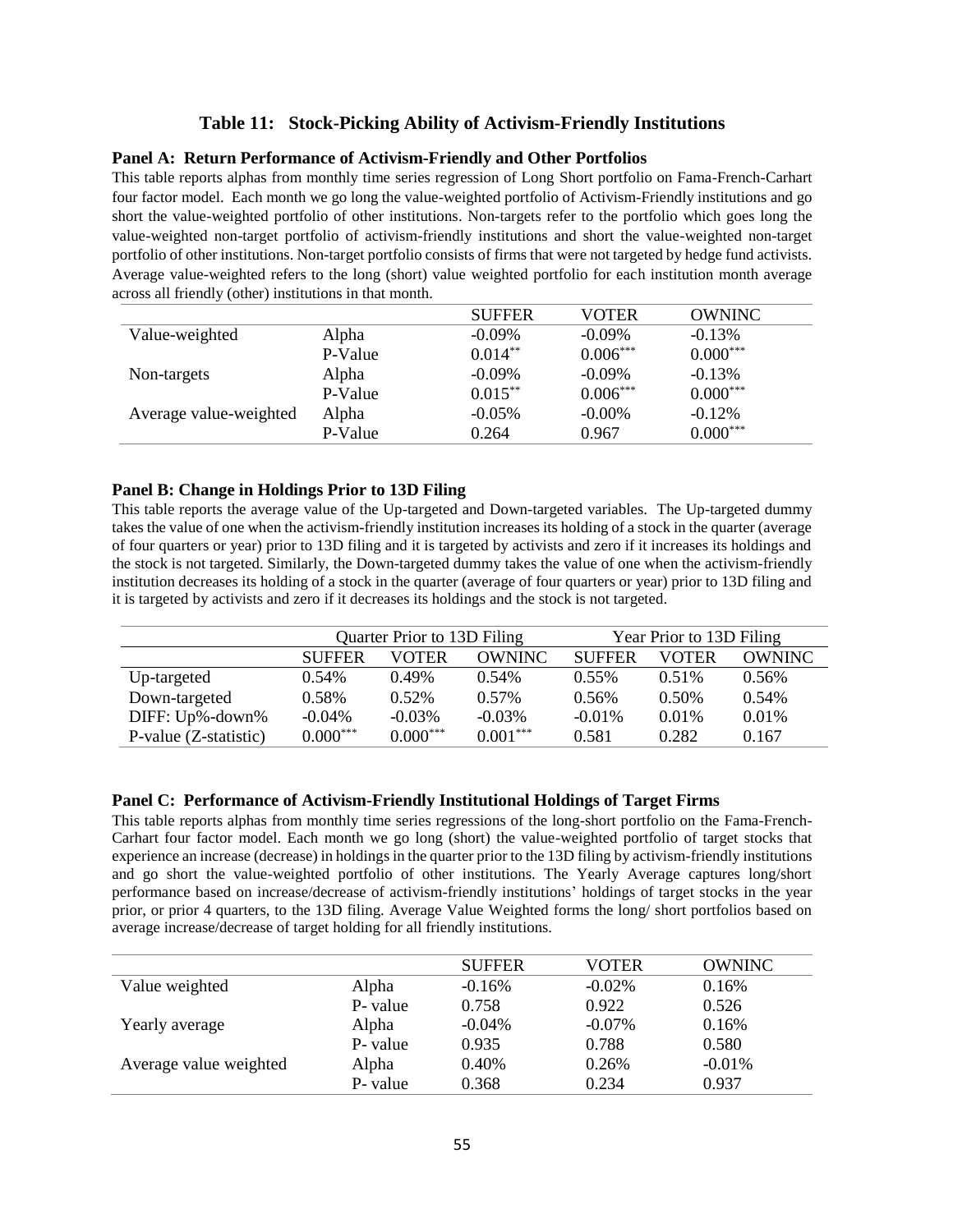#### **Table 12: Activism-Friendly Ownership, Indexers and BHARs**

This table reports a regression in which the dependent variable is the 36-month market-adjusted BHARs. As before SUFFER (VOTER) [OWNINC] are measures for activism-friendly ownership and Nofrd\_suf, (Nofrd\_vot), and [Nofrd\_inc] is the 13F ownership of institutions that are neither SUFFER (VOTER) [OWNINC] nor the hedge fund activist of the event. Other control variables -Size, Leverage, Pre12\_STK, Pre13F, Commonly, CSREQ, MERGREQ, and GOVREQ were included in the estimation but not tabulated. QIX is the pre event ownership by institutions classed as QIX by Bushee's measure. All regressions control for year and industry fixed effects. P-value based on standard errors adjusted for heteroskedasticity are in parentheses, and \*\*\*, \*\* and \* indicate significance at the 1%, 5%, and 10% levels. All continuous measures are winsorized at 1% and 99% levels.

|                    | <b>36 Month Market Adjusted BHAR</b> |            |            |  |  |
|--------------------|--------------------------------------|------------|------------|--|--|
|                    | Model 1                              | Model 2    | Model 3    |  |  |
|                    |                                      |            |            |  |  |
| <b>SUFFER</b>      | $1.340*$                             |            |            |  |  |
|                    | (0.075)                              |            |            |  |  |
| Nofrd_suf          | 0.096                                |            |            |  |  |
|                    | (0.671)                              |            |            |  |  |
| <b>VOTER</b>       |                                      | $1.295***$ |            |  |  |
|                    |                                      | (0.007)    |            |  |  |
| Nofrd_vot          |                                      | $-0.215$   |            |  |  |
|                    |                                      | (0.355)    |            |  |  |
| <b>OWNINC</b>      |                                      |            | $1.072**$  |  |  |
|                    |                                      |            | (0.038)    |  |  |
| Nofrd_inc          |                                      |            | $-0.079$   |  |  |
|                    |                                      |            | (0.623)    |  |  |
| QIX                | 0.035                                | $-0.383$   | 0.140      |  |  |
|                    | (0.921)                              | (0.324)    | (0.573)    |  |  |
|                    |                                      |            |            |  |  |
| Observations       | 620                                  | 620        | 1,058      |  |  |
| R-squared          | 0.141                                | 0.150      | 0.116      |  |  |
| Year FE            | <b>YES</b>                           | <b>YES</b> | <b>YES</b> |  |  |
| <b>Industry FE</b> | <b>YES</b>                           | <b>YES</b> | <b>YES</b> |  |  |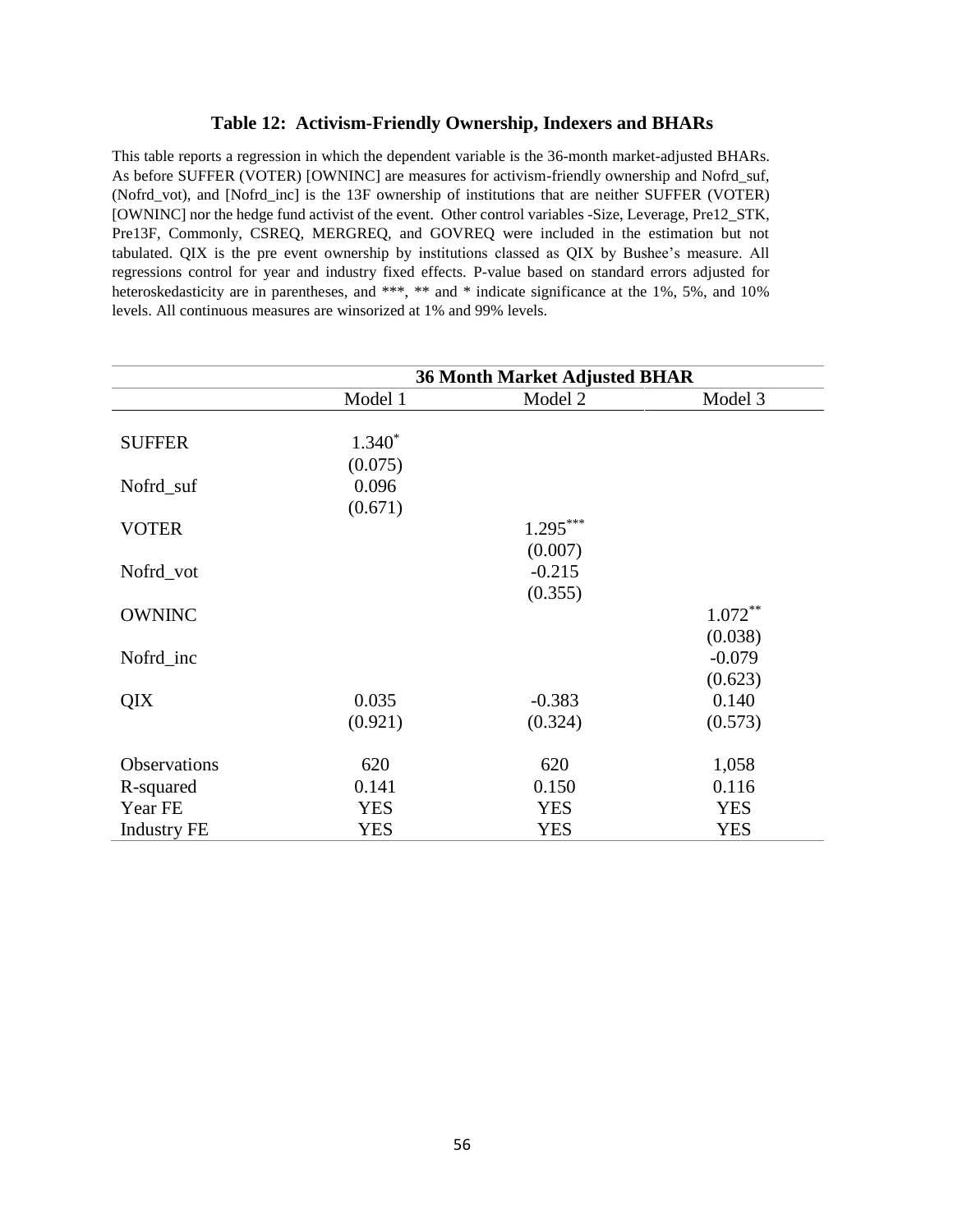#### **Table 13: Likelihood of Being Targeted – Matched Sample**

The table reports the results of a logit regression in which the dependent variable is a dummy variable that takes the value of one if the firm was a target of hedge fund activism. The control firms are industry, size and book to market matched firms. OWNINC, VOTER and SUFFER are the three measures of activism-friendly ownership. NOFRD\_INC, (NOFRD\_VOT), and [NOFRD\_SUF] represent the ownership of institutions that are neither INC (VOT) [SUF] nor the event's hedge fund activist. SIZE is the natural log of total assets, LEV is the ratio of book value of debt to total assets. Change in sales is measured over lagged sales. Tobin's Q is the sum of market value of equity and book value of debt over the sum of book value of equity and book value of debt. ROA is net income over lagged total assets. DIV is dividend scaled by book equity. HHI\_SALES is the Herfindahl–Hirschman Index of sales in different business segments. PRE13F is a dummy that takes the value of 1 if the activist disclosed having more than 1% ownership in the quarter prior to the end. P-values are in parentheses; standard errors are adjusted for heteroskedasticity, and \*\*\*, \*\* and \* indicate significance at the 1%, 5%, and 10% levels. All continuous measures are winsorized at 1% and 99% levels.

|                            | Model 1     | Model 2     | Model 3     |
|----------------------------|-------------|-------------|-------------|
| <b>SUFFER</b>              | $5.713***$  |             |             |
|                            | (0.000)     |             |             |
| <b>VOTER</b>               |             | $1.934**$   |             |
|                            |             | (0.019)     |             |
| <b>OWNINC</b>              |             |             | $5.383***$  |
|                            |             |             | (0.000)     |
| NOFRD_SUF                  | $2.303***$  |             |             |
|                            | (0.000)     |             |             |
| NOFRD VOT                  |             | $2.939***$  |             |
|                            |             | (0.000)     |             |
| NOFRD_INC                  |             |             | $2.580***$  |
|                            |             |             | (0.000)     |
| <b>SIZE</b>                | $-3.405***$ | $-3.293***$ | $-3.199***$ |
|                            | (0.000)     | (0.000)     | (0.000)     |
| <b>LEV</b>                 | $1.525***$  | $1.479***$  | $1.227***$  |
|                            | (0.003)     | (0.004)     | (0.002)     |
| Change in Sales            | $-0.596*$   | $-0.639**$  | $-0.278$    |
|                            | (0.058)     | (0.047)     | (0.160)     |
| Tobin Q                    | $0.522**$   | $0.479**$   | 0.144       |
|                            | (0.033)     | (0.042)     | (0.216)     |
| <b>ROA</b>                 | $-0.651$    | $-0.583$    | $-0.732$    |
|                            | (0.343)     | (0.396)     | (0.168)     |
| <b>DIV</b>                 | $-1.557$    | $-1.528$    | 0.576       |
|                            | (0.381)     | (0.392)     | (0.666)     |
| <b>HHI_SALES</b>           | $-0.196$    | $-0.162$    | 0.206       |
|                            | (0.540)     | (0.614)     | (0.427)     |
| R&D / Sales                | $3.285***$  | $3.483***$  | $3.364***$  |
|                            | (0.015)     | (0.009)     | (0.004)     |
| Number of Analysts         | $-0.011$    | $-0.002$    | $-0.018$    |
|                            | (0.575)     | (0.933)     | (0.270)     |
| PRE13F                     | $0.301*$    | $0.301**$   | $0.280**$   |
|                            | (0.051)     | (0.047)     | (0.021)     |
|                            |             |             |             |
| <b>Observations</b>        | 998         | 998         | 1,658       |
| H0: friendly<=non-friendly | $0.009**$   | 0.822       | $0.026***$  |
| Pseudo-R2                  | 0.208       | 0.204       | 0.199       |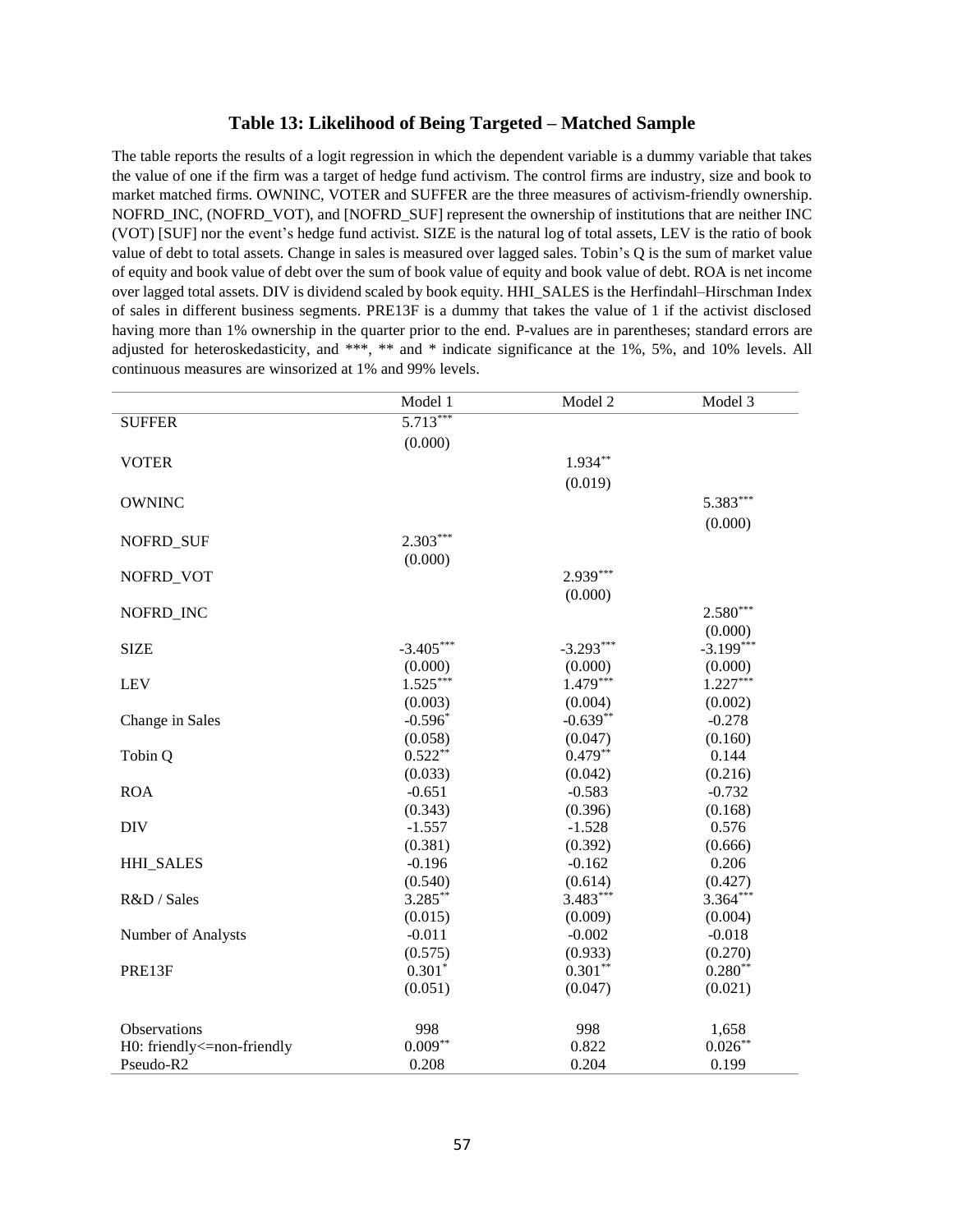#### **Table 14: Likelihood of Being Targeted**

This table reports logit regressions where the dependent variable that takes the value of one if the firm was a hedge fund target in the year. The sample consists of all firms in Compustat. SUFFER, VOTER, OWNINC are the three measures of activism-friendly ownership. NOFRD\_INC, (NOFRD\_VOT), and [NOFRD\_SUF] represent the ownership of institutions that are neither INC (VOT) [SUF] nor the event's hedge fund activist. SIZE is the natural log of total assets, LEV is the ratio of book value of debt to total assets. Change in sales is measured over lagged sales. Tobin's Q is the sum of market value of equity and book value of debt over the sum of book value of equity and book value of debt. ROA is net income over lagged total assets. DIV is dividend scaled by book equity. HHI\_SALES is the Herfindahl–Hirschman Index of sales in different business segments. PRE13F takes the value of 1 if the activist holds more than 1% in the quarter prior to the filing. P-values are in parentheses; standard errors are adjusted for heteroskedasticity, \*\*\*, \*\* and \* indicate significance at the 1%, 5%, and 10% levels. All continuous measures are winsorized at 1% and 99% levels.

|                       | Model 1         | Model 2     | Model 3     |
|-----------------------|-----------------|-------------|-------------|
| <b>SUFFER</b>         | $8.413***$      |             |             |
|                       | (0.000)         |             |             |
| <b>VOTER</b>          |                 | $1.416***$  |             |
|                       |                 | (0.001)     |             |
| <b>OWNINC</b>         |                 |             | $2.384***$  |
|                       |                 |             | (0.000)     |
| NOFRD_SUF             | $1.407***$      |             |             |
|                       | (0.000)         |             |             |
| NOFRD_VOT             |                 | $2.220***$  |             |
|                       |                 | (0.000)     |             |
| NOFRD_INC             |                 |             | $1.942***$  |
|                       |                 |             | (0.000)     |
| <b>SIZE</b>           | $-0.183***$     | $-0.154***$ | $-0.184***$ |
|                       | (0.000)         | (0.000)     | (0.000)     |
| <b>LEV</b>            | $0.460*$        | 0.448       | $0.489**$   |
|                       | (0.095)         | (0.102)     | (0.021)     |
| Change in Sales       | $-0.527***$     | $-0.553***$ | $-0.434***$ |
|                       | (0.001)         | (0.001)     | (0.000)     |
| Tobin's Q             | $-0.138***$     | $-0.140***$ | $-0.151***$ |
|                       | (0.000)         | (0.000)     | (0.000)     |
| <b>ROA</b>            | $-0.506$        | $-0.484$    | $-0.415*$   |
|                       | (0.107)         | (0.128)     | (0.077)     |
| <b>DIV</b>            | $-1.441$        | $-1.492$    | $-1.291$    |
|                       | (0.193)         | (0.172)     | (0.124)     |
| <b>HHI_SALES</b>      | $-0.010$        | $-0.033$    | 0.055       |
|                       | (0.958)         | (0.865)     | (0.726)     |
| R&D / Sales           | 0.025           | 0.033       | 0.326       |
|                       | (0.970)         | (0.961)     | (0.516)     |
| Number of Analysts    | $-0.013$        | $-0.002$    | $-0.015$    |
|                       | (0.260)         | (0.884)     | (0.116)     |
| PRE13F                | $0.189*$        | $0.166*$    | $0.137*$    |
|                       | (0.059)         | (0.095)     | (0.074)     |
| <b>INTERCEPT</b>      | $-3.388***$     | $-3.753***$ | $-3.739***$ |
|                       | (0.000)         | (0.000)     | (0.000)     |
| Observations          | 25,254          | 25,254      | 39,697      |
| Year, Ind FE          | Yes, Yes        | Yes, Yes    | Yes, Yes    |
| Psuedo R <sub>2</sub> | 0.098           | 0.089       | 0.080       |
| H0: friendly<=other   | $0.000^{***}\,$ | 0.896       | 0.276       |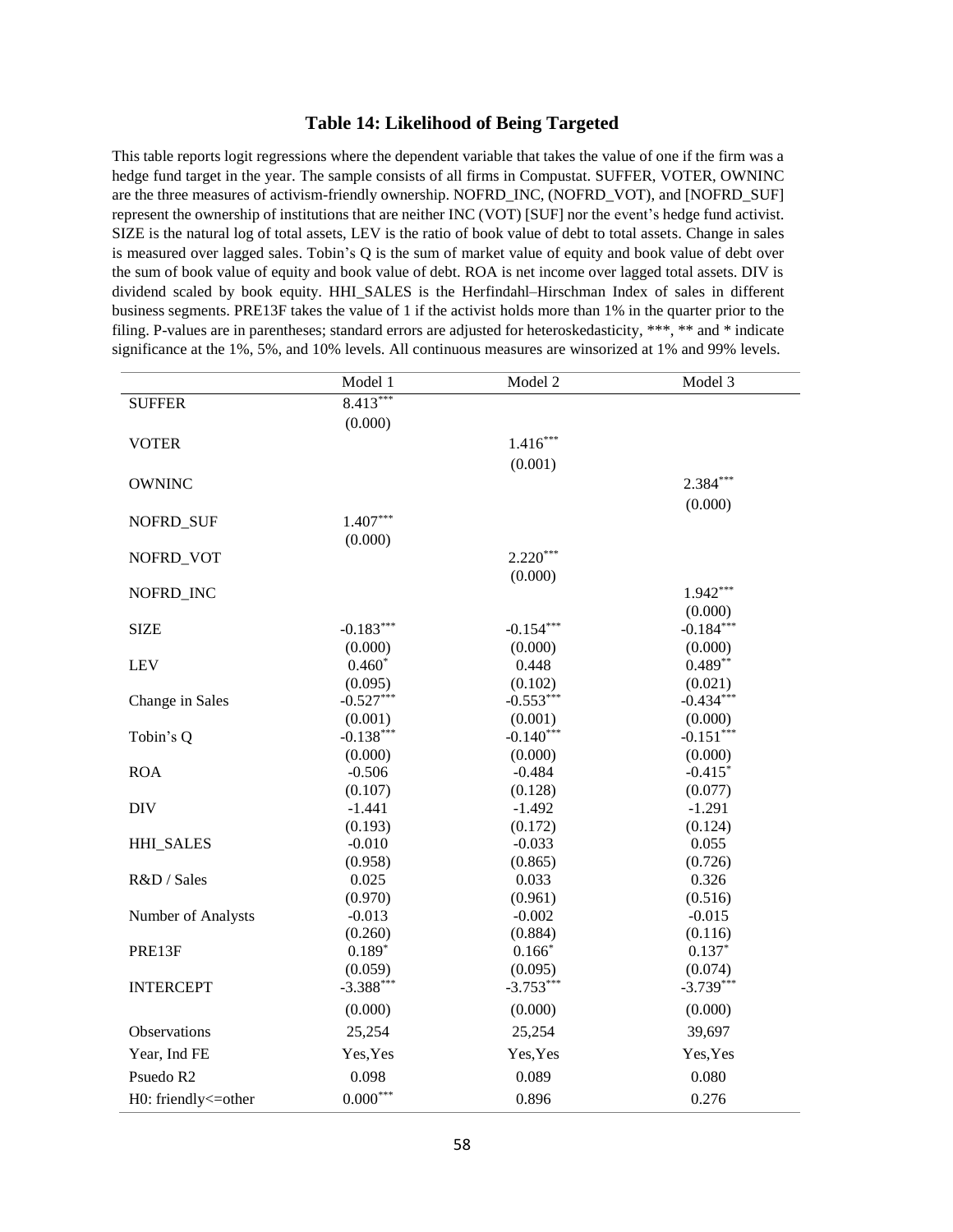### **Table 15: Performance and Relationship of Activism-Friendly Institutions with the Activist**

This table reports a regression in which the dependent variable is the 36-month market-adjusted BHARs. Overlapped\_OWNINC is ownership by activism-friendly owners that were also present and classified as friendly (by the OWNINC measure) in the prior case conducted by the activist. New\_Owninc is ownership by friendly institutions that were not present in the prior case of the activist. Overlapped\_voter and Overlapped\_Suffer are similarly defined. All cases that are the first cases of the activist in the sample have been dropped. . Other control variables -Size, Leverage, Pre12\_STK, Pre13F, Commonly, CSREQ, MERGREQ, and GOVREQ were included in the estimation but not tabulated. All regressions control for year and industry fixed effects. P-value based on standard errors adjusted for heteroskedasticity are in parentheses, and \*\*\*, \*\* and \* indicate significance at the 1%, 5%, and 10% levels. All continuous measures are winsorized at 1% and 99% levels.

|                   | <b>36 Month Market Adjusted BHAR</b> |             |            |  |  |
|-------------------|--------------------------------------|-------------|------------|--|--|
|                   | Model 1                              | Model 2     | Model 3    |  |  |
|                   |                                      |             |            |  |  |
| Overlapped_SUFFER | 0.765                                |             |            |  |  |
|                   | (0.801)                              |             |            |  |  |
| New_SUFFER        | $1.821***$                           |             |            |  |  |
|                   | (0.035)                              |             |            |  |  |
| Overlapped_VOTER  |                                      | $1.262**$   |            |  |  |
|                   |                                      | (0.027)     |            |  |  |
| New_VOTER         |                                      | $1.007**$   |            |  |  |
|                   |                                      | (0.024)     |            |  |  |
| Overlapped_OWNINC |                                      |             | $1.251*$   |  |  |
|                   |                                      |             | (0.077)    |  |  |
| New_OWNINC        |                                      |             | 0.386      |  |  |
|                   |                                      |             | (0.532)    |  |  |
| Nofrd_SUFFER      | $-0.154$                             |             |            |  |  |
|                   | (0.433)                              |             |            |  |  |
| Nofrd_VOTER       |                                      | $-0.736***$ |            |  |  |
|                   |                                      | (0.005)     |            |  |  |
| Nofrd_OWNINC      |                                      |             | $-0.179$   |  |  |
|                   |                                      |             | (0.276)    |  |  |
|                   |                                      |             |            |  |  |
| Observations      | 424                                  | 424         | 660        |  |  |
| R-squared         | 0.171                                | 0.186       | 0.143      |  |  |
| Year FE           | <b>YES</b>                           | <b>YES</b>  | <b>YES</b> |  |  |
| Ind FE            | <b>YES</b>                           | <b>YES</b>  | <b>YES</b> |  |  |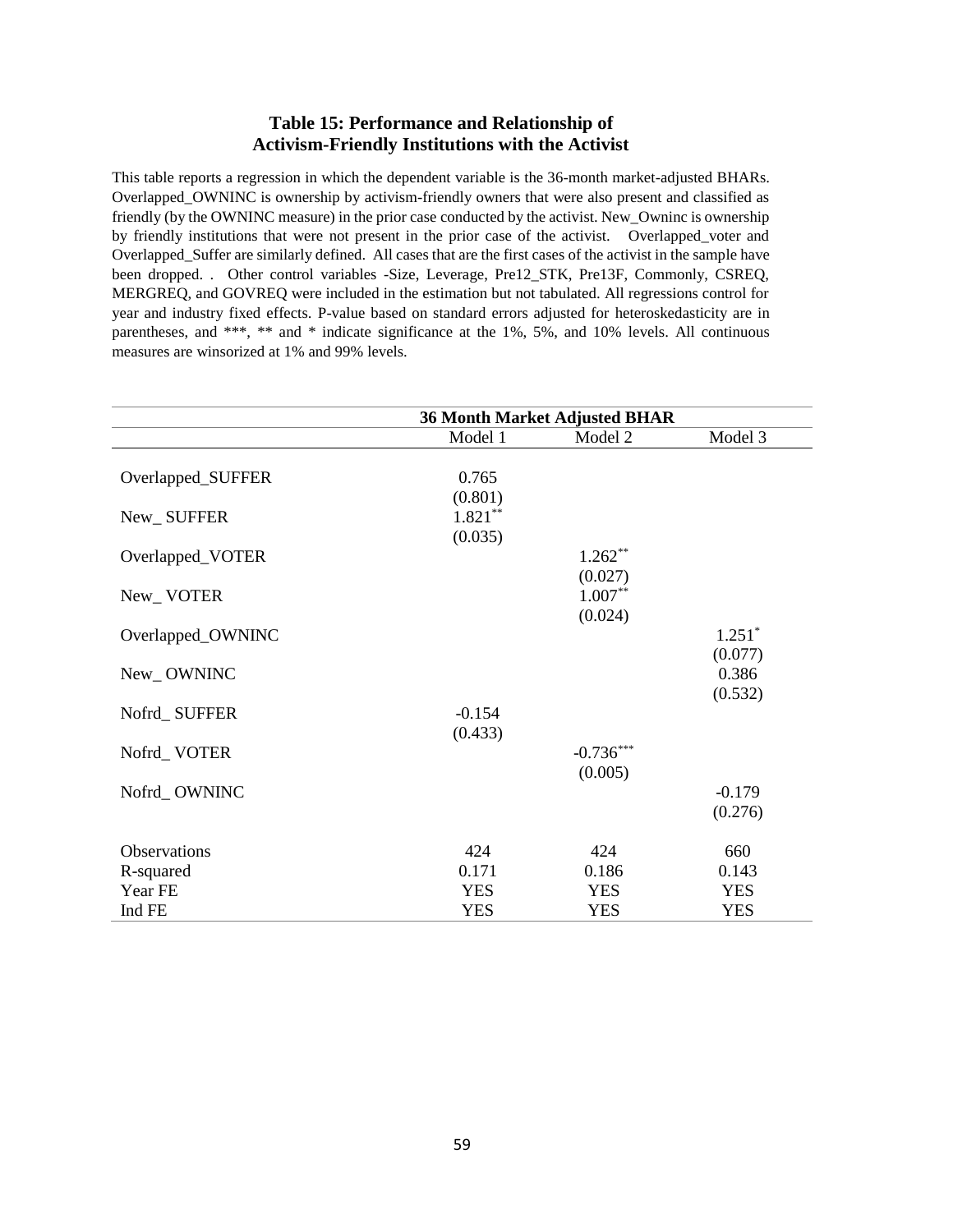# **Appendix Table 1: Distribution of Activism Cases by Hedge Funds**

This table reports the activism frequency of hedge funds over the 2004-2012 sample period . The table includes only hedge funds with at least 15 cases over the sample period.

| <b>Hedge Fund</b>                              | Number of    | <b>Percentage of</b> |
|------------------------------------------------|--------------|----------------------|
|                                                | <b>Cases</b> | <b>All Cases</b>     |
|                                                |              |                      |
| Third Point LLC                                | 70           | 5.92                 |
| Millenco LLC                                   | 58           | 4.90                 |
| Ramius LLC                                     | 47           | 3.97                 |
| <b>VA Partners LLC</b>                         | 41           | 3.47                 |
| Icahn Carl C                                   | 37           | 3.13                 |
| <b>Blum Capital Partners LP</b>                | 20           | 1.69                 |
| <b>SAC Capital Advisors LLC</b>                | 20           | 1.69                 |
| Pirate Capital LLC                             | 19           | 1.61                 |
| Prides Capital Partners, LLC                   | 19           | 1.61                 |
| <b>SCSF Equities, LLC</b>                      | 19           | 1.61                 |
| Steel Partners Holdings L.P.                   | 19           | 1.61                 |
| Clinton Group INC                              | 18           | 1.52                 |
| Elliot Associates, L.P.                        | 18           | 1.52                 |
| Jana Partners LLC                              | 17           | 1.44                 |
| Shamrock Activist Value Fund L P               | 17           | 1.44                 |
| Wynnefield Partners Small Cap Value LP         | 17           | 1.44                 |
| Orbimed Advisors LLC                           | 16           | 1.35                 |
| <b>Riley Investment Management LLC</b>         | 16           | 1.35                 |
| Seidman Lawrence B                             | 16           | 1.35                 |
| Fine Capital Partners, L.P.                    | 15           | 1.27                 |
| Harbinger Capital Partners Master Fund I, LTD. | 15           | 1.27                 |
| MMI Investments, L.P.                          | 15           | 1.27                 |
|                                                |              |                      |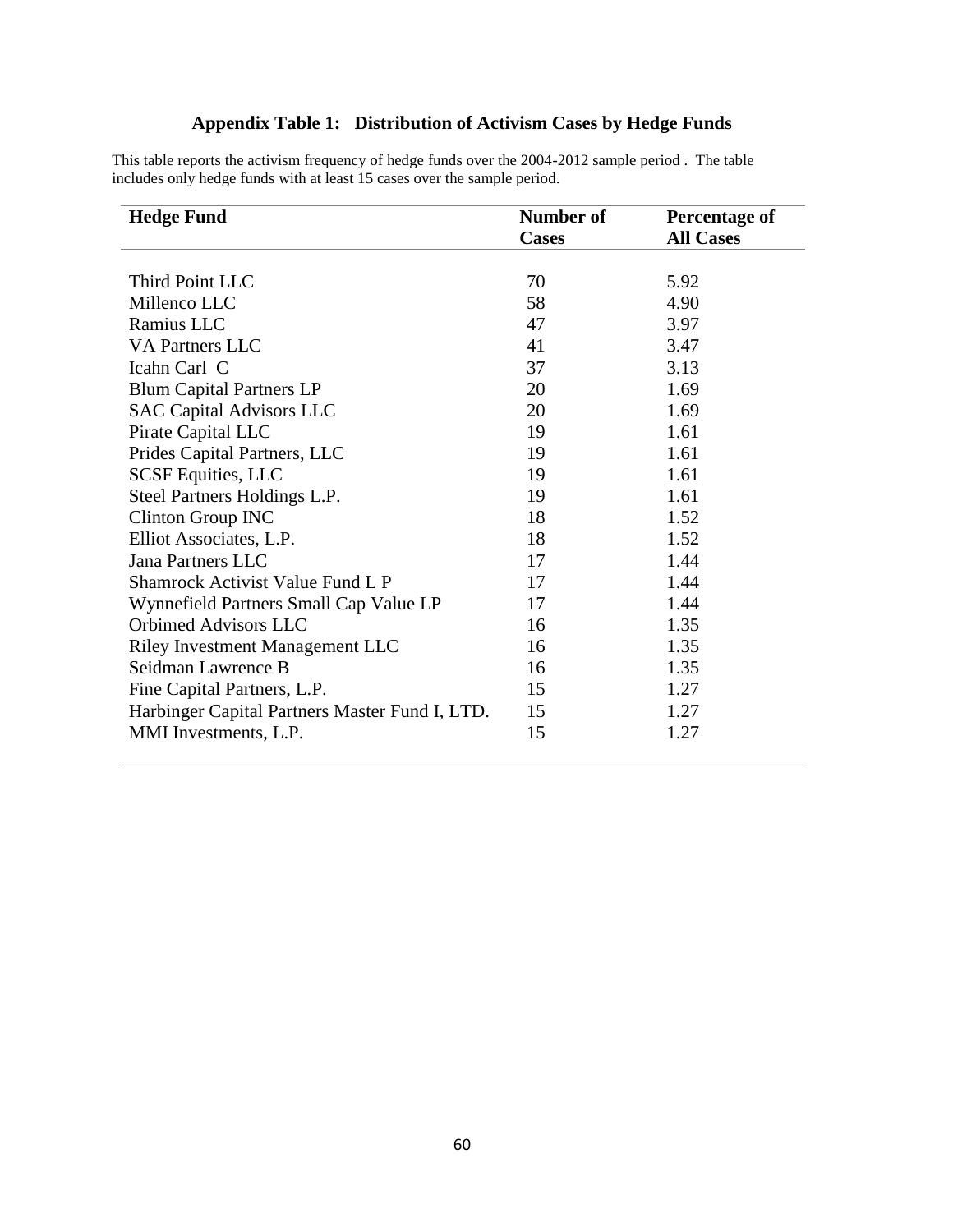### **Appendix Table 2: Buy and Hold Abnormal Returns**

This table displays benchmark adjusted buy and hold returns over different holding periods. For the market-adjusted returns the benchmark is the CRSP Value Weighted Index, for DGTW the benchmarks are in accordance with DGTW and for Industry adjusted the benchmark is Fama French 48 industry returns. In Panel A (Panel B) [Panel C], the quartiles are formed on the basis of the activism-friendly ownership measure SUFFER (VOTER) [OWNINC]. Q1 (Q4) is the quartile with the lowest (highest) activism-friendly ownership. The P-val (Ranksum) tests for whether mean (median) difference between quartile 4 (Q4) and quartile 1(Q1) is different from zero. \*\*\*, \*\* and \* indicate significance at the 1%, 5%, and 10% levels.

|                 | <b>Market Adjusted</b> |                        |                 |                     | <b>DGTW</b>            |                 | <b>Industry Adjusted</b> |                        |                        |
|-----------------|------------------------|------------------------|-----------------|---------------------|------------------------|-----------------|--------------------------|------------------------|------------------------|
|                 | <b>BHAR</b>            | <b>BHAR</b>            | <b>BHAR</b>     | <b>BHAR</b>         | <b>BHAR</b>            | <b>BHAR</b>     | <b>BHAR</b>              | <b>BHAR</b>            | <b>BHAR</b>            |
|                 | 24 months              | 36 months              | 60 months       | 24 months           | 36 months              | 60 months       | 24 months                | 36 months              | 60 months              |
| Panel A: SUFFER |                        |                        |                 |                     |                        |                 |                          |                        |                        |
| Q1              | $-0.020$               | 0.011                  | 0.079           | $-0.028$            | 0.021                  | 0.126           | $-0.031$                 | $-0.008$               | 0.041                  |
| Q2              | 0.013                  | 0.090                  | 0.288           | 0.061               | 0.140                  | 0.422           | $-0.029$                 | 0.025                  | 0.220                  |
| Q <sub>3</sub>  | 0.147                  | 0.211                  | 0.338           | 0.237               | 0.335                  | 0.551           | 0.119                    | 0.194                  | 0.302                  |
| Q4              | 0.153                  | 0.250                  | 0.386           | 0.225               | 0.367                  | 0.577           | 0.134                    | 0.254                  | 0.389                  |
| $Q4-Q1$         | 0.173                  | 0.239                  | 0.307           | 0.253               | 0.346                  | 0.451           | 0.165                    | 0.262                  | 0.348                  |
| P-val           | $0.022**$              | $0.014***$             | $0.024***$      | $0.001***$          | $0.000^{***}$          | $0.001***$      | $0.031***$               | $0.007^{\ast\ast\ast}$ | $0.008^{\ast\ast\ast}$ |
| Ranksum         | $0.003***$             | $0.001^{\ast\ast\ast}$ | $0.000***$      | $0.000^{***}\,$     | $0.000^{***}\,$        | $0.000***$      | $0.004***$               | $0.000***$             | $0.000***$             |
| Panel B: VOTER  |                        |                        |                 |                     |                        |                 |                          |                        |                        |
| Q1              | $-0.019$               | 0.018                  | 0.079           | $-0.068$            | 0.006                  | 0.098           | $-0.018$                 | 0.015                  | 0.067                  |
| Q2              | 0.001                  | 0.017                  | 0.166           | 0.038               | 0.067                  | 0.306           | 0.001                    | 0.002                  | 0.144                  |
| Q <sub>3</sub>  | 0.045                  | 0.129                  | 0.213           | 0.109               | 0.229                  | 0.411           | 0.009                    | 0.103                  | 0.179                  |
| Q4              | 0.118                  | 0.194                  | 0.326           | 0.172               | 0.257                  | 0.411           | 0.076                    | 0.149                  | 0.253                  |
| $Q4-Q1$         | 0.136                  | 0.175                  | 0.248           | 0.240               | 0.251                  | 0.313           | 0.094                    | 0.135                  | 0.186                  |
| P-val           | $0.067*$               | $0.069*$               | $0.075*$        | $0.002***$          | $0.012**$              | $0.020**$       | 0.215                    | 0.163                  | 0.166                  |
| Ranksum         | $0.001***$             | $0.000***$             | $0.000***$      | $0.000***$          | $0.000***$             | $0.000***$      | $0.010**$                | $0.004***$             |                        |
|                 |                        |                        |                 |                     |                        |                 |                          |                        | $0.001^{\ast\ast\ast}$ |
| Panel C: OWNINC |                        |                        |                 |                     |                        |                 |                          |                        |                        |
| Q1              | $-0.076$               | $-0.099$               | $-0.050$        | $-0.022$            | $-0.023$               | 0.042           | $-0.071$                 | $-0.096$               | $-0.059$               |
|                 | $-0.046$               | $-0.024$               | 0.067           | $-0.013$            | 0.027                  | 0.111           | $-0.053$                 | $-0.053$               | 0.009                  |
| Q2              | 0.009                  | 0.003                  | 0.040           | 0.033               | 0.049                  | 0.134           | 0.009                    | $-0.007$               | 0.017                  |
| Q <sub>3</sub>  |                        |                        |                 |                     |                        |                 |                          |                        |                        |
| Q <sub>4</sub>  | 0.088                  | 0.156                  | 0.261           | 0.133               | 0.221                  | 0.378           | 0.061                    | 0.133                  | 0.213                  |
| $Q4-Q1$         | 0.164                  | 0.254                  | 0.311           | 0.155<br>$0.009***$ | 0.244                  | 0.336           | 0.132                    | 0.228                  | 0.272                  |
| P-val           | $0.004^{***}$          | $0.000***$             | $0.002^{***}$   |                     | $0.001^{\ast\ast\ast}$ | $0.001***$      | $0.019**$                | $0.001***$             | $0.004***$             |
| Ranksum         | $0.000***$             | $0.000^{***}$          | $0.000^{***}\,$ | $0.000***$          | $0.000^{***}\,$        | $0.000^{***}\,$ | $0.000^{\ast\ast\ast}$   | $0.000***$             | $0.000^{***}$          |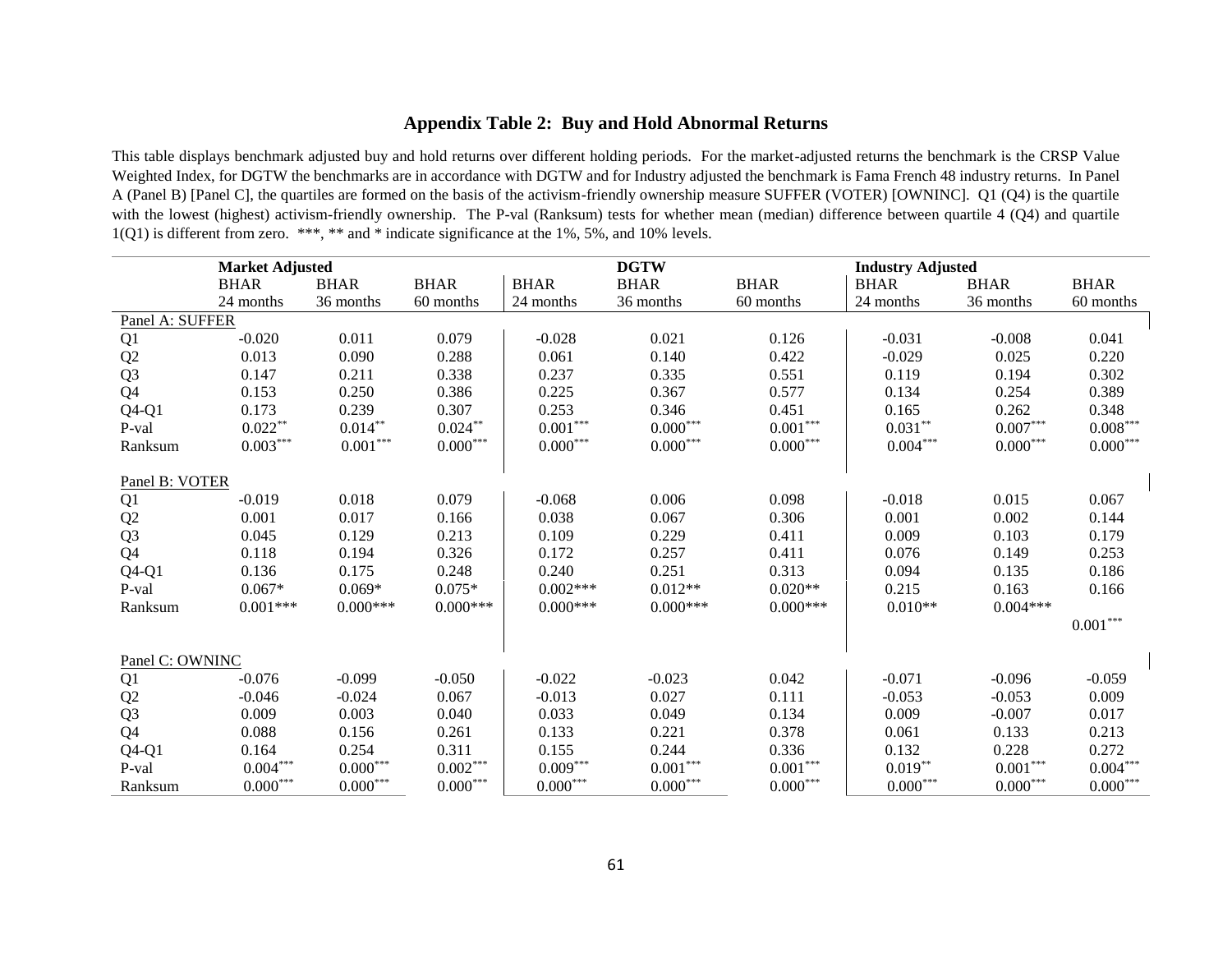#### **Appendix Table 3: Calendar Time Portfolios**

Calendar Time Portfolios of High Activism-friendly and Low Activism-friendly targets are created over 12, 24, 36, 48 and 60 month horizons. The table reports alphas from weighted least square estimation of monthly returns of the portfolio on the Fama French Carhart four factor model. For each month, the high activism-friendly portfolio consists of all firms that were targeted by hedge fund activism in the past 12, 24, 36, 48, 60 months and had SUFFER in the top quartile. For each month, the low activism-friendly portfolio consists of all firms that were targeted by hedge fund activism in the past 12, 24, 36, 48, 60 months and had SUFFER in the bottom quartile. Panel B (C) use VOTER (OWNINC) as measures of activism-friendly ownership.

|                      | (1,12)      | (1,24)         | (1,36)     | (1, 48)    | (1,60)     |  |  |  |
|----------------------|-------------|----------------|------------|------------|------------|--|--|--|
| Equal Weighted       |             |                |            |            |            |  |  |  |
| <b>High Friendly</b> | $0.970*$    | $1.246***$     | $1.147***$ | $1.042***$ | $1.112***$ |  |  |  |
|                      | (0.070)     | (0.000)        | (0.001)    | (0.001)    | (0.0000)   |  |  |  |
| Low Friendly         | $-1.749***$ | $-1.119*$      | $-0.734$   | $-0.617$   | $-0.507$   |  |  |  |
|                      | (0.001)     | (0.063)        | (0.170)    | (0.207)    | (0.270)    |  |  |  |
| $High-Low$           | $2.469***$  | $2.239***$     | $1.818***$ | $1.585***$ | $1.545***$ |  |  |  |
|                      | (0.000)     | (0.000)        | (0.001)    | (0.002)    | (0.002)    |  |  |  |
|                      |             |                |            |            |            |  |  |  |
|                      |             | Value Weighted |            |            |            |  |  |  |
| High Friendly        | $1.131*$    | $0.878*$       | $0.802*$   | $0.908***$ | $0.817***$ |  |  |  |
|                      | (0.081)     | (0.069)        | (0.075)    | (0.028)    | (0.024)    |  |  |  |
| Low Friendly         | $-0.577$    | $-0.542$       | $-0.307$   | $-0.088$   | 0.033      |  |  |  |
|                      | (0.1100)    | (0.142)        | (0.3920)   | (0.809)    | (0.925)    |  |  |  |
| $High-Low$           | $1.608***$  | $1.227***$     | $0.966*$   | 0.853      | 0.678      |  |  |  |
|                      | (0.019)     | (0.041)        | (0.082)    | (0.114)    | (0.183)    |  |  |  |
|                      |             |                |            |            |            |  |  |  |
| # of months          | 78          | 78             | 78         | 78         | 78         |  |  |  |

#### Panel A: SUFFER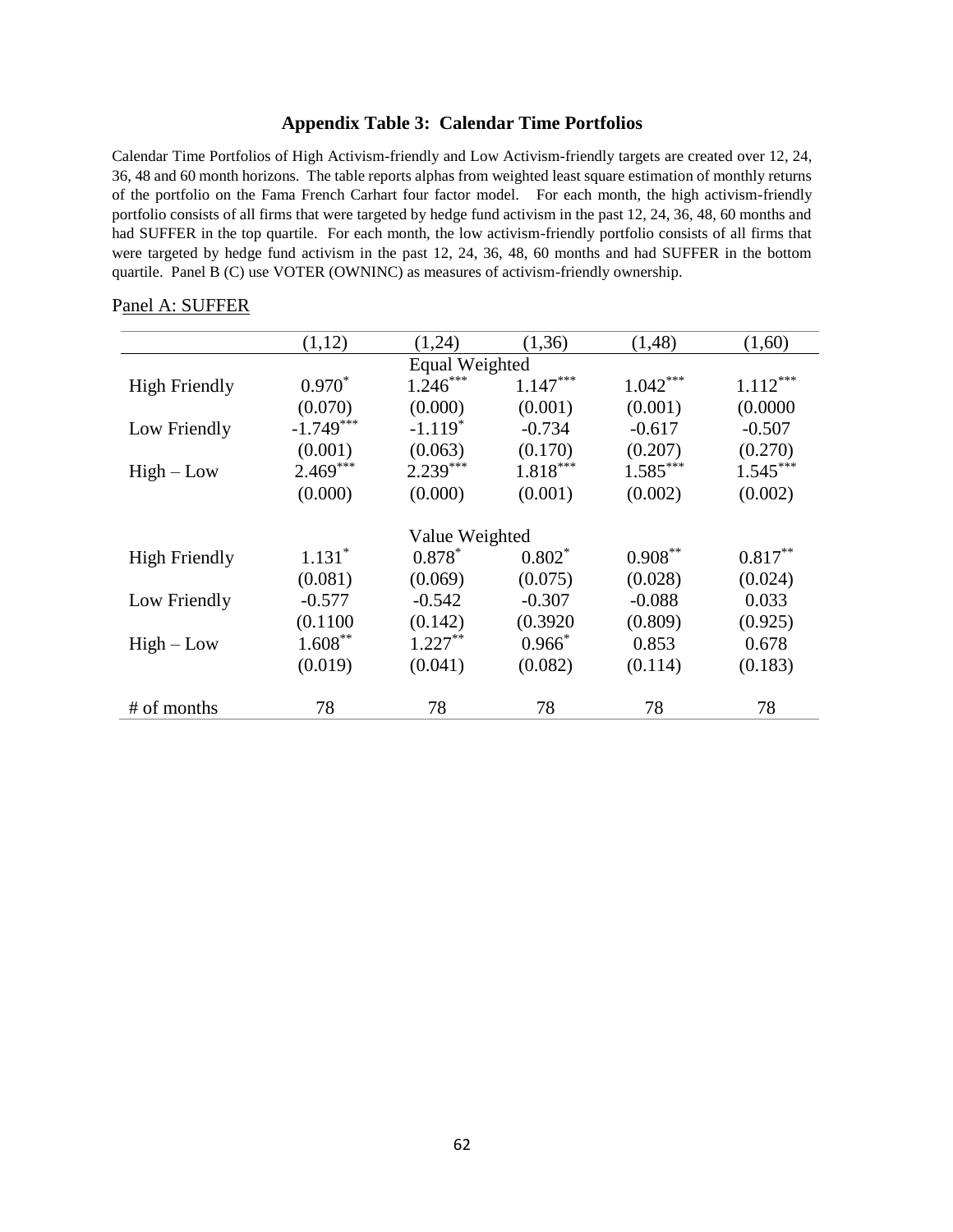| Panel B: VOTER |  |
|----------------|--|
|                |  |

|                      | (1,12)     | (1,24)         | (1,36)   | (1,48)   | (1,60)    |  |  |  |
|----------------------|------------|----------------|----------|----------|-----------|--|--|--|
| Equal Weighted       |            |                |          |          |           |  |  |  |
| <b>High Friendly</b> | 0.205      | 0.294          | 0.412    | 0.424    | $0.459*$  |  |  |  |
|                      | (0.543)    | (0.380)        | (0.204)  | (0.152)  | (0.090)   |  |  |  |
| Low Friendly         | $-0.276$   | 0.033          | 0.055    | 0.107    | 0.178     |  |  |  |
|                      | (0.682)    | (0.960)        | (0.926)  | (0.845)  | (0.734)   |  |  |  |
| $High-Low$           | 0.576      | 0.287          | 0.362    | 0.306    | 0.257     |  |  |  |
|                      | (0.321)    | (0.655)        | (0.518)  | (0.556)  | (0.608)   |  |  |  |
|                      |            |                |          |          |           |  |  |  |
|                      |            | Value Weighted |          |          |           |  |  |  |
| <b>High Friendly</b> | $0.809*$   | 0.551          | $0.549*$ | $0.498*$ | $0.570**$ |  |  |  |
|                      | (0.082)    | (0.136)        | (0.086)  | (0.072)  | (0.032)   |  |  |  |
| Low Friendly         | $-0.809$   | $-0.749$       | $-0.504$ | $-0.214$ | $-0.115$  |  |  |  |
|                      | (0.239)    | (0.172)        | (0.317)  | (0.655)  | (0.805)   |  |  |  |
| $High-Low$           | $1.765***$ | $1.378***$     | $1.079*$ | 0.699    | 0.630     |  |  |  |
|                      | (0.026)    | (0.025)        | (0.055)  | (0.197)  | (0.231)   |  |  |  |
|                      |            |                |          |          |           |  |  |  |
| Number of months     | 78         | 78             | 78       | 78       | 78        |  |  |  |

# Panel C: OWNINC

|                         | (1,12)     | (1,24)     | (1,36)     | (1, 48)    | (1,60)     |  |
|-------------------------|------------|------------|------------|------------|------------|--|
|                         |            |            |            |            |            |  |
| <b>Equally Weighted</b> |            |            |            |            |            |  |
| <b>High Friendly</b>    | 0.264      | $0.417*$   | $0.576***$ | $0.436***$ | $0.501***$ |  |
|                         | (0.322)    | (0.085)    | (0.016)    | (0.042)    | (0.011)    |  |
| Low Friendly            | $-0.141$   | $-0.066$   | $-0.155$   | $-0.101$   | $-0.048$   |  |
|                         | 0.770      | 0.883      | 0.703      | 0.793      | 0.896      |  |
| $High - Low$            | 0.494      | 0.483      | $0.726*$   | 0.547      | 0.547      |  |
|                         | 0.313      | 0.286      | 0.067      | 0.148      | 0.112      |  |
|                         |            |            |            |            |            |  |
| Value Weighted          |            |            |            |            |            |  |
| <b>High Friendly</b>    | $0.703***$ | $0.582***$ | $0.492**$  | $0.435***$ | $0.476***$ |  |
|                         | 0.039      | 0.018      | 0.029      | 0.040      | 0.023      |  |
| Low Friendly            | $-0.520$   | $-0.289$   | $-0.283$   | $-0.284$   | 0.094      |  |
|                         | 0.320      | 0.550      | 0.527      | 0.498      | 0.798      |  |
| $High - Low$            | $1.278***$ | 0.880      | $0.777*$   | $0.716*$   | 0.371      |  |
|                         | 0.028      | 0.104      | 0.100      | 0.099      | 0.359      |  |
|                         |            |            |            |            |            |  |
| Number of months        | 113        | 113        | 113        | 113        | 113        |  |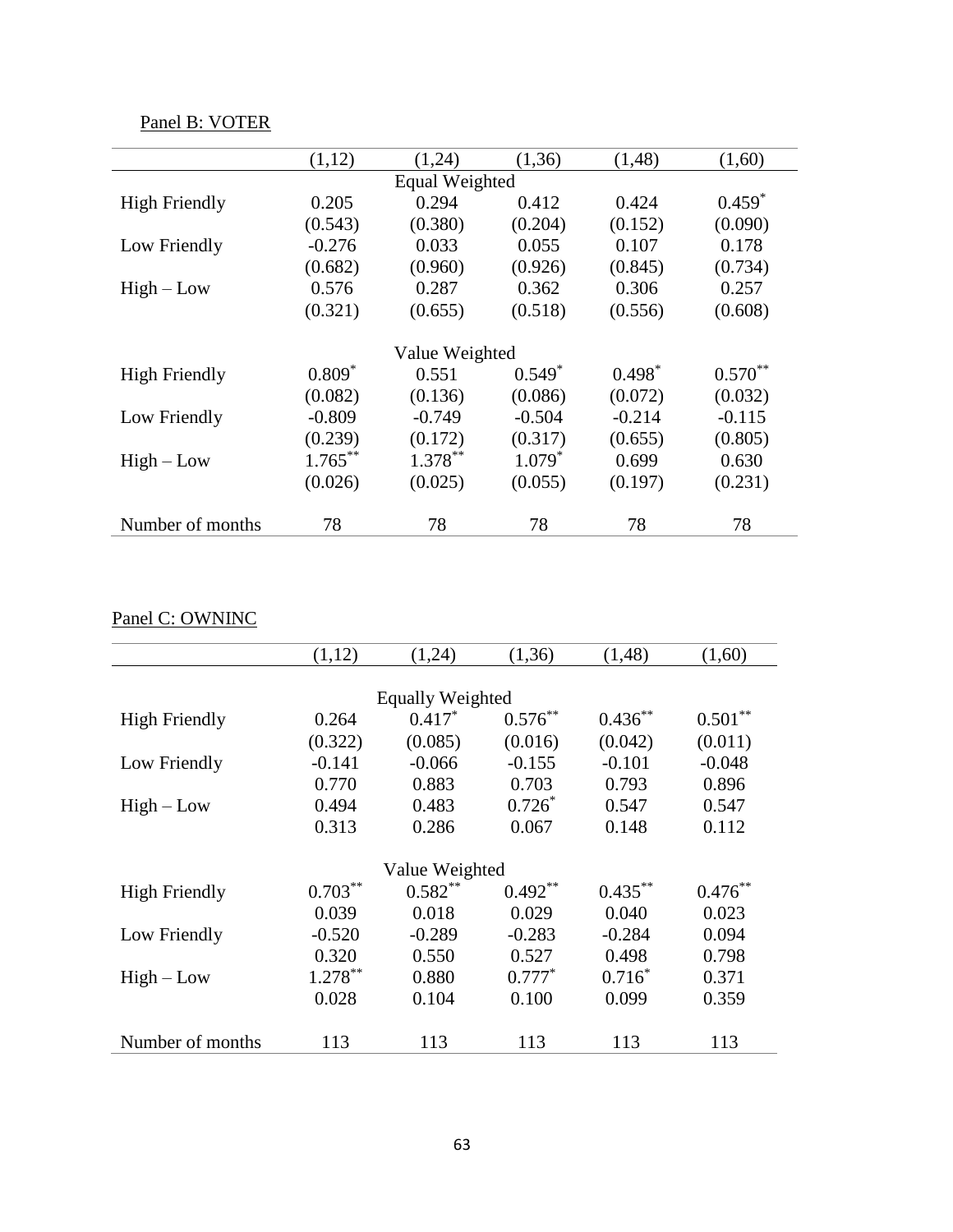### **Appendix Table 4: Operating Performance**

RROA is the abnormal industry adjusted ROA for different holding periods. Column1, 2 and 3 report results with holding period of 2, 3 and 5 years respectively. In Panel A (Panel B) [Panel C], the quartiles are formed on the basis of the activism-friendly ownership measure SUFFER (VOTER) [OWNINC]. Q1 (Q4) is the quartile with the lowest (highest) activism-friendly ownership. The P-val (Ranksum) tests for whether mean (median) difference between quartile 4 (Q4) and quartile 1(Q1) is different from zero. \*\*\*, \*\* and \* indicate significance at the 1%, 5%, and 10% levels.

|                 | RROA(2 year)           | RROA(3 year)    | RROA(5 year)           | Number |
|-----------------|------------------------|-----------------|------------------------|--------|
| Panel A: SUFFER |                        |                 |                        |        |
| Q <sub>1</sub>  | $-0.025$               | $-0.025$        | $-0.021$               | 182    |
| Q2              | $-0.015$               | $-0.001$        | $-0.007$               | 70     |
| Q <sub>3</sub>  | 0.019                  | 0.016           | 0.018                  | 76     |
| Q4              | 0.033                  | 0.038           | 0.040                  | 73     |
| $Q4-Q1$         | 0.058                  | 0.063           | 0.061                  |        |
| P-val           | $0.013***$             | $0.005^{***}$   | $0.007^{\ast\ast\ast}$ |        |
| Ranksum         | $0.009***$             | $0.003^{***}$   | $0.008^{\ast\ast\ast}$ |        |
| Panel B: VOTER  |                        |                 |                        |        |
| Q <sub>1</sub>  | $-0.044$               | $-0.039$        | $-0.034$               | 88     |
| Q2              | $-0.045$               | $-0.044$        | $-0.040$               | 89     |
| Q <sub>3</sub>  | 0.018                  | 0.020           | 0.016                  | 110    |
| Q4              | 0.033                  | 0.037           | 0.038                  | 114    |
| $Q4-Q1$         | 0.077                  | 0.076           | 0.073                  |        |
| P-val           | $0.001^{\ast\ast\ast}$ | $0.000^{***}\,$ | $0.001^{\ast\ast\ast}$ |        |
| Ranksum         | $0.000^{***}\,$        | $0.000***$      | $0.001^{\ast\ast\ast}$ |        |
| Panel C: OWNINC |                        |                 |                        |        |
| Q <sub>1</sub>  | $-0.027$               | $-0.024$        | $-0.028$               | 141    |
| Q2              | $-0.020$               | $-0.018$        | $-0.018$               | 181    |
| Q <sub>3</sub>  | 0.003                  | $-0.002$        | $-0.004$               | 175    |
| Q4              | 0.023                  | 0.026           | 0.028                  | 199    |
| $Q4-Q1$         | 0.051                  | 0.050           | 0.055                  |        |
| P-val           | $0.003\sp{***}$        | $0.002\sp{***}$ | $0.001^{\ast\ast\ast}$ |        |
| Ranksum         | $0.001\sp{***}$        | $0.000***$      | $0.000^{***}\,$        |        |
|                 |                        |                 |                        |        |